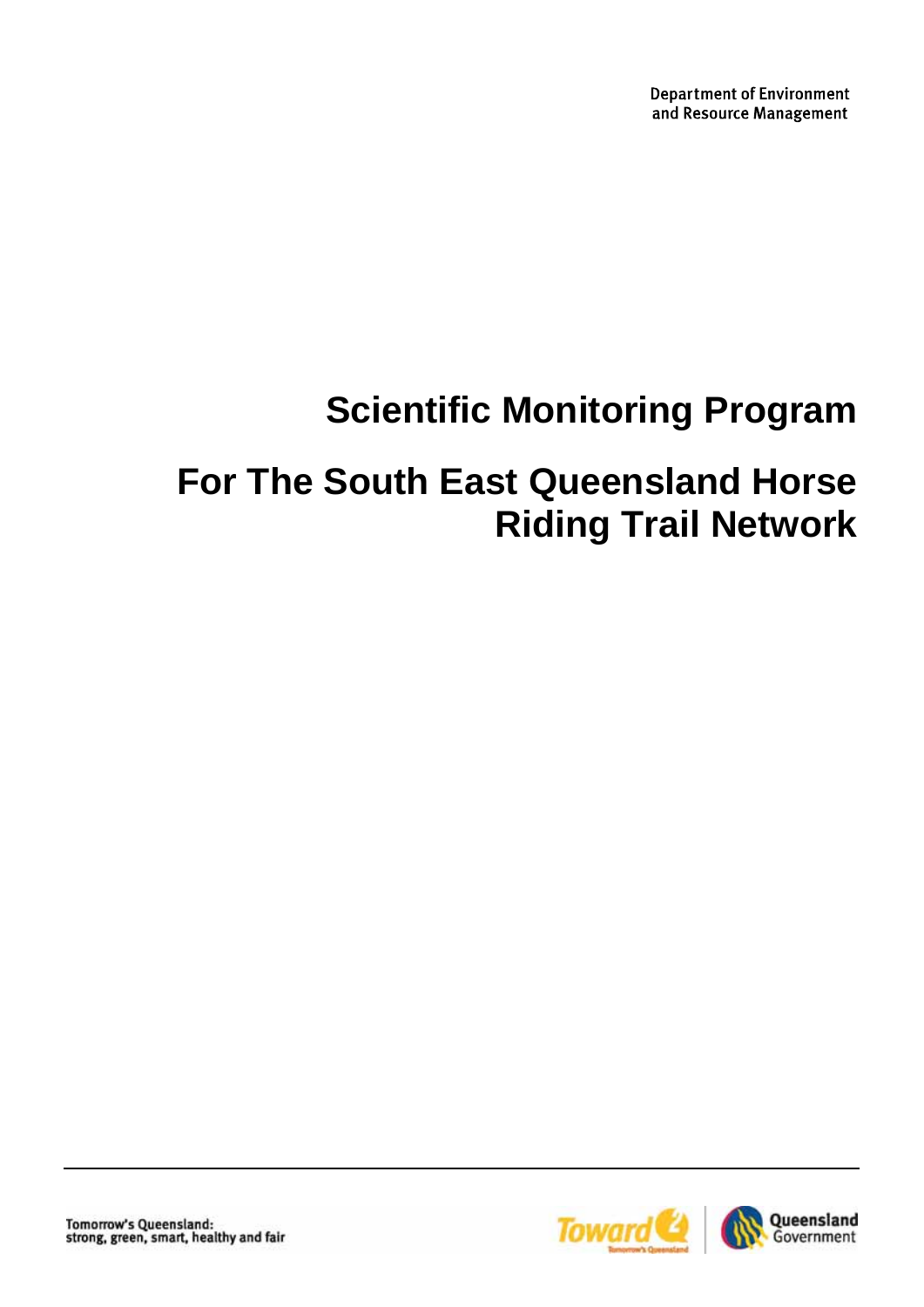Prepared by: Biodiversity and Ecosystem Sciences Department of Environment and Resource Management © State of Queensland (Department of Environment and Resource Management) 2010

This document has been prepared with all due diligence and care, based on the best available information at the time of publication. The department holds no responsibility for any errors or omissions within this document. Any decisions made by other parties based on this document are solely the responsibility of those parties. Information contained in this document is from a number of sources and, as such, does not necessarily represent government or departmental policy.

If you need to access this document in a language other than English, please call the Translating and Interpreting Service

(TIS National) on 131 450 and ask them to telephone Library Services on +61 7 3224 8412.

This publication is available in alternative formats (including large print and audiotape) on request for people with a vision impairment. Contact (07) 322 48412 or email <library@derm.qld.gov.au>

September 2010 #29524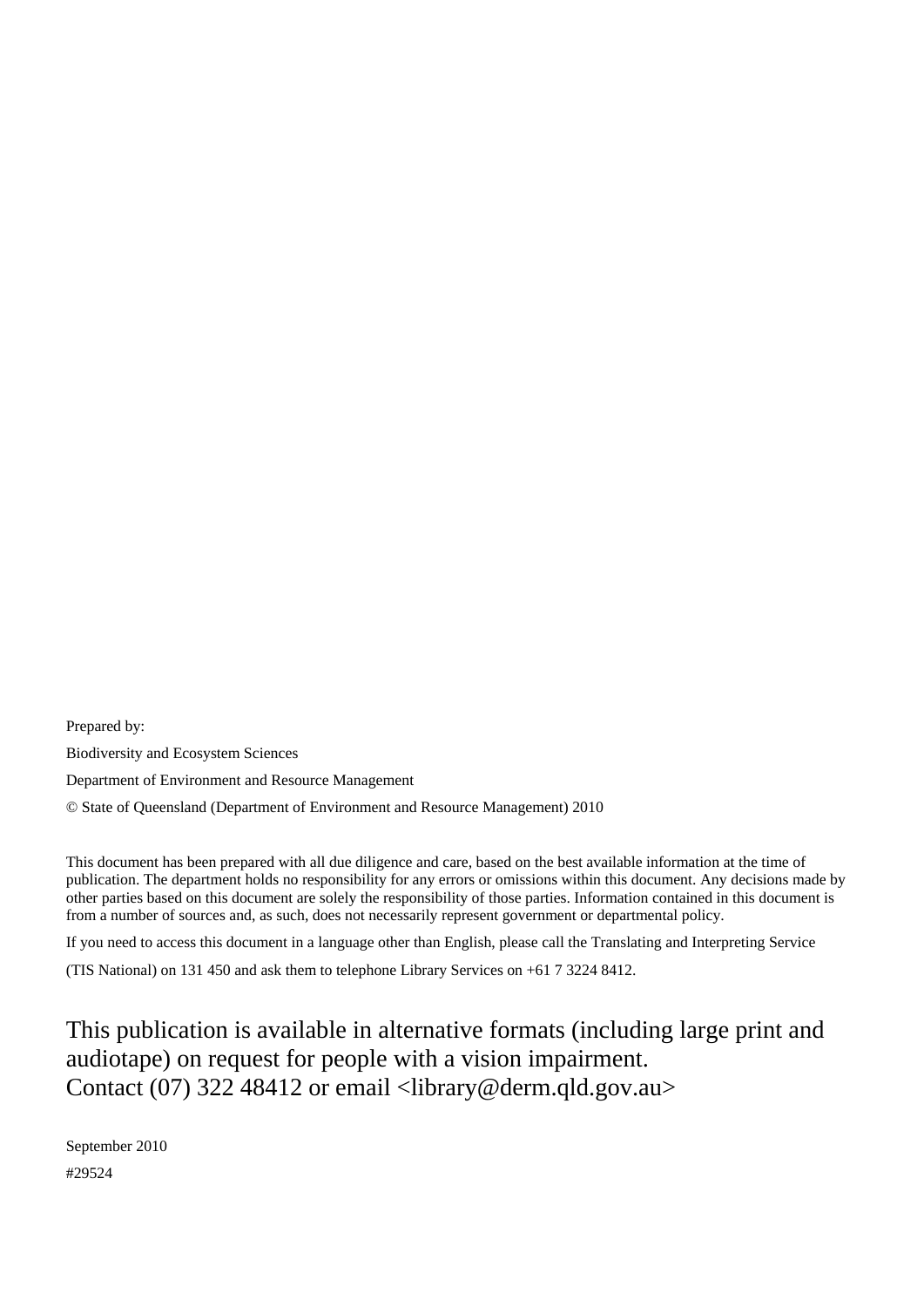## **Contents**

| Trail condition including soil stability and adjacent vegetation and communities (ToR 5.4) 12             |  |
|-----------------------------------------------------------------------------------------------------------|--|
|                                                                                                           |  |
|                                                                                                           |  |
|                                                                                                           |  |
|                                                                                                           |  |
|                                                                                                           |  |
| Any evidence of impact of horse riding on the surrounding biotic environment and the cultural and natural |  |
|                                                                                                           |  |
|                                                                                                           |  |
|                                                                                                           |  |
| APPENDIX 2-A biophysical overview of South East Queensland Horse Riding Trail Network 20                  |  |
|                                                                                                           |  |
|                                                                                                           |  |
|                                                                                                           |  |
| APPENDIX 5—Detailed sampling protocol for measuring ground vegetation beside tracks  40                   |  |
| APPENDIX 6—Evidence of vectors of weed dispersal in SEQ Horse Trail Network 42                            |  |
| APPENDIX 7—Assessing stream health impacts from horse riding and 4WD vehicles in South East               |  |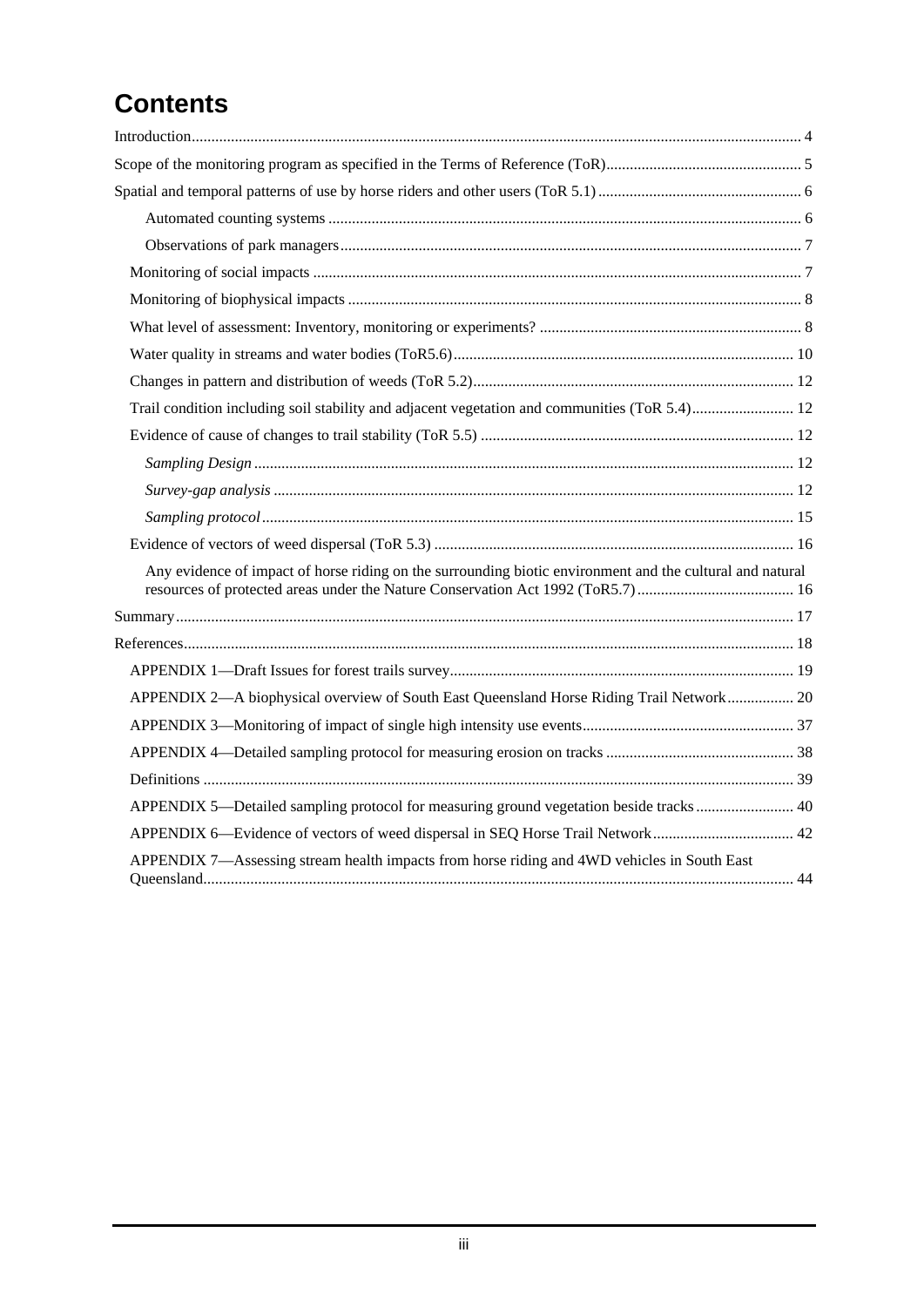## <span id="page-3-0"></span>**Introduction**

The South East Queensland Horse Riding Trail Network (HTN) includes more than 500 km of trails within 29 reserves between Gympie and the State's southern border. The HTN trails mainly occur in Forest Reserves (FR), but a few are in State forests and timber reserves. The reserves that host the HTN trails are being converted to national parks following the South East Queensland Forests Agreement (SEQFA) signed in 1999. The HTN trails link to a broader trail network that includes about 340 km of trails in Queensland's forest plantations and at least 470 km of trails on other tenures, including several other State forests.

Recent amendments to the *Nature Conservation Act 1992* (NCA) specify that the HTN trails must be reviewed by the Chief Executive and that the review should start as soon as possible and finish before 2026. The NCA also specifies that the review will be informed by an assessment undertaken by a Scientific Advisory Committee (SAC) of the impact of horse riding use on horse riding trails and adjacent areas. The SAC's assessment must be based on the results of monitoring and evaluation conducted over a period long enough to assess the likely impacts of horse riding use, and must take account of the cumulative impacts of horse riding and other activities conducted in the HTN trails and adjacent areas and vegetation communities.

The Queensland Government has committed to a detailed scientific monitoring program that will operate over a 20 year period with regular points of review, to monitor any potential impacts that result from horse riding on SEQFA lands. The monitoring program will be overseen by an independent SAC. The budget for the monitoring program is set at \$150 000 per year and is not subject to increases to cover increasing costs over time.

The objective of the Horse Trails Scientific Monitoring Program (the monitoring program) is to monitor horse riding on the South East Queensland Horse Riding Trail Network through South East Queensland protected areas and identify any impacts of such use and recommend management actions to address such impacts.

This document outlines a plan to establish a monitoring and evaluation program to inform the SAC about impacts of the HTN network and its users on the State's interests, including both environmental and social values. It draws upon a literature review of horse riding impacts on protected areas undertaken by Dr Catherine Pickering (Pickering 2008), and follows a workshop at which possible monitoring targets, methods and systems were discussed by SAC members, Queensland Parks and Wildlife Service (QPWS) rangers, DERM officers and representatives of horse rider and conservation interest groups.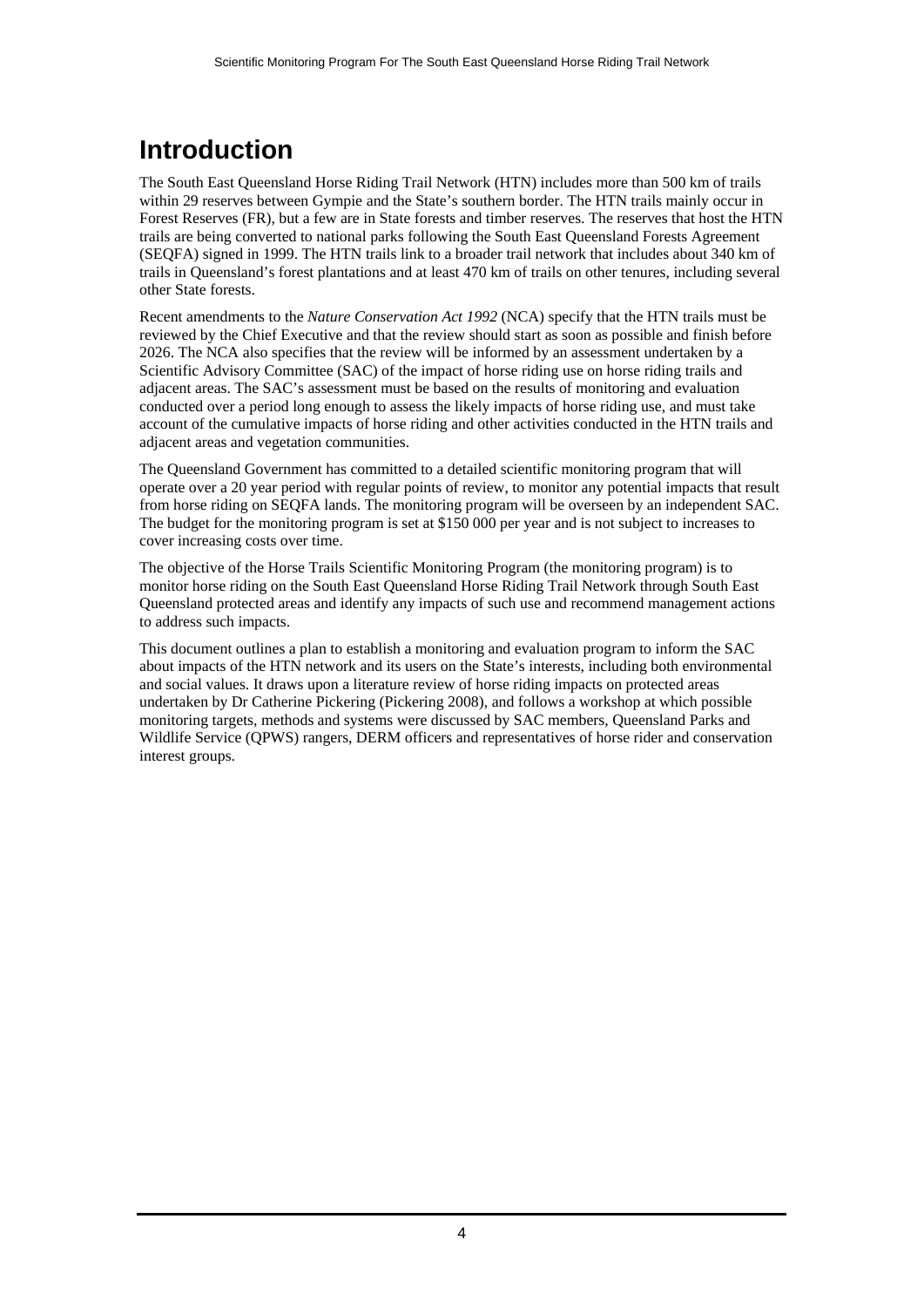## <span id="page-4-0"></span>**Scope of the monitoring program as specified in the Terms of Reference (ToR)**

The Terms of Reference (ToR) document was prepared to provide guidance to the SAC and DERM on the objectives, function, design, structure, scope and outputs of the Horse Trails Scientific Monitoring Program.

Broadly speaking, potential impacts from horse riding and the HTN can be either primarily social (ToR 5.1, 5.8 and 5.9) or primarily biophysical (ToR 5.2–5.7). Social impacts first affect people's perceptions or amenity, and biophysical impacts first affect infrastructure, native species, ecosystem functions, weeds or any one of many other environmental factors. Although this social–biophysical dichotomy is somewhat imperfect because of various feedbacks, it is arguably useful to broadly categorise and plan impact monitoring and assessment across the HTN.

Given the large extent of the HTN and the limited budget for the monitoring program, the strategy adopted for the first phase of the program is to target areas most at risk to degradation from horse riding and/ or other users. Therefore tracks with steep slopes on erodible soils are more likely to have erosion damage than level tracks. Similarly natural creek crossings are more at risk to damage from track users rather than concreted causeways. The areas with the highest level of use are obviously more at risk to physical damage and adverse social impacts than rarely used tracks.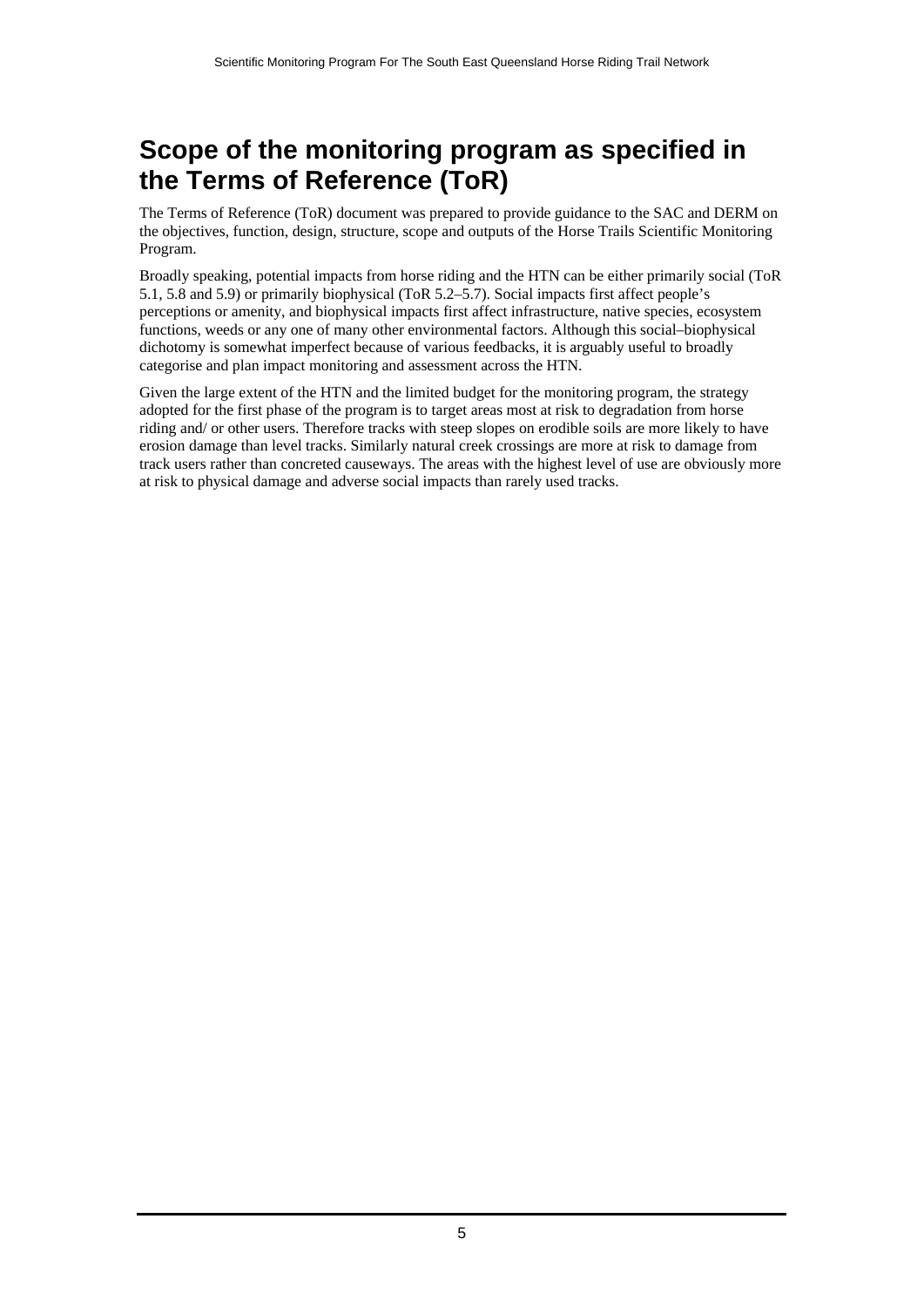## <span id="page-5-0"></span>**Spatial and temporal patterns of use by horse riders and other users (ToR 5.1)**

The spatial and temporal patterns of use of the HTN are fundamental data to underpin all social and biophysical monitoring. Ideally, use monitoring should provide information about the type of use, as well as its distribution in space and time. There are a variety of methods for collecting these data on the trails, most which have multiple users, and given the large expanse of the network some combination of methods will be applied.

The approach recommended here involves two key components:

- 1. Automated counting systems located on trails preferred for horse riding use
- 2. Observations of park managers.

### <span id="page-5-1"></span>Automated counting systems

The automated counting systems should ideally be capable of distinguishing horses, 4wd vehicles, trail bikes, mountain bikes and walkers. They should also record time of record, but need not record direction of travel. They should be located on trails preferred for horse riding use, and in each of the trail groups. It is important that the locations of these counting systems are not known; otherwise this may affect the behaviour of some users. There is a range of equipment ranging from infrared and magnetic counters to cameras that can be used for this purpose. The ideal configuration and types of equipment will require research and adaptive learning to provide reliable data. Independent observations are also required to validate the data produced by automatic recorders.

Automatic recorders have to be regularly serviced, ranging from every month for counters through to every week for cameras, and must be securely and generally cryptically located to prevent theft or vandalism. There may be a varying amount of laboratory time required to collect and process the information from these recorders, e.g. the images on cameras require human observation and analysis.

Locations at which counting systems could strategically be placed include:

- 1. Hills Road section of 'Noosa trail No. 3' in eastern Woondum FR
- 2. Harry Springs Break, central Tewantin FR
- 3. River Break near day-use area in southern section of Mapleton FR
- 4. Bottle and Glass Road, north-eastern Mapleton FR
- 5. Dog-link Break, central Bellthorpe FR
- 6. East Boundary Break, eastern Bellthorpe
- 7. Gold Creek Boundary break BFP
- 8. Reservoir Break, eastern BFP
- 9. northern end of Waterfall Creek Break, Numinbah FR
- 10.southern end of Neranwood Break, Numinbah FR.

Counter arrays or camera systems at these locations would be installed with substantial protective infrastructure and are envisaged as fixed locations at which monitoring will occur for a long enough period to gain a robust set of visitor usage data. A potential student program comparing the data from cameras, infrared data loggers and visitor counting may be able to be funded from the program.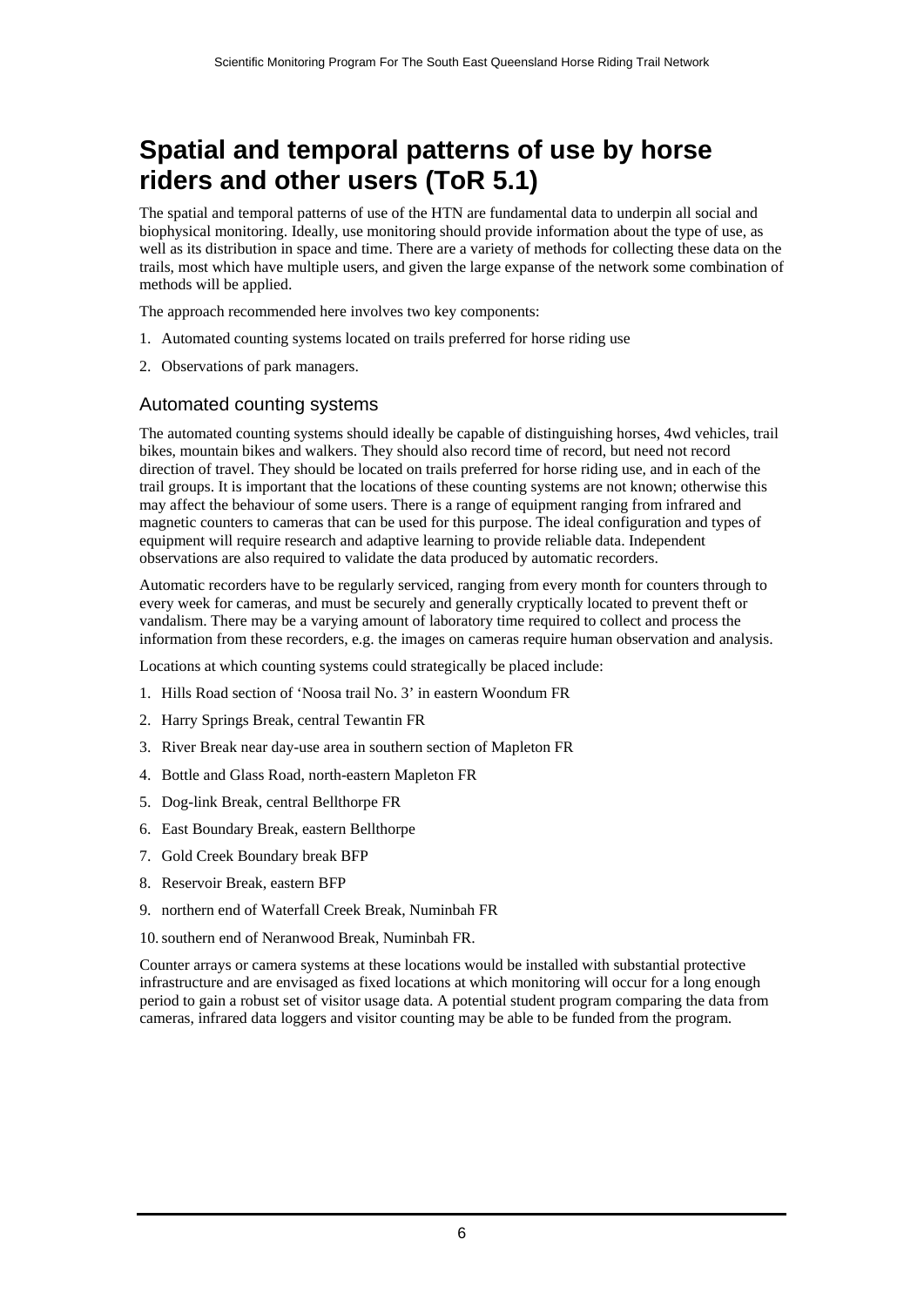### <span id="page-6-0"></span>**Observations of park managers**

Park managers and on-ground staff have been interviewed in 2008 to provide advice on their direct observations of track usage e.g. seeing people on the HTN, and indirect observations e.g. horse manure on tracks. This provides a baseline of usage before the major tenure conversion of forest reserves to national parks occurred. It is envisaged that these interviews will be repeated on a three yearly basis to indicate any perceived change in usage. Expert elicitation techniques for gathering and analysing these data will be employed to make best use of these qualitative data. The regular contact with rangers will also allow them to raise issues of concern which may help direct further research requirements.

### <span id="page-6-1"></span>**Monitoring of social impacts**

**The nature and changes to perceptions, understandings, concerns and visitation experience of visitors to these protected areas with respect to horse riding within the designated SEQFA protected areas (ToR 5.9).** 

'On site' issues can be addressed through direct interviews of trail users and perhaps also park neighbours.

Key issues to be canvassed in the questionnaire for the initial on site interviews of social impacts should include:

- basic demographic data: origin/residence, age
- visit specific information: activity, size of group, route, destination, duration and frequency of such visits
- general expectations and motivations for visit
- perceptions of :
	- **u** track condition
	- **park** condition
	- management performance, and
	- appropriateness of current use
- perceptions or experience of conflict with other users
- concerns or issues around use or management
- knowledge of allowed uses and change in tenure
- participation in other uses
- use of other recreational resources managed by QPWS
- attitudes and values.

A draft questionnaire is under development by DERM (see Appendix 1). This will be used as guidance for a consultant to develop a robust questionnaire and sampling strategy. It is likely that a pilot study will be funded initially and on the results and learnings from this pilot study that a final questionnaire and methodology for collecting the information will be finalised after discussion with the SAC. The surveys will be used to collect data on trail use by all trail users.

#### **The nature and changes to perceptions, understandings and concerns of the wider community including stakeholders and other interest groups with respect to horse riding and its impacts in the designated SEQFA protected areas. (ToR 5.8)**

Widening the scope of inquiry to a broader cross-section of the public of south-east Queensland may require a large phone/mail survey such as AC Nielsen surveys. These surveys are expensive and must be carefully devised. If the opportunity arises, an appropriate question or two could be included in broad public surveys conducted by DERM for other purposes.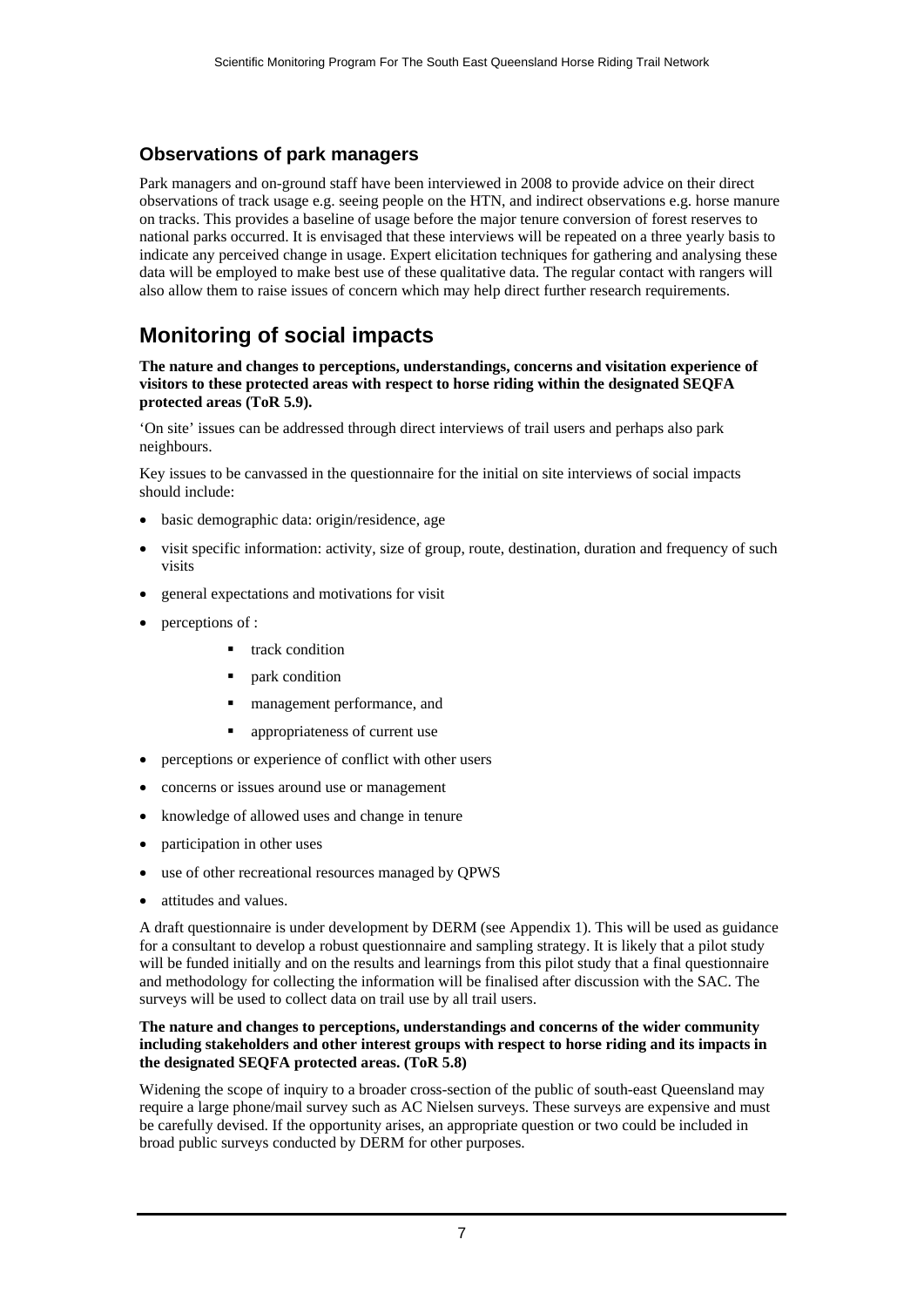However it is most likely that an independent specific survey will be required to measure and monitor opinion in the broader population of the appropriateness of horse riding and other activities on the use of trails in protected areas, and of the likelihood of impacts on natural or experiential values.

### <span id="page-7-0"></span>**Monitoring of biophysical impacts**

Initial assessment of biophysical impacts of horse riding and the HTN trails should focus primarily upon those biophysical attributes most likely to show some discernable response to horse riding use, particularly horse riding use as described by the code of practice for the horse trail network in South East Queensland (Pickering 2008).

Primary initial targets may include:

- water quality:
	- nutrients
	- turbidity
	- dissolved oxygen
- track condition:
	- erosion and erodiblity
	- compaction
	- informal trail development
- weeds:
- numbers of species
- relative dominance
- penetration into, and impact upon surrounding vegetation

Many other types of biophysical impacts might be considered for study, but as a first step, assessment of the impacts listed above should provide a good foundation from which further studies, perhaps addressing more subtle or more localised issues, can be planned.

### <span id="page-7-1"></span>**What level of assessment: Inventory, monitoring or experiments?**

Pickering (2008) suggests that a mixture of inventory, monitoring and experimental methods are likely to be required for the HTN monitoring program. The merits and applications of these three assessment approaches are illustrated in figure 1 below. While a mixture of all three approaches would undoubtedly be the most informative, in the initial stages it is recommended that the focus should be upon establishing a well designed monitoring framework based on quantitative and repeatable assessments of the biophysical factors listed above. Limited experimental work is also recommended, primarily aimed at assessing highly dynamic or transient water-quality impacts.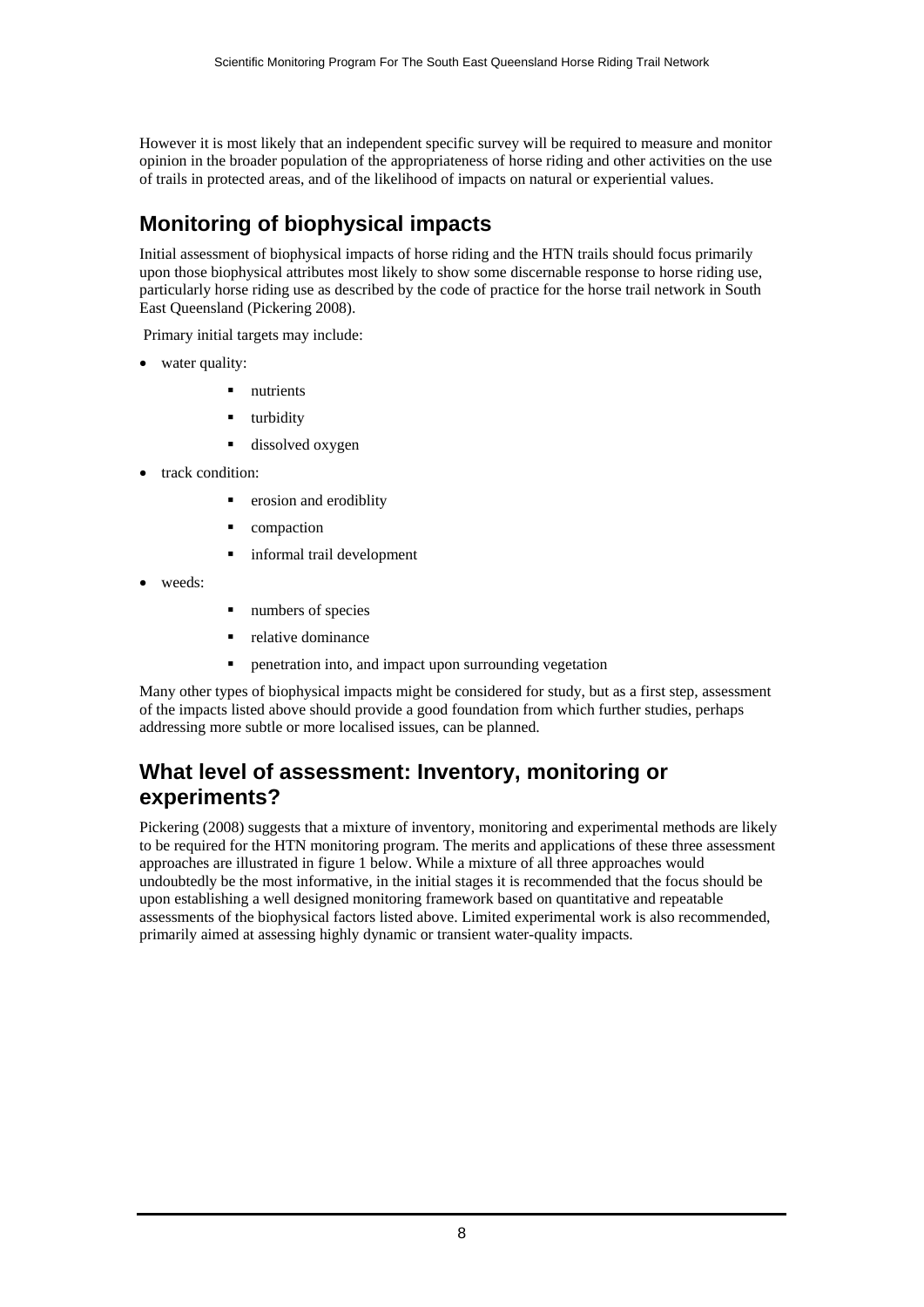

#### **Figure 1. Diagrammatic representation of three levels of impact assessment recommended for the HTN trails by Pickering (2008) (from Pickering, 2008).**

A basic inventory of the HTN trails, suitable to stratify site selection for monitoring, has been conducted using available spatial data and GIS analysis, and is presented in Appendix 2. It might be argued that a more detailed on-ground inventory would be valuable for the purposes of directing immediate management and infrastructure improvement. However, such an inventory is not recommended as part of the scientific monitoring program because it would add little to the ongoing day-to-day assessment and maintenance of the HTN trails by QPWS rangers. The expertise and experience of the rangers and their management responses to observed impacts, such as trail improvement or weed control, is a fundamental factor in the ultimate impact of horse riding and the HTN trails on the State's conservation assets. Therefore, the monitoring program should include periodic 'surveys' of ranger perceptions of horse riding impacts and associated issues.

 However, the initial aim of the formal HTN monitoring program should be to provide quantitative data for consideration by the SAC, rather than qualitative inventory. Also, the potential for polarised public interest in the SAC's assessment means that the HTN trail monitoring program must avoid perceptions of subjectivity or bias as far as the budget and available expertise allow, which arguably also devalues investment in inventory-type data collection.

A key point about the SAC's role is that their assessment of a particular horse riding trail need not be based on measurement or monitoring of that specific trail, but may be based on appropriate information obtained from measuring or monitoring, and evaluating, other trails or parts of the trail with relevant characteristics. This suggests that the first priority for the monitoring program should be to provide general information about relationships between trail characteristics and their performance and sustainability as horse trails and as management trails more generally.

Another key point, upon which there was general agreement at the SAC workshop on monitoring issues held on the 2–3 July 2008, is that detecting any impacts from the HTN trails on the biophysical environment is complicated by a 'noisy background' of environmental variability and from necessary management activities such as trail maintenance, burning and weed control. Perhaps most importantly, attributing impacts to horse riding per se is seriously complicated by impacts from other park users.

With these issues in mind, it is suggested that the monitoring program should initially aim to address three initial questions about biophysical impacts of the HTN trails.

- 1. How does water quality change where trails traverse steams?
- 2. How are characteristics of HTN trails (such as regional location, soil type/land zone, trail slope, trail construction, vegetation type and use), associated with the impacts from erosion or weeds?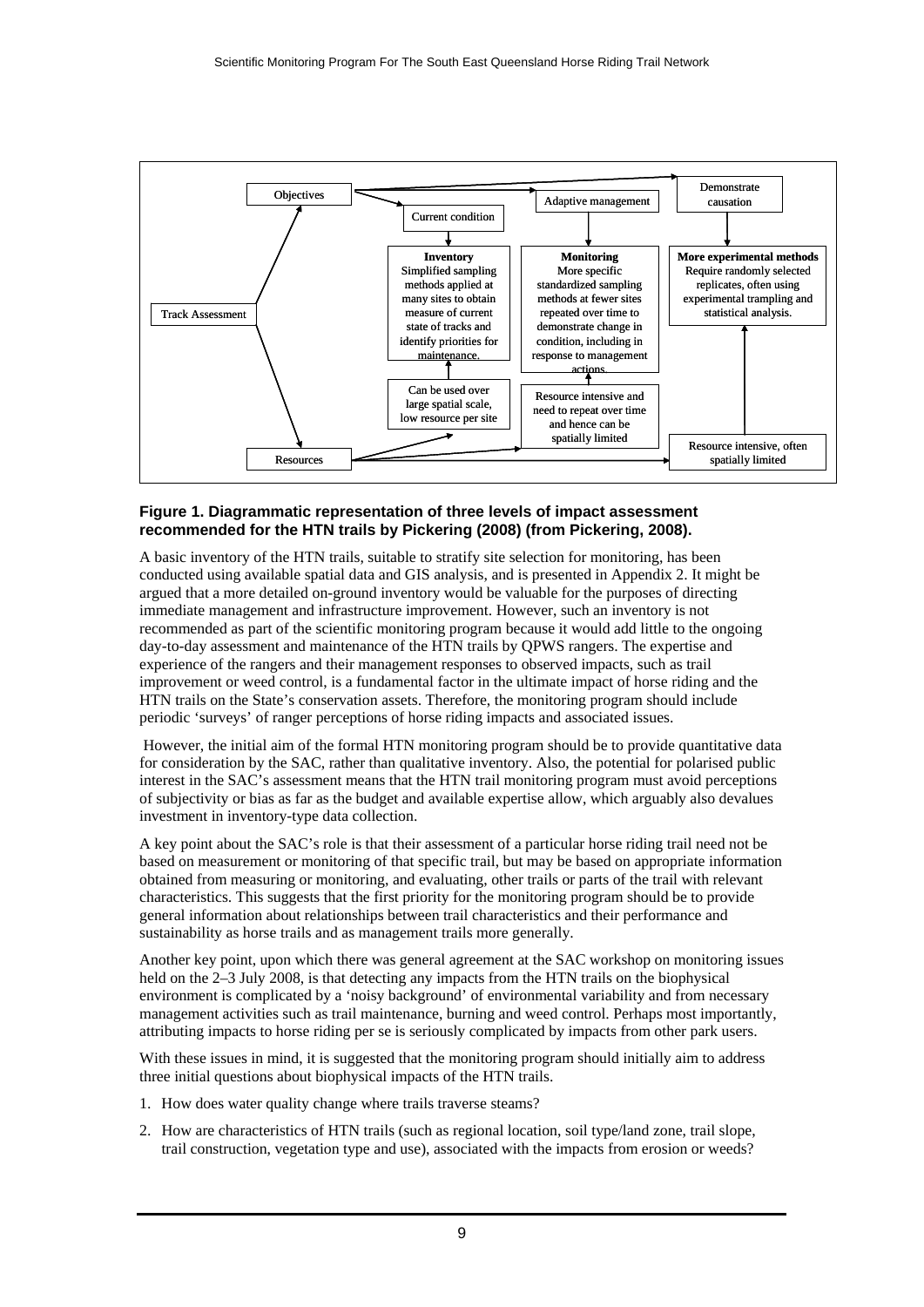3. In areas prone to degradation, does horse riding use, or associated infrastructure, affect track condition, weeds or water.

Answering questions 1 and 2 will provide the SAC with a quantitative assessment of variability in trail characteristics and environmental impacts across the HTN network, the relative strengths of any association between trail characteristics and environmental impacts, and a broad assessment of the cumulative effects of all users on the HTN trails.

Answering question 3 is an initial and pragmatic response to the requirement that the SAC's assessment pay particular attention to impacts brought about from horse riding use. The actual mechanics of addressing these questions will involve numerous more specific tests but the questions above provide sufficient framework for the first few years of inquiry.

### <span id="page-9-0"></span>**Water quality in streams and water bodies (ToR5.6)**

Water quality issues could be addressed in two main ways:

#### **1. Long term water quality monitoring.**

The Environmental Health and Monitoring Program (EHMP) has for the past 7 years been measuring the latent water quality of freshwater and estuarine waters in South East Queensland. There are 127 freshwater monitoring sites in South East Queensland which are recorded twice yearly using a standardised methodology. DERM Water Planning Ecology conducts the collection and analysis of the data. Attributes recorded include pH, conductivity, temperature, dissolved oxygen, nitrogen concentration, fish, aquatic macroinvertebrates, and ecosystem processes (EHMP 2008). This program provides baseline data with which to assess any water quality data collected for the HTN monitoring program.

Ideally water would be sampled and tested at every creek crossing on the HTN, with or without culverts, that have standing or flowing water both 50 m upstream and close to the crossing downstream. However given budget constraints and the confounding issues of multiple users of the horsetrails, it was decided that an event based assessment program would be the most efficient use of resources. If significant impact of horse riding was detected from these studies, then a wider water quality monitoring program may be required.

#### **2. Event based assessment.**

To quantify more dynamic and episodic impacts, experimental studies should be used to compare the passage of horses with those of other trail users, including motorcycles, mountain bikes and four wheel drives in terms of changes in turbidity, dissolved oxygen and other attributes. Both the amount and duration of impacts are important.

Potential suitable locations for this include:

- multiple natural crossings on Waterfall Creek Break crossings in Numinbah FR
- multiple natural crossings on Little Yabba Ck west of Charlie Moreland Park
- crossing on Branch Creek of Dog Link Break at Bellthorpe
- unhardened crossings on main loop in south section of Mapleton FR
- crossings on the western edge of Woondum FR.

Another event based approach is to target major horse riding events where a large number of horse crossings will be made over a single day or weekend. By recording water quality conditions before and after the event, some conclusions can be made on the impact of the horses on water quality. The significance of the effect can only be assessed by understanding the natural variability of the stream over time, so the monitoring must occur for a number of occasions before and after the event, and should be compared with nearby streams of the same hydrological characteristics that are not impacted by the horseriding event.

The Murrumba Endurance Ride was targeted to conduct a full Before, After, Control, Impact (BACI) designed study on the impact of this event on water quality. However after some exhaustive field and laboratory study, suitable unimpacted control streams of the same character as those to be crossed where unable to be found.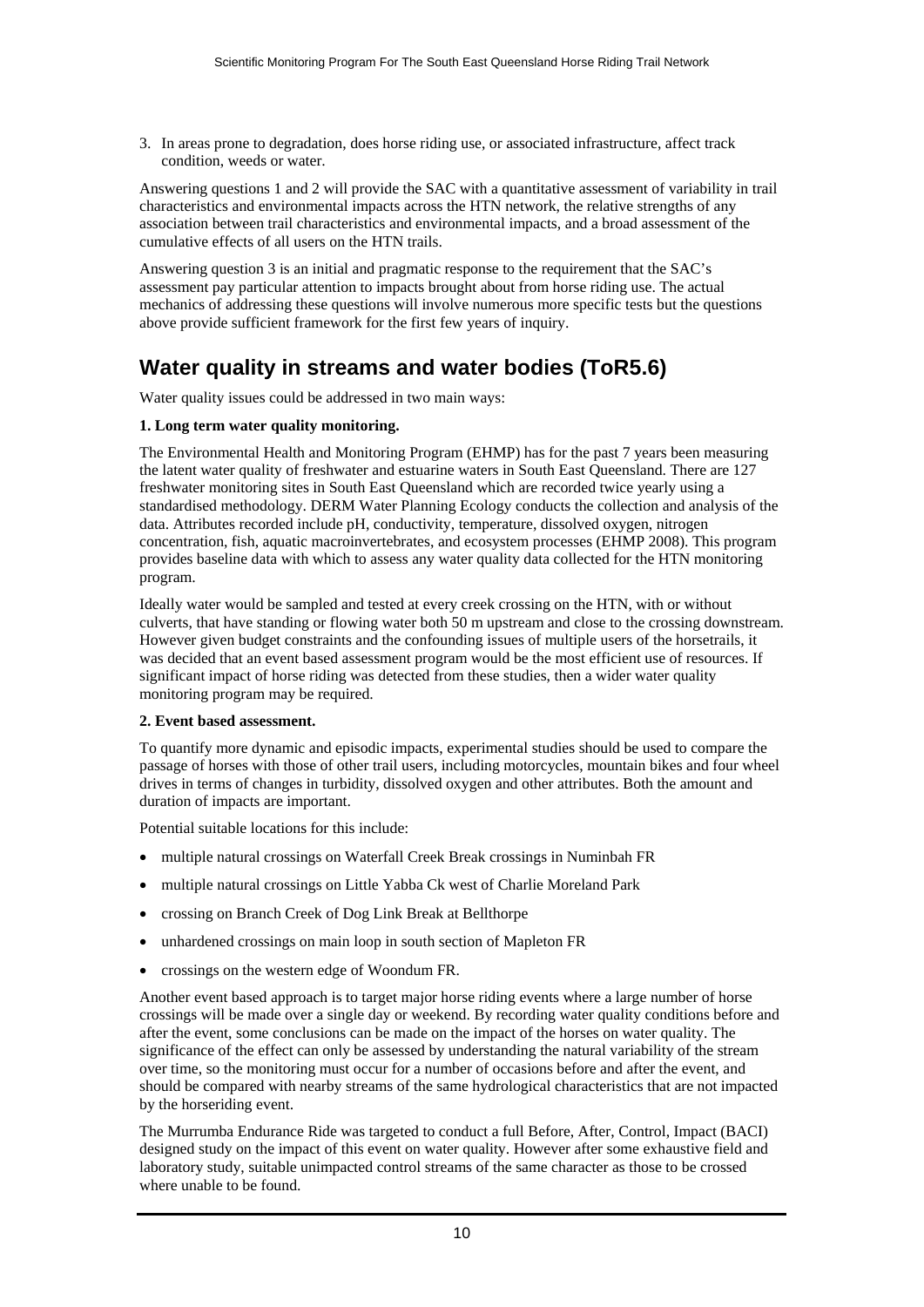As this would compromise the scientific design, an experimental approach on private land was pursued. This would allow the control of the users on the trails/ tracks, and for any impacts to be firmly attributed to specific users. The details of the experimental design for this research are provided in Appendix 7.

The difficulty with all sites where the roads are used by multiple users is that the impact of one type of user, e.g. horses can not be readily isolated. Hence the decision was made to locate the measurements to private forested lands where the trail use could be controlled.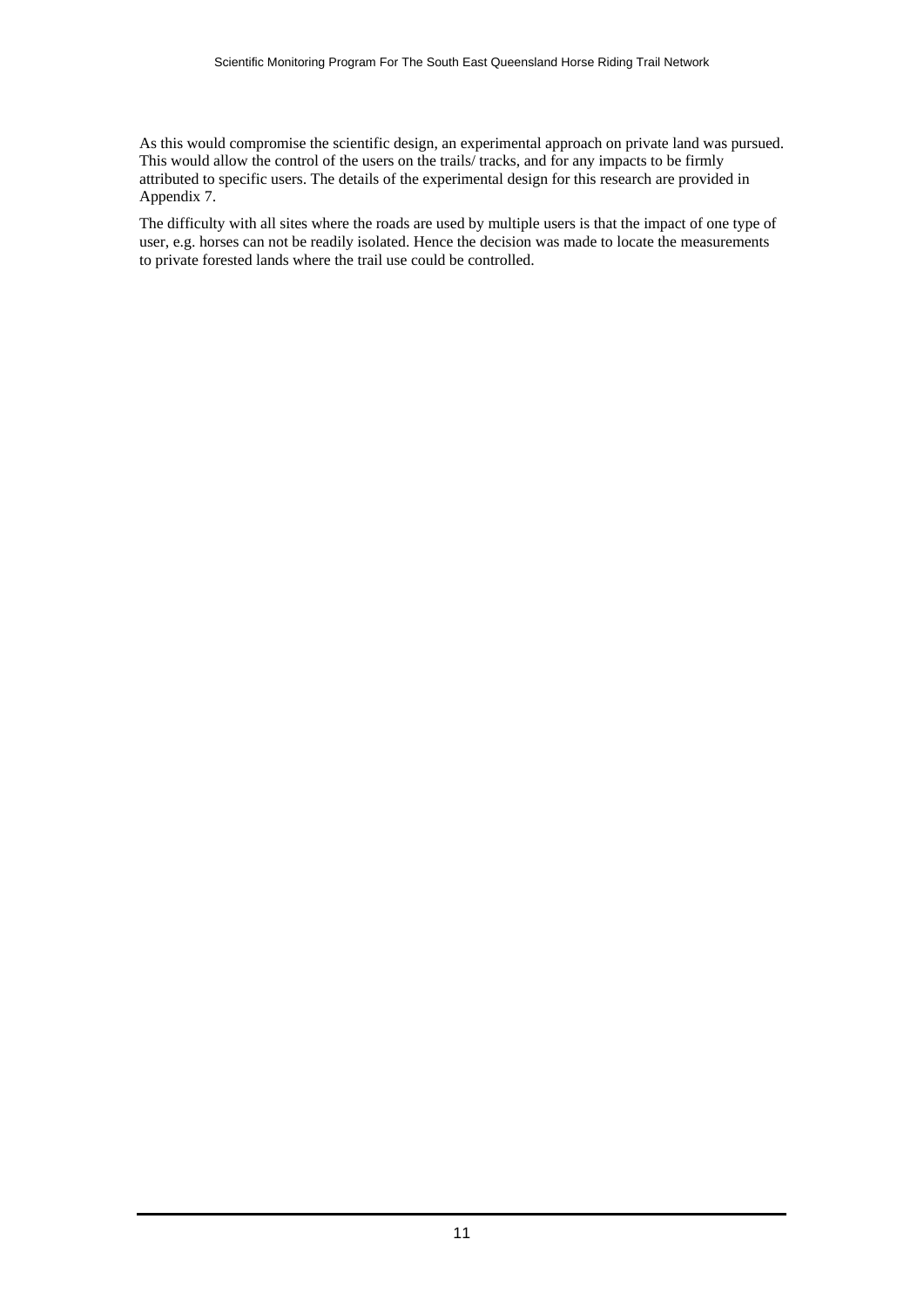### <span id="page-11-0"></span>**Changes in pattern and distribution of weeds (ToR 5.2)**

### <span id="page-11-1"></span>**Trail condition including soil stability and adjacent vegetation and communities (ToR 5.4)**

### <span id="page-11-2"></span>**Evidence of cause of changes to trail stability (ToR 5.5)**

### *Sampling Design*

<span id="page-11-3"></span>The suggested approach is to measure indicators of impacts from weeds and erosion at random locations, stratified by a few key variables of interest within the most suitable parts of the HTN networks. There are many factors that might reasonably be expected to influence weed and erosion impacts around the HTN network. Some of the most obvious factors are:

- 1. use type, frequency, timing
- 2. trail slope
- 3. trail surface gravel or natural soil
- 4. trail construction formed or simply scraped
- 5. soil characteristics
- 6. vegetation type
- 7. climatic variables, particularly rainfall
- 8. geographic location (e.g. trail groups described in Appendix 2).

Even this short list of factors suggests a highly complex sampling scenario, which is emphasised by the strong likelihood of interactions in the effects of many of these factors. A full factorial approach to sampling across each of the five 'trail group' blocks would be a massive undertaking, and not all combination of factors are present to be sampled in all trail groups, nor are all interactions likely to be equally interesting. Table 1 provides a summary of the key factors, the other factors that should be controlled or used to stratify sampling across each factor, and the trail groups or clusters within which the factors vary enough to support a study of their effect (based on the inventory presented in Appendix 2).

In addition to the measuring weeds and erosion, the impact of the track on the adjacent forest will be monitored. This will be done by permanently marking and recording a 50 x 10 square metre plot for vegetation structure and floristic attributes. The CORVEG methodology (Neldner *et al*. 2006) will be followed. For more explanation see Appendix 5. These data will also provide information on the any change in the structure and floristics over time after the change in tenure in these areas.

### *Survey-gap analysis*

<span id="page-11-4"></span>The survey-gap analysis tool (SGA) was developed by the New South Wales National Parks and Wildlife Service (1998) to assist in targeting biological survey sites for data poor areas. It does this by assessing how well biological survey sites capture regional biodiversity using regional environmental heterogeneity as a surrogate (or their 'complementarity') (Faith *et al*. 2004; Faith & Walker 1996a) and is an extension of environmental diversity (ED) complementarity (Faith *et al*. 2004; Faith & Walker 1996a; Faith & Walker 1996b). SGA reduces the variation in a set of expert nominated, remotelyderived environmental traits at any location to a statistic of environmental variation (p-median) which reduces with the selection of successive complementary sites (Funk *et al*. 2005). P-median calculates the distance from these candidate sites to selected survey sites (Faith & Walker 1996a). A selected site which would best improve the p-median is also likely to be the site which will add the greatest number of additional species (Faith & Walker 1996c). The environmental dissimilarity between pairs of sites is calculated via a simple linear model (Funk *et al*. 2005). SGAP utilises an iterative process whereby ED complementarity is recalculated after the selection of each successive biological survey site.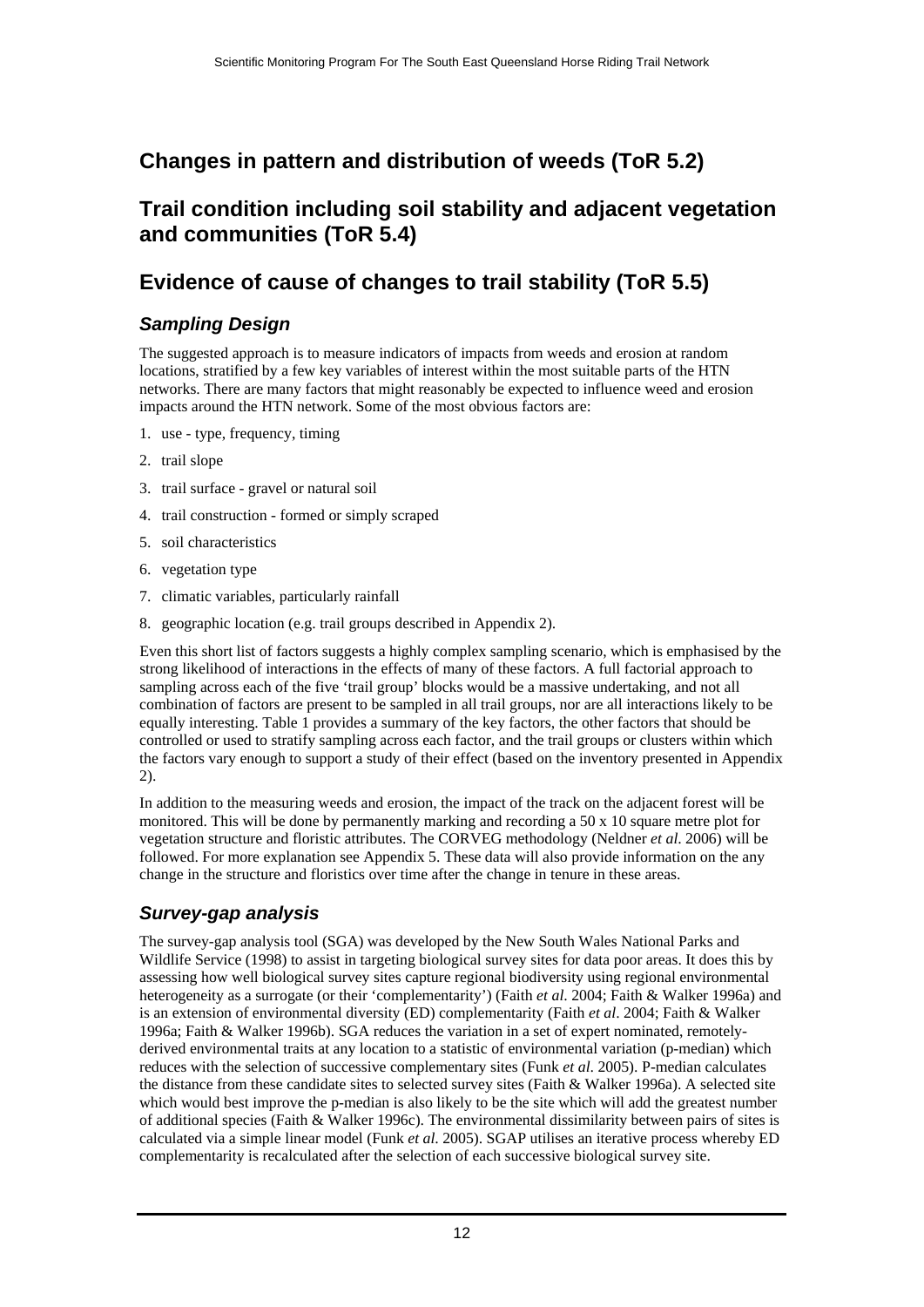Survey-gap analysis (SGA) will be used in this study to stratify the location of weed monitoring plots across the South East Queensland Horse Trail Network which captures heterogeneity in eleven environmental variables which show a high degree of variability across the region and are likely to drive vegetation patterns. Of these 11 remotely-derived extrinsic variables, eight will be generated using the ANUCLIM climate modelling package (Houlder *et al*. 2000): (1) maximum temperature of the warmest period, (2) temperature annual range, (3) annual precipitation, (4) precipitation of the wettest quarter, (5) precipitation of the warmest quarter, (6) annual mean moisture index (7) lowest period moisture index and (8) mean moisture index of the coldest quarter. Two categorical grids, horsetrail slope and an index of broad vegetation group moisture requirements, will be converted for use by the SGA to a dissimilarity matrix. The Euclidean (geographical) distance between pairs of sites will also be considered. Initially, all variables will be given equal weighting in terms of their ability to influence plant distributions.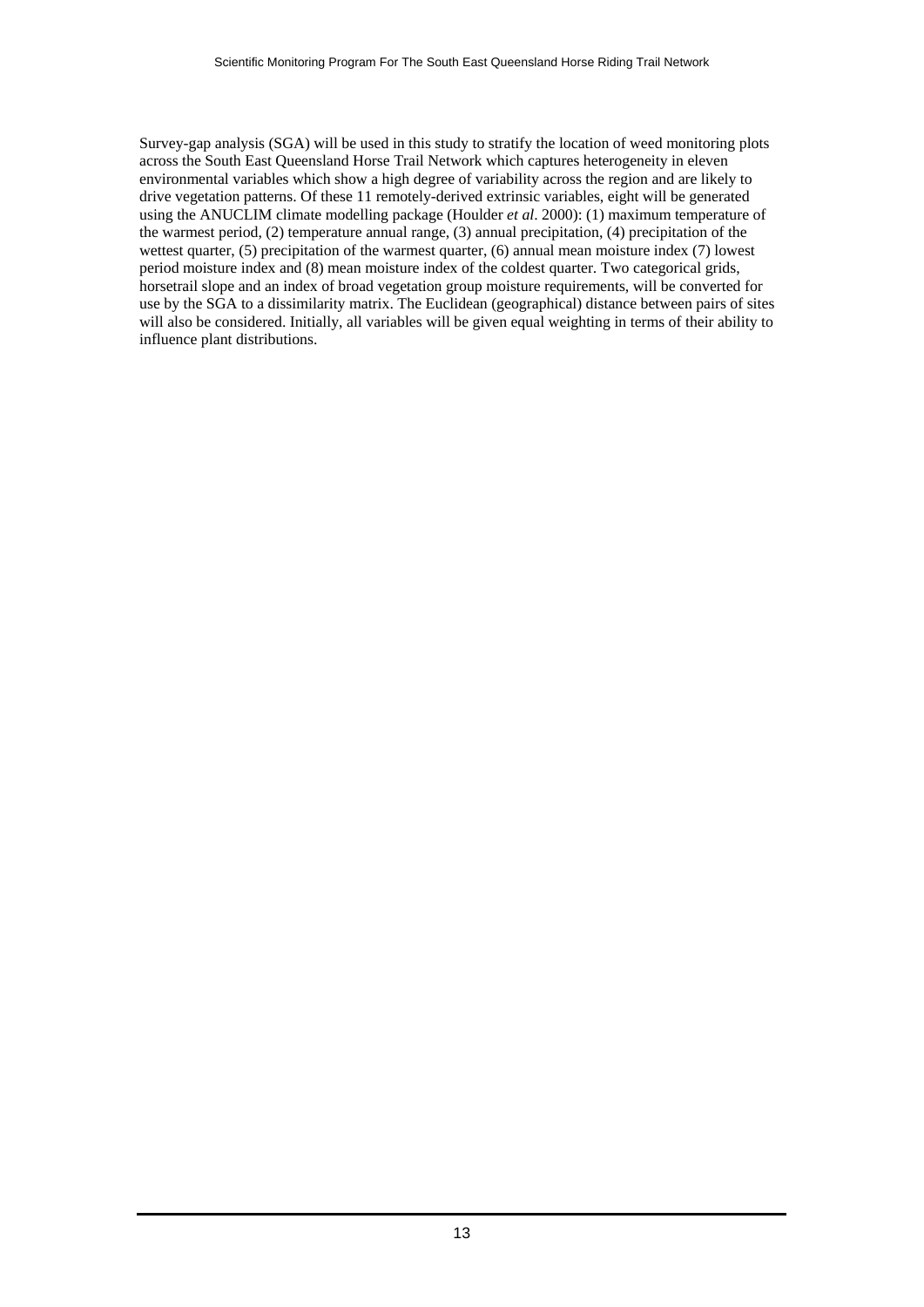| Factor                                            | Key levels                                                                                                                                               | Key<br>impacts            | Where best studied                                                                                                                                                                              | Notes regarding weediness                                                                                            | Notes regarding erosion                                                                                                             |
|---------------------------------------------------|----------------------------------------------------------------------------------------------------------------------------------------------------------|---------------------------|-------------------------------------------------------------------------------------------------------------------------------------------------------------------------------------------------|----------------------------------------------------------------------------------------------------------------------|-------------------------------------------------------------------------------------------------------------------------------------|
| Use                                               | type (horse, pedestrian,<br>motorbike, mountain bike,<br>4wd), frequency (lots vs little),<br>timing (wet vs dry, seasons)                               | erosion<br>& weeds        | Paired sites for type (listed<br>elsewhere), but difficult to control<br>for frequency. Frequency and timing<br>probably best addressed primarily<br>for horses and best done<br>experimentally | Probably interacts with all<br>other effects but difficult to<br>identify how best to deal with<br>such interactions | Key interacting/blocking factors -<br>slope, trail surface, trail<br>construction, land zone                                        |
| Slope                                             | will be a continuous variable<br>for analysis but stratification<br>will use classes e.g. low<br>$(<10\%)$ , moderate $(10-32\%)$<br>and steep $(>32\%)$ | erosion<br>& weeds        | Should be considered in all other<br>studies                                                                                                                                                    | Key interacting/blocking<br>factors-land zone, veg<br>formation, trail construction                                  | The main factor for studies of<br>erosion. Key interacting/blocking<br>factors-trail surface, land zone,<br>use, trail construction |
| Trail surface                                     | gravel vs. natural                                                                                                                                       | erosion<br>$+/-$<br>weeds | Bellthorpe, Mapleton, Enoggera                                                                                                                                                                  | Key interacting/blocking<br>factors-veg formation and<br>land zone                                                   | Key interacting/blocking factors -<br>slope, use, land zone, trail<br>construction                                                  |
| Trail<br>construction<br>(formed vs.<br>unformed) | formed vs. unformed                                                                                                                                      | erosion<br>& weeds        | Bellthorpe, Tamborine<br>(predominantly horse), Imbil                                                                                                                                           | Key interacting/blocking<br>factors-veg formation and<br>land zone                                                   | Key interacting/blocking factors -<br>slope, use, trail surface, land zone                                                          |
| Land zone<br>(surrogate for<br>soil character)    | mainly 3 (alluvium), 11<br>(metamorphics) $& 12$ (granite),<br>but 5, 8 & 9-10 are also<br>interesting                                                   | erosion<br>& weeds        | Bellthorpe, Tewantin-Woondum,<br>Numinbah-Austinville, Beerburrum                                                                                                                               | Key interacting/blocking<br>factors-veg formation, slope,<br>trail construction                                      | Key interacting/blocking factors -<br>key interactions-slope, use, trail<br>surface, trail construction                             |
| Vegetation<br>formation                           | rainforest, wet euc, dry euc,<br>non-remnant +/- swamp                                                                                                   | weeds                     | Bellthorpe, Mapleton, Tewantin-<br>Woondum                                                                                                                                                      | Key interacting/blocking<br>factors—land zone                                                                        | Key interacting/blocking<br>factors-slope, use, trail surface,<br>trail construction                                                |

**Table 1. Overview of factors and sampling considerations for study of association of HTN trail characters with weeds and erosion**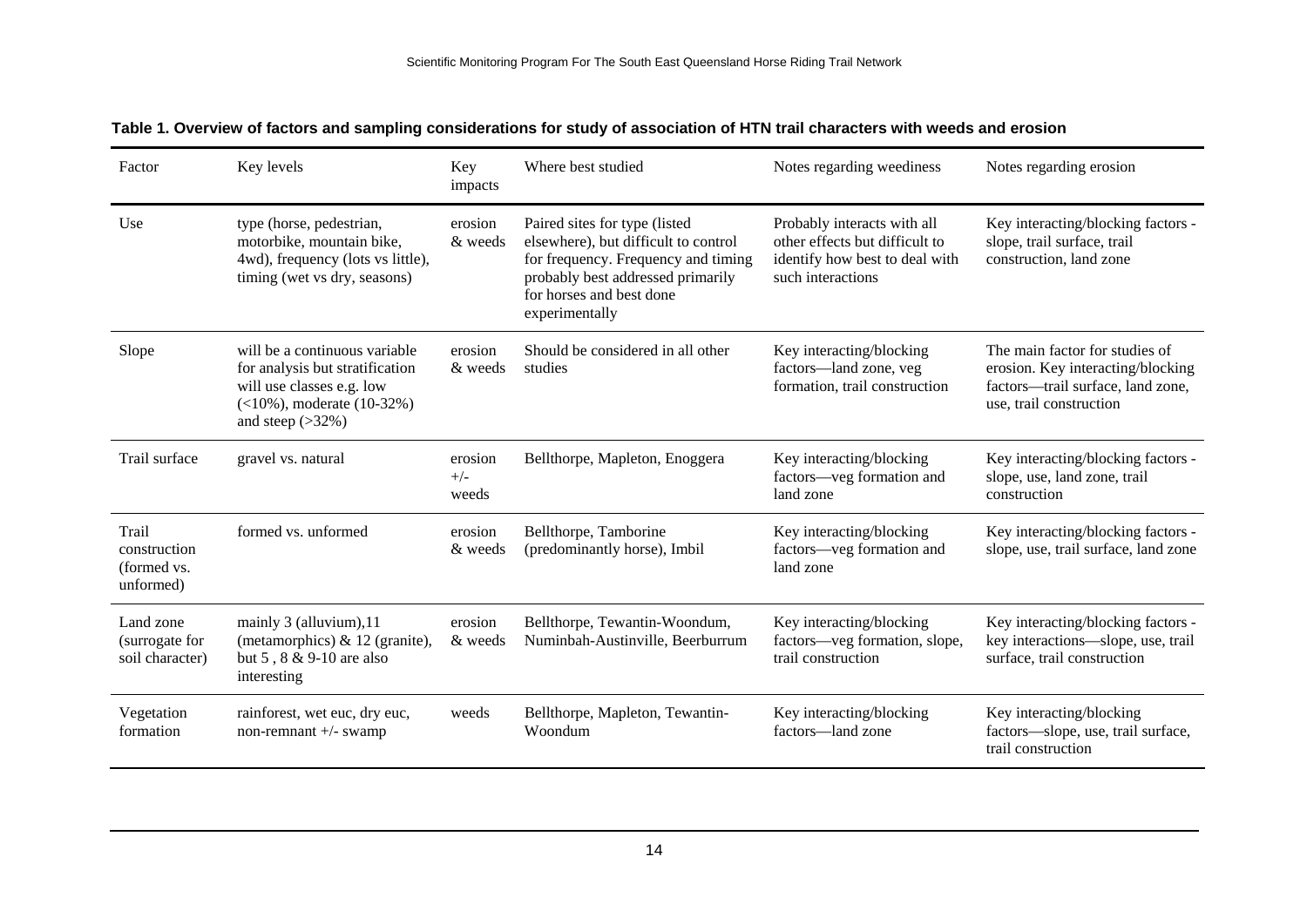### <span id="page-14-1"></span><span id="page-14-0"></span>*Sampling protocol*

The sampling protocol at each location will involve:

- 1. For weediness: define the 5 m section of trail centred on each randomly selected location; a permanent star picket will be placed 5 m either side of the trail edge; on both sides of the trail sample belt-transects of 5 contiguous quadrats [1](#page-14-1) m deep (1 m  $x$  1 m) from the trail edge 1 out to 5 m, with additional 1 m  $x$  1 m quadrats at 10, 15 and 20 m. In each quadrat record:
	- foliage projective cover of exotic perennial grasses, other exotic species, native perennial grasses and other native species
	- which exotic species are present
	- shrubs and regenerating trees present
	- woody debris and litter
	- $\blacksquare$  for more detail see Appendix 5.
- 2. For erosion and trail condition: the star pickets used in 1. define the transect line. At each trail transect measure:
	- maximum trail width<sup>1</sup>
	- track surface features.
- 3. For vegetation structure and floristics: the star pickets used in 1. to define the end of the transect line will be used to mark the corner of the 50 m x 10 m CORVEG plot. For more detail see Appendix 5.

#### **For erosion**

Two methods were trialled to categorise the track surface:

- A track profile between permanent pegs on either side of the track was recorded using technical surveying equipment (Total Station). This gave an accurate surface of the track for its width, and measured cover and depth of indentations and erosion effects. This technique was trialled at Bellthorpe with a QPWS registered surveyor Thomas McDonald. It requires a high level of expertise and time to operate. It would also require the purchase of a Total Survey station (estimated cost of \$25 000). Given these constraints, and the fact that the tracks are graded on a regular basis, a simpler method of erosion assessment was sort.
- An alternative less quantitative approach is to use contiguous 1 m<sup>2</sup> quadrats to determine the cover of stone/ gravel, bare earth, litter, manure, indentations/ erosion effects, roots, plant cover. The depth of the erosion effects below the general track surface will be measured and attributed to a source if possible, e.g. distinct markings of 4WD/ car, motor bike, mountain bike, horse, walker. The presence or absence of informal trails within 50 m, and the depth of the lowest point on the trail relative to the natural ground surface<sup>2</sup> will also be recorded for more detail see Appendix 5.

More general information to supplement and verify the GIS data used for sample stratification will also be recorded at each location sampled, including:

- trail slope
- terrain slope
- landform element
- vegetation formation
- trail surface

l

• trail construction.

As part of their routine management, rangers have the tracks graded and exercise weed control.

 $\frac{1}{2}$  trail edges might be defined, for instance, as the point at which ground layer vegetation cover is at least half that in the surrounding vegetation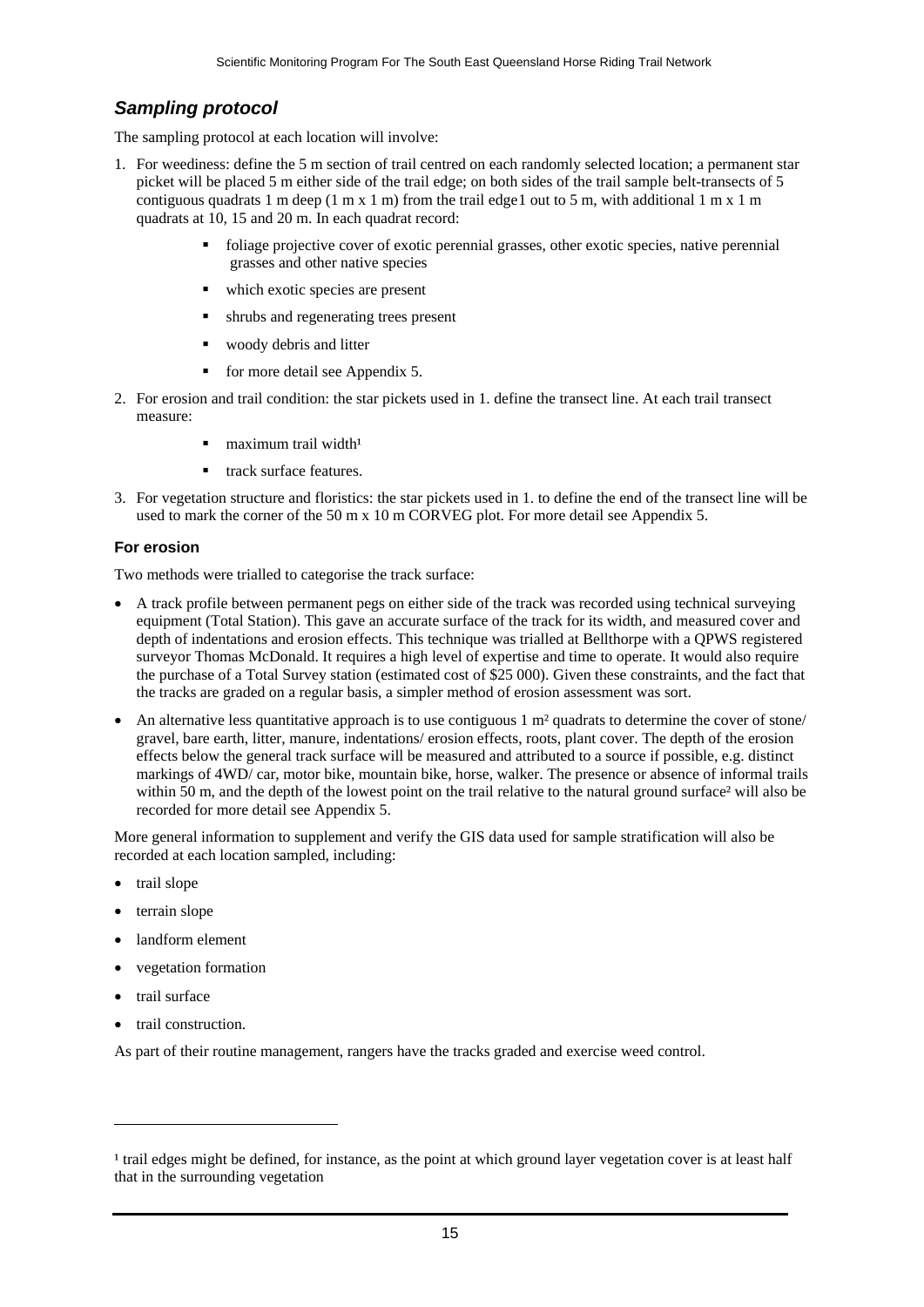Therefore monitoring sites will be periodically 're-set' by grading or weed control. Data on trail maintenance, such as the timing and nature of the last maintenance treatment, should be available from OPWS's Strategic Asset Management Database (SAMS). This database may also serve as a repository for photo monitoring or other data acquired by rangers in their day to day management and assessment of the HTN network.

### <span id="page-15-0"></span>**Evidence of vectors of weed dispersal (ToR 5.3)**

While there are a number of track users that are potential vectors for weeds, it should be possible to examine the type of weeds that horses may be transporting to the HTN. The main pathways could be on their hooves, on their hair and through their faeces. Horses will be examined for weed seeds on their body using techniques referenced in Pickering (2008), and glasshouse germination trials will be conducted on the faeces that horses leave on the trail. A project proposal has been developed and is provided in more detail in Appendix 6.

The presence of a seed on the animal or in its faeces does not necessarily mean that the weed species will survive and establish, particularly if horses are constrained to the HTN as specified in the Code of Conduct. Even if a weed does establish, it may have been introduced by other users of the track system, particularly motor vehicles. Therefore it is important to research the weed seeds that are carried onto the trails by all users.

### <span id="page-15-1"></span>Any evidence of impact of horse riding on the surrounding biotic environment and the cultural and natural resources of protected areas under the Nature Conservation Act 1992 (ToR5.7)

Monitoring track condition and weeds will allow assessment of the strength of association between risk of degradation and trail characteristics, including use. However, concluding causality is more complex than assessing association.

Therefore specific effort should be made to directly measure the impact of horse riding use and associated infrastructure. For example, Pickering (2008) points to BACI studies as suitable tests of direct causation.

Such studies could be used to:

- assess impacts of large horse riding events (such as endurance trials) on trail condition, weeds (assessed before and three months after the event), and water quality (before, during and after the event) (see Appendix 3)
- test for a causal link between horse use and specific impacts or risks highlighted by the broader network sampling study.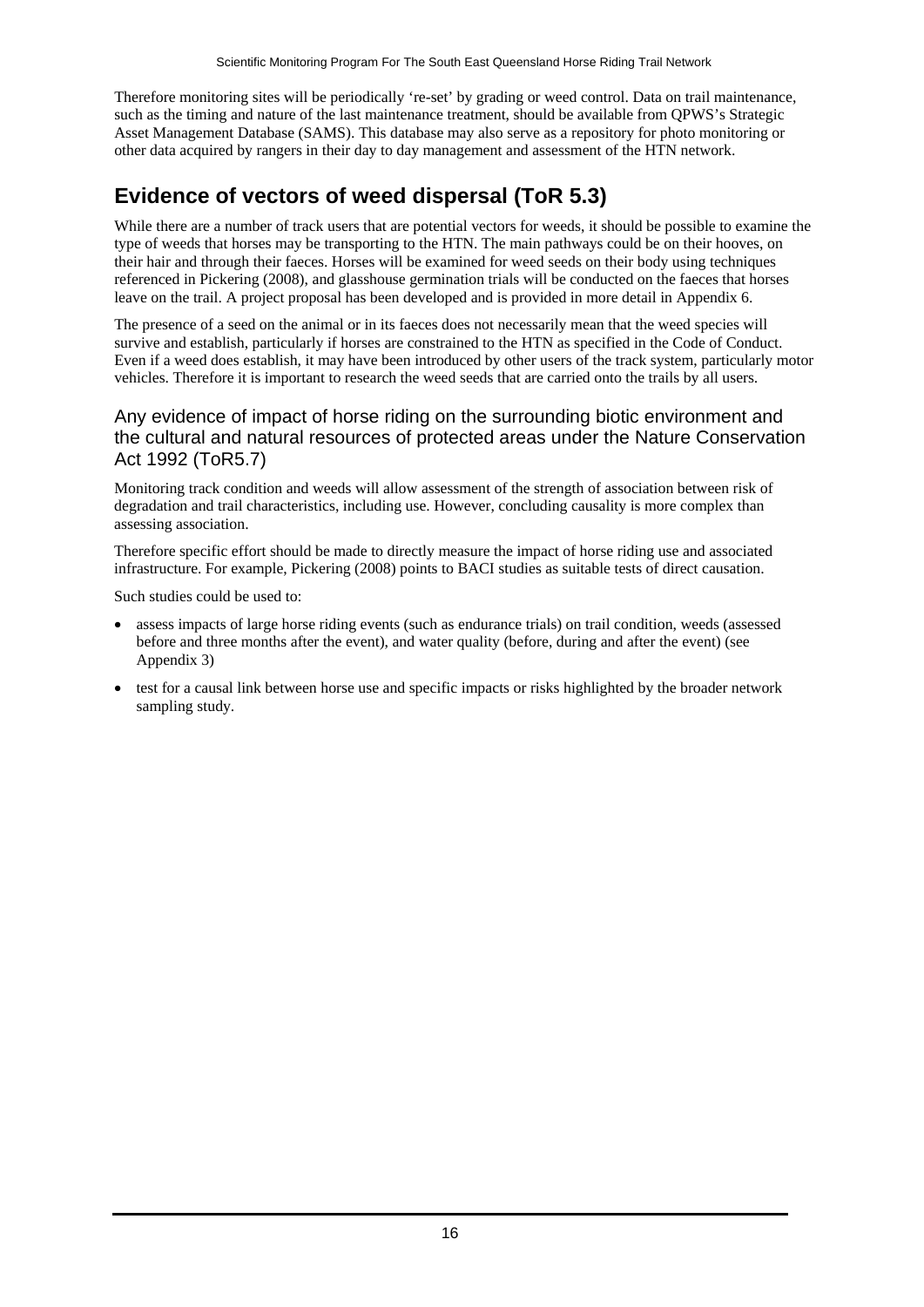## <span id="page-16-0"></span>**Summary**

Given the extensive network and the variety of users on the HTN, the monitoring program is targeted to areas which are suspected to be most prone to impact from horses and other users. Both social and biophysical impacts are to be investigated. Because of the inability to control many factors, both environmental and social, it is unlikely to be possible to assign the cause of impact to any particular type of track user, rather in most cases, the accumulative impact will be monitored. This will still provide important information for the management of the HTN in South East Queensland.

While the monitoring approach of the HTN will be continued, a suite of targeted experimental studies and direct observations of specific events will provide some opportunities to analyse the impact of horse use on specific attributes, e.g. water quality and erosion. Pilot studies have been applied to small areas to ground truth and fine tune the methodology and the learnings will be applied before the monitoring is implemented over the whole HTN. Various aspects of the monitoring program will be staged at appropriate intervals to make best use of the limited resources. Where possible, partnerships or extensions to existing programs will be developed to provide efficient use of resources.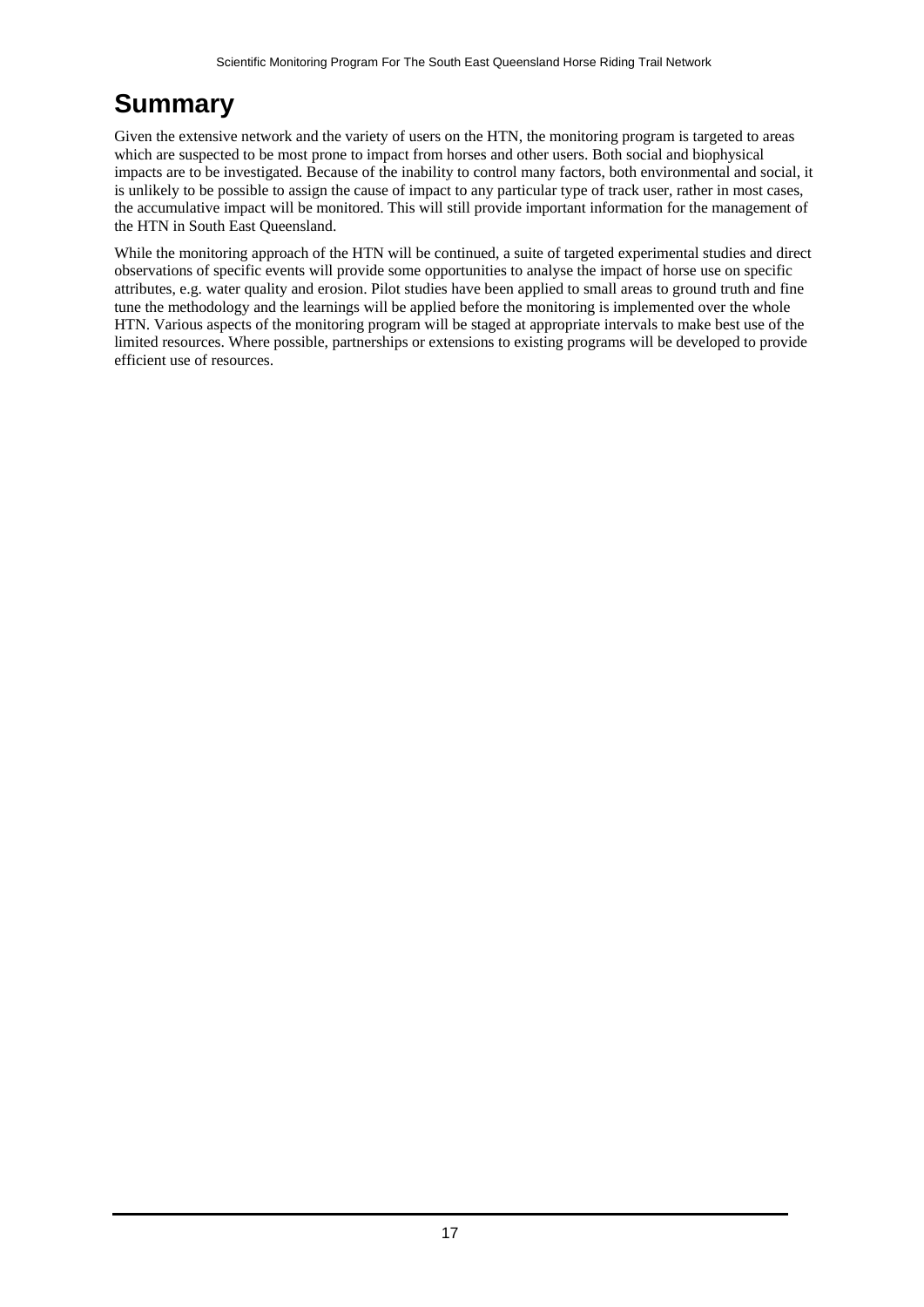## <span id="page-17-0"></span>**References**

EHMP (2008). Ecosystem Health monitoring Program 2007-08 annual Technical Report. Moreton Bay Waterways and catchments Partnership, Brisbane. www.ehmp.org

Faith, D. P., Ferrier, S. & Walker, P. A. (2004) The ED strategy: how species-level surrogates indicate general biodiversity patterns through an 'environmental diversity' perspective*, Journal of Biogeography*, 31, 1207- 1217.

Faith, D. P. & Walker, P. A. (1996a) Environmental diversity: on the best-possible use of surrogate data for assessing the relative biodiversity of sets of areas, *Biodiversity and Conservation*, 5, 399-415.

Faith, D. P. & Walker, P. A. (1996b) Integrating conservation and development: incorporating vulnerability into biodiversity-assessment of areas, *Biodiversity and Conservation*, 5, 417-429.

Faith, D. P. & Walker, P. A. (1996c) How do indicator groups provide information about the relative biodiversity of different sets of areas?: on hotspots, complementarity and pattern-based approaches, *Biodiversity Letters*, 3, 18-25.

Funk, V. A., Richardson, K, S. & Ferrier, S. (2005) Survey-gap analysis in expeditionary research: where do we go from here? *Biological Journal of the Linnean Society*, 85, 549-567.

Houlder, D., Hutchinson, M.F., Nix, H.A. & McMahon, J.P. (2000) *Anuclim 5.1*. Centre for Resource and Environmental Studies: The Australian National University, Canberra.

Neldner, V.J., Wilson, B.A., Thompson, E.J. and Dillewaard H.A. (2005) *Methodology for Survey And Mapping of Regional Ecosystems and Vegetation Communities in Queensland*. Version 3.1. Queensland Herbarium, Environmental Protection Agency, Brisbane. http://www.derm.qld.gov.au/publications?id=1418

NSW National Parks and Wildlife Service (1998*) Vertebrate fauna survey: NSW comprehensive regional assessment project report*, NSW NPWS, Sydney.

Pickering, C.M. (2008). Literature Review of Horse Riding Impacts on Protected Areas and a Guide to the Development of an Assessment Program. Environmental Protection Agency: Brisbane http://www.derm.qld.gov.au/register/p02813aa.pdf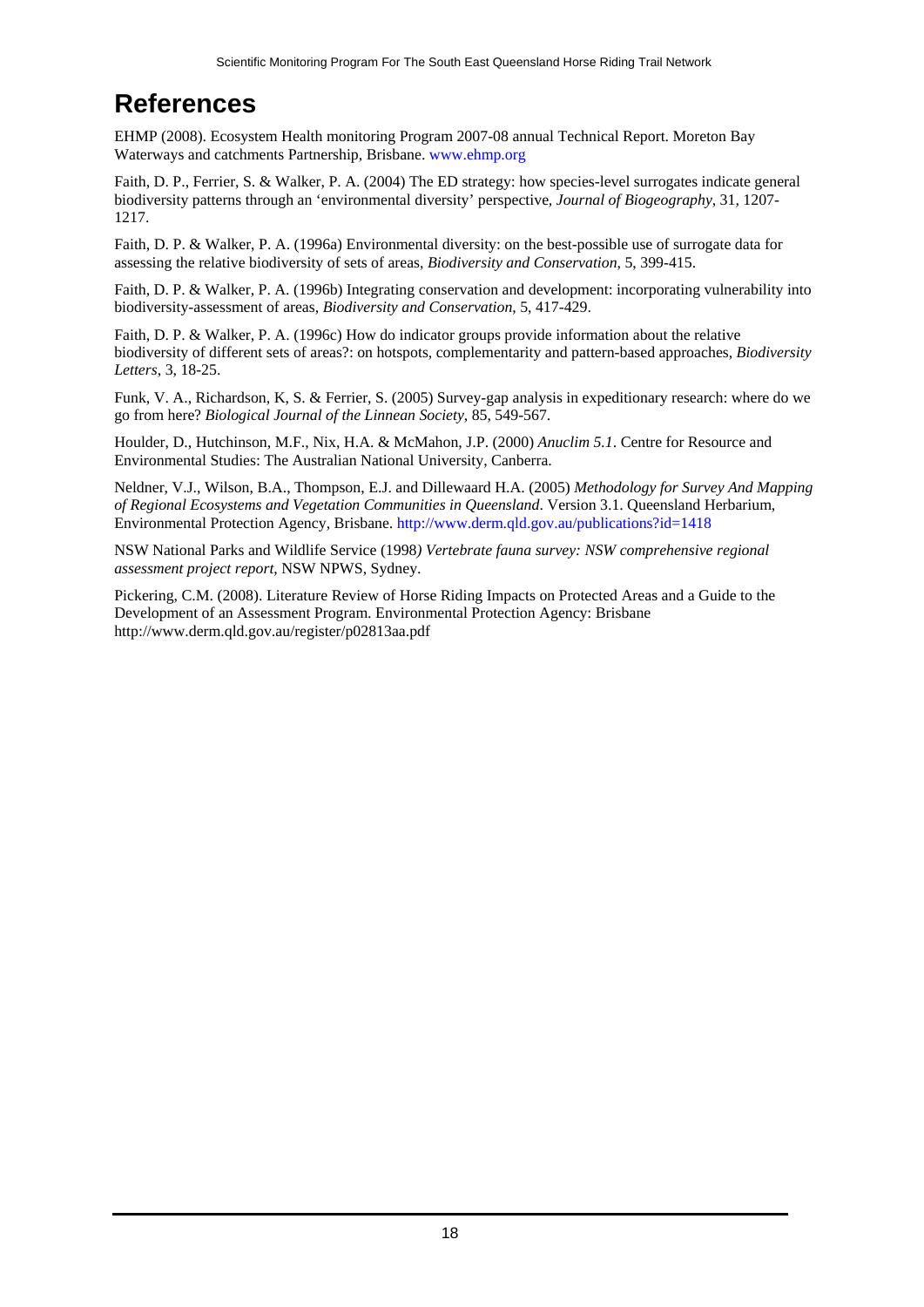### <span id="page-18-0"></span>**APPENDIX 1—Draft Issues for forest trails survey**

#### **(to be conducted at entry/exit areas)**

Note: The actual wording of questionnaires and mechanisms of collecting information need to be devised by experts before implementation

- age (in broad classes), gender
- postcode of your normal place of residence
- how many times have you visited this reserve
- when did you last visit
- what did you do (or usually do) while visiting this area (i.e. walking, horse riding, mountain biking, swimming, trail bike riding, 4WD)
- how many people were in your group
- which trails did you use
- are you aware that horses are allowed to use these trials
- did you know that horses where allowed to use these trails before coming here
- what was the source of information you used about the trials
- how many horses have you seen using the trials on this visit
- have you seen any horses using the trials on previous visits

What is you level of agreement (Strongly disagree to strongly agree) for the following statements:

- the trails are in good condition
- the reserve is in good condition
- park management is adequate
- the presence of horses on the trails reduces my enjoyment of the trail
- the presence of horses on the trails is OK provided they slow down for walkers and other users
- horses should not be allowed any where in conservation reserves
- horses should be allowed in conservation reserves provided they are confined to certain defined trails
- I will not return to this trial because it is available for use by horses
- horse riding is more damaging to trails than mountain bikes
- horse riding is more damaging to trails than 4WDs
- horse riding is more damaging to trails than motorised trail bikes

#### Any other comments?

### **Issues for broader South East Queensland type survey (AC Neilsen or equivalent)**

- Did you know that horse riding is allowed on a number of forest trials in South East Queensland conservation reserves
- What is your level of agreement (Strongly disagree to strongly agree) for the following statements:
- Horses should not be allowed anywhere in conservation reserves.
- I am likely to go horse riding on trials in conservation reserves in South East Queensland.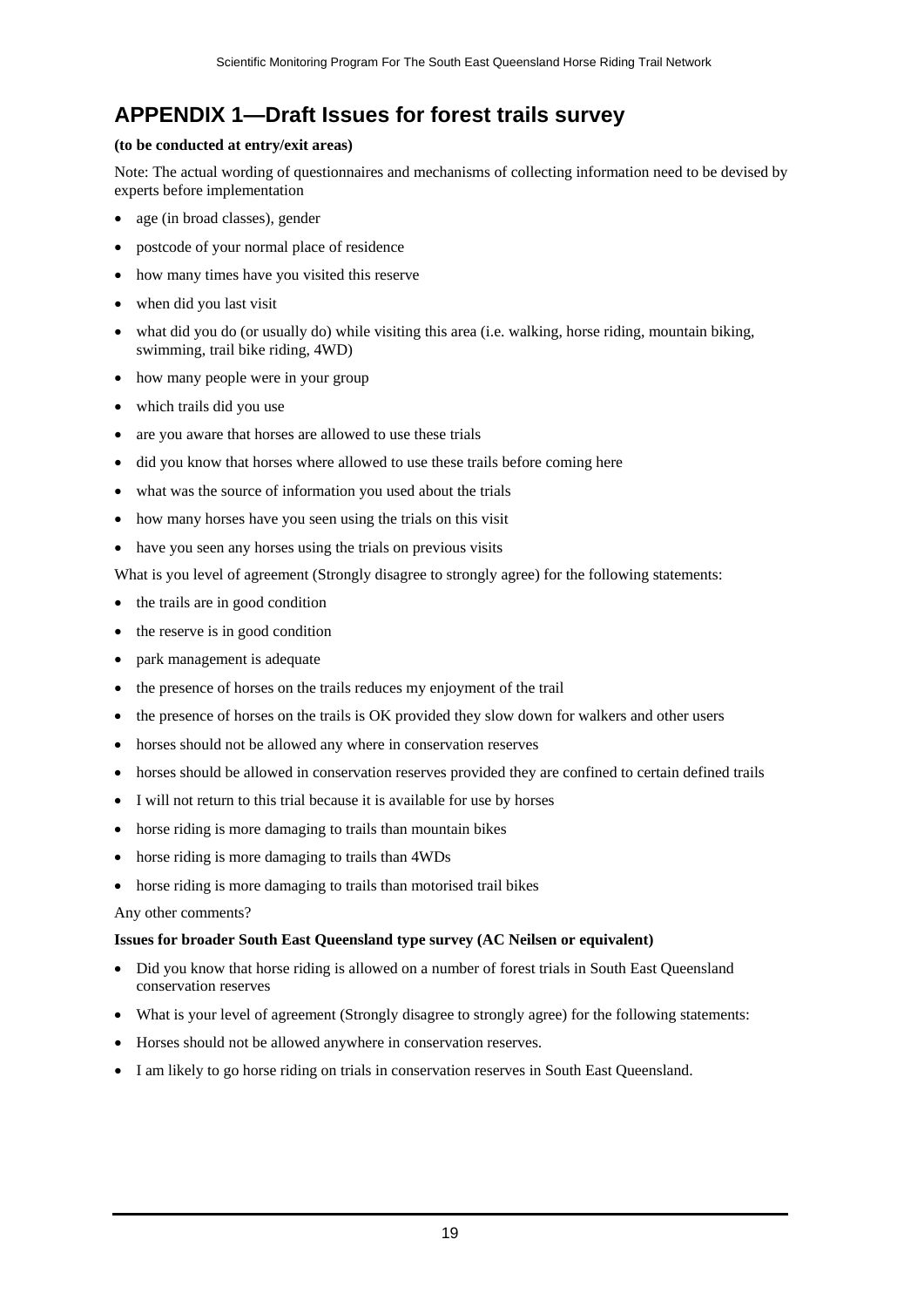### <span id="page-19-0"></span>**APPENDIX 2—A biophysical overview of South East Queensland Horse Riding Trail Network**

For the purpose of summarising information for this overview, the HTN is subdivided into five 'trail groups' (Map 1). The trail groups include trails outside reserves but associated with the HTN, and were delineated based primarily on proximity and connectivity. For finer scale descriptions, within trail groups, trails in adjacent and connected reserves have been assigned to so-called 'trail clusters'. Basic statistics for the trail groups and trail clusters, including the reserves traversed, are provided in Table 1, and the trail clusters within each trail group are shown in Maps 2 to 11.

The data presented here is from a desktop analysis using GIS and various digital data on the trails and their biophysical context. It is intended as a broad background to the biophysical environment traversed by the horseriding trail network.

The HTN trails span a broad range of environments. Average annual rainfall ranges from about 1000 mm up to around 2000 mm, and altitude varies from near sea-level up to around 700 m (Table A1).

The HTN trails are all used for access by reserve managers, and for other purposes, and the nature of their construction and maintenance is not uniform (Table A2). Most trails are dozed or graded tracks that incorporate water management features such as whoa-boys and drains. Trails are typically graded or bladed every few years. Some trails run along more thoroughly 'formed' roads, including some bitumen sections, while others are simply 'slashed' fire-breaks on otherwise unmodified soil surfaces. Such variability in construction, and the potential for management to modify trail construction in response to any observed degradation, clearly complicates assessment of impacts from horse riding on the trail network. However, while variation in trail construction may prove to be the single most important determinant of impacts from a given level of horseriding use, there are many other factors that vary across the trail network.

As well as management, most of the HTN trails are used by the public for other purposes. Some are public roads carrying all kinds of vehicles; some are regularly used by walkers, mountain bikers and even four-wheel drive enthusiasts; and many are also subject to substantial unauthorised use. Mountain bikes are sometimes ridden on trails where they are not permitted, but anecdotal evidence strongly suggests that the most damaging use of the HTN trails involves unauthorised access with motorised trail-bikes. There is insufficient information to adequately assess the extent and impact of other users of the HTN trails and there is also too little data on horse use along the HTN network and associated trails. Gathering such data will be an important initial and ongoing task for monitoring.

The HTN trails traverse a variety of distinct geologies and a diverse array of regional ecosystems (Table A3). The predominant vegetation is eucalypt forest and woodlands, but this varies from classic 'wet sclerophyll' forests, often with well developed rainforest mid-strata, through to quite heathy dry eucalypt woodlands.

The primary geology traversed by the HTN trails is metamorphic rock (land zone 11), although some trail clusters, particularly Mapleton and Bellthorpe, traverse substantial areas of granite geology. Most trail clusters also traverse alluvial landforms (Table A3). The most variable geology occurs in the Tewantin-Yurol-Ringtail trail cluster.

The "Biodiversity Status" of the Regional Ecosystems the HTN trails intersect reflects the extent of clearing and other degradation to which each ecosystem has been subjected. Most of the HTN trails traverse 'not of concern' REs, and few 'endangered' REs are encountered along the trail network (Table A3). However, the Tewantin-Yurol-Ringtail cluster in the Tewantin-Woondum trail group provides an important exception to this general observation, where substantial areas of endangered regional ecosystems are traversed.

The HTN trails mostly have gentle to moderate slopes but some trail groups such as the Enoggera-Mt Mee group include many with steep or very steep slopes (Table A4). Trails rarely exceed 50 per cent slope. The slope of the surrounding terrain is generally considerable steeper than that of the trail's path, with moderate to steep terrain quite common. Landform varies from predominantly undulating in some areas (e.g. Tewantin), to predominantly hilly in many others (e.g. D'Aguilar).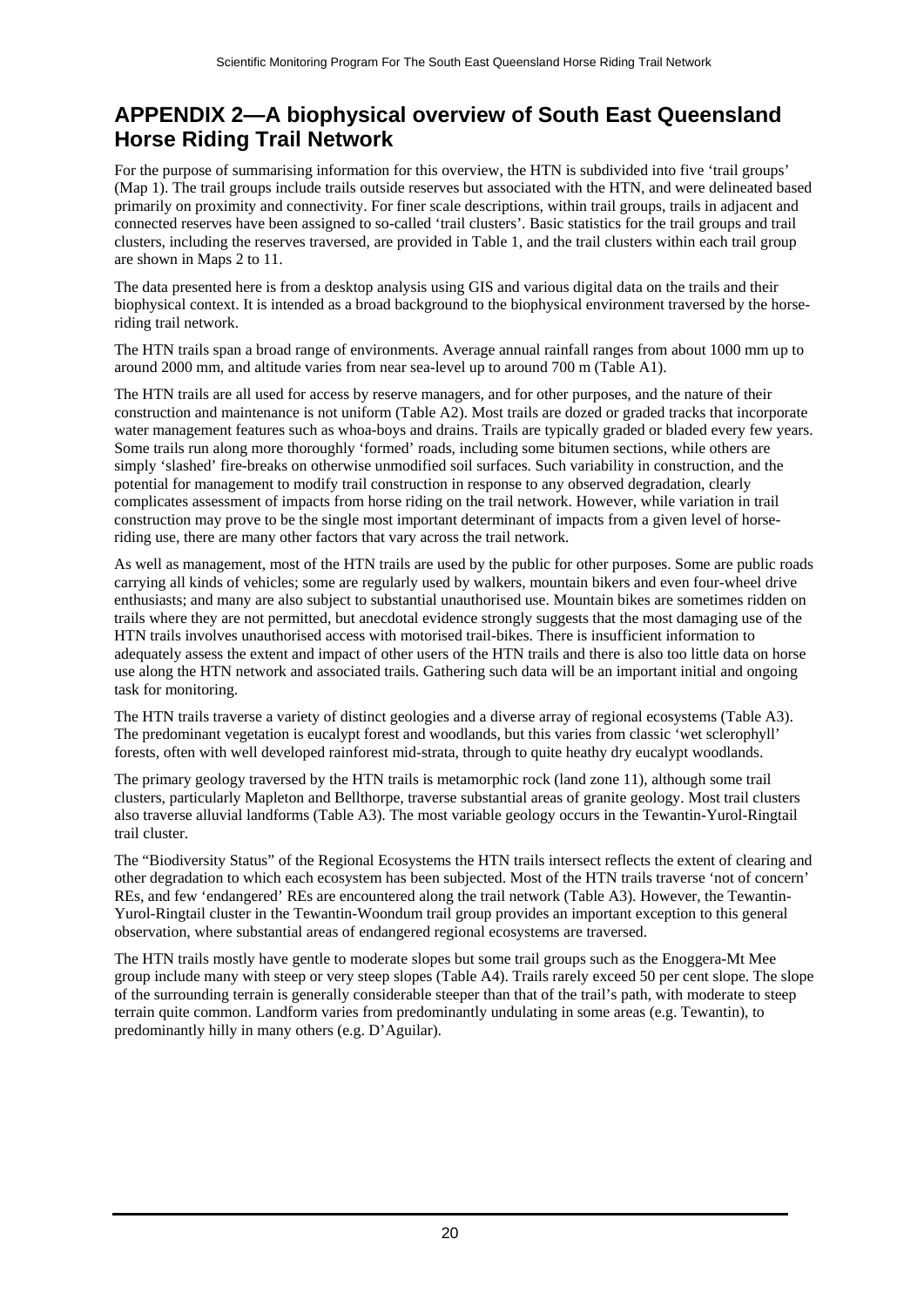

**Map 1. Map of South East Queensland's Horse Riding Trail Network showing the five trail groups used to summarise information in this overview.**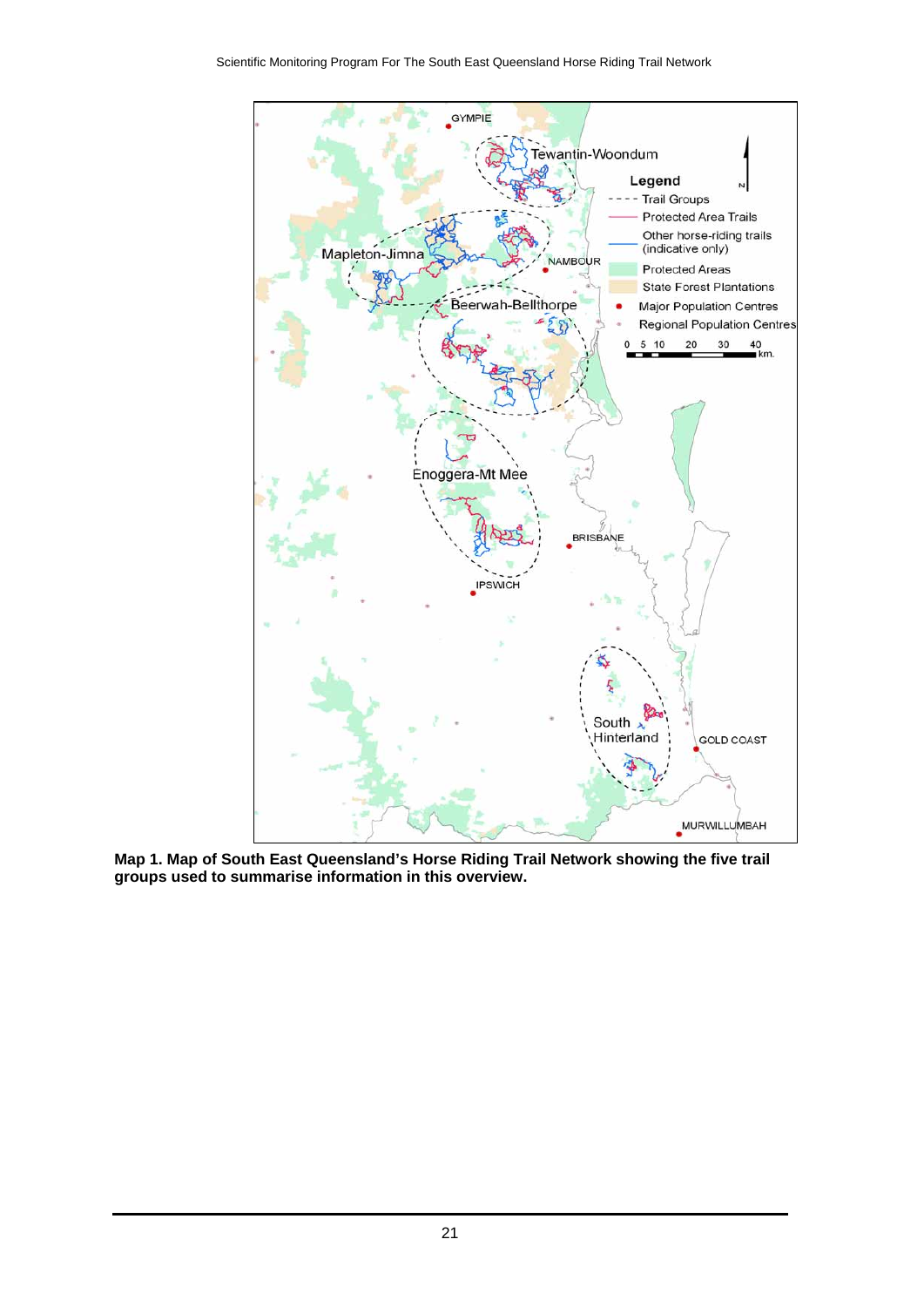| Table A1. Basic statistics on trail length, altitude and rainfall for the South East Queensland Horse Riding Trail Network and other associated trails. |  |
|---------------------------------------------------------------------------------------------------------------------------------------------------------|--|
| Numbers are averages with ranges in parenthesis.                                                                                                        |  |

| Trail Group<br>(see map $1$ ) | Trail cluster<br>(see maps $2$ to $11$ ) | Reserves traversed                                                  | Network<br>Trails (km) | Other trails<br>(indicative only) (km) | HTN trail<br>altitude (m) | HTN trail annual rainfall (mm)<br>(BIOCLIM estimate) |
|-------------------------------|------------------------------------------|---------------------------------------------------------------------|------------------------|----------------------------------------|---------------------------|------------------------------------------------------|
| Tewantin-<br>Woondum          | Tewantin-Yurol-<br>Ringtail              | Ringtail SF, Tewantin FR 1, Tewantin<br>FR 3, Tuchekoi FR, Yurol SF | 68.5                   | 97                                     | 78                        | 1594                                                 |
|                               |                                          |                                                                     |                        |                                        | $(3-194)$                 | $(1398-1746)$                                        |
|                               | Woondum                                  | Woondum FR 1                                                        | 40.8                   | 0.8                                    | 278                       | 1432                                                 |
|                               |                                          |                                                                     |                        |                                        | $(77-487)$                | $(1307-1526)$                                        |
|                               | Woondum-<br><b>Tewantin Connect</b>      |                                                                     |                        | 53.9                                   |                           |                                                      |
|                               | Total                                    |                                                                     | 109.3                  | 151.7                                  |                           |                                                      |
| Mapleton-                     | Imbil                                    | Imbil FR 1, Imbil SF, Kenilworth SF                                 | 19.1                   | 176.2                                  | 466                       | 1235                                                 |
| Jimna                         |                                          |                                                                     |                        |                                        | $(149-603)$               | $(1136-1351)$                                        |
|                               | Jimna                                    | Conondale FR 2, Jimna SF                                            | 13.1                   | 83                                     | 608                       | 1159                                                 |
|                               |                                          |                                                                     |                        |                                        | $(518-684)$               | $(1065-1244)$                                        |
|                               | Mapleton                                 | Mapleton FR                                                         | 83.1                   | 51.9                                   | 247                       | 1698                                                 |
|                               |                                          |                                                                     |                        |                                        | $(27-441)$                | $(1361-1796)$                                        |
|                               | <b>West Cooroy</b>                       | West Cooroy SF                                                      |                        | 27.1                                   |                           |                                                      |
|                               | Total                                    |                                                                     | 115.3                  | 338.2                                  |                           |                                                      |
| Beerwah-                      | Beerburrum                               | Beerburrum East SF, Beerburrum FR 1,                                | 30.2                   | 130.5                                  | 100                       | 1425                                                 |
| Bellthorpe                    |                                          | <b>Beerburrum West SF</b>                                           |                        |                                        | $(30-140)$                | $(1342 - 1560)$                                      |
|                               | Beerwah-Mooloolah                        | Beerwah FR, Beerwah SF                                              |                        | 25.1                                   |                           |                                                      |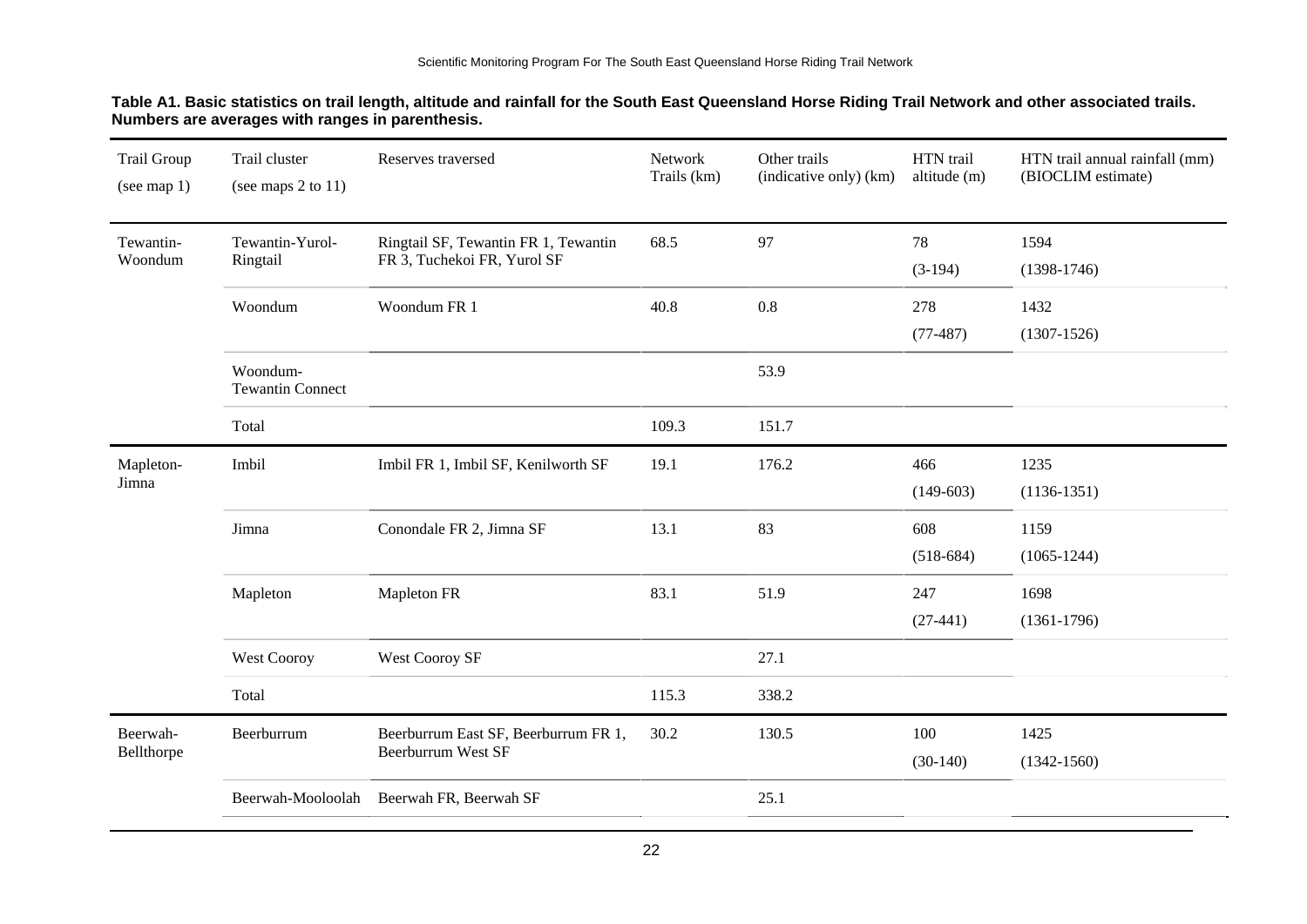|                     | Bellthorpe      | Bellthorpe FR 1, Bellthorpe FR 2                 | 81      | 26.3         | 376<br>$(139-638)$ | 1484<br>$(1156-1776)$   |
|---------------------|-----------------|--------------------------------------------------|---------|--------------|--------------------|-------------------------|
|                     | Conondale South | Conondale FR 2                                   | 12.2    | 0.1          | 548<br>$(368-638)$ | 1414<br>$(1288-1506)$   |
|                     | Mooloolah       | Mooloolah FR                                     | 4.7     | $\mathbf{1}$ | 119<br>$(40-210)$  | 1842<br>$(1787 - 1880)$ |
|                     | Others          |                                                  |         | 14.5         |                    |                         |
|                     | Total           |                                                  | 128.3   | 197.6        |                    |                         |
| Enoggera-Mt<br>Mee  | D'Aguilar       | D'Aguilar FR                                     | $\,8\,$ | 9.9          | 411<br>$(180-594)$ | 1302<br>$(1076-1419)$   |
|                     | Enoggera        | Enoggera FR, Mount Glorious FR                   | 51.1    | 16.9         | 284<br>$(88-510)$  | 1221<br>$(1085 - 1480)$ |
|                     | Mt Glorious     | D'Aguilar FR, D'Aguilar SF, Mount<br>Glorious FR | 48      | 42.4         | 395<br>$(96-709)$  | 1281<br>$(999-1565)$    |
|                     | Mt Mee          | Mount Mee FR                                     | 12.8    | 0.1          | 266<br>$(116-442)$ | 1242<br>$(1093-1387)$   |
|                     | Others          |                                                  |         | 1.3          |                    |                         |
|                     | Total           |                                                  | 119.9   | 70.6         |                    |                         |
| South<br>Hinterland | Clagiraba       | Clagiraba FR                                     | $1.2\,$ | 5.1          | 147<br>$(81-178)$  | 1332<br>$(1296 - 1354)$ |
|                     | Nerang          | Nerang FR, Nerang SF                             | 40.2    | 3.7          | 116<br>$(15-228)$  | 1380<br>$(1308-1454)$   |
|                     |                 |                                                  |         |              |                    |                         |

Scientific Monitoring Program For The South East Queensland Horse Riding Trail Network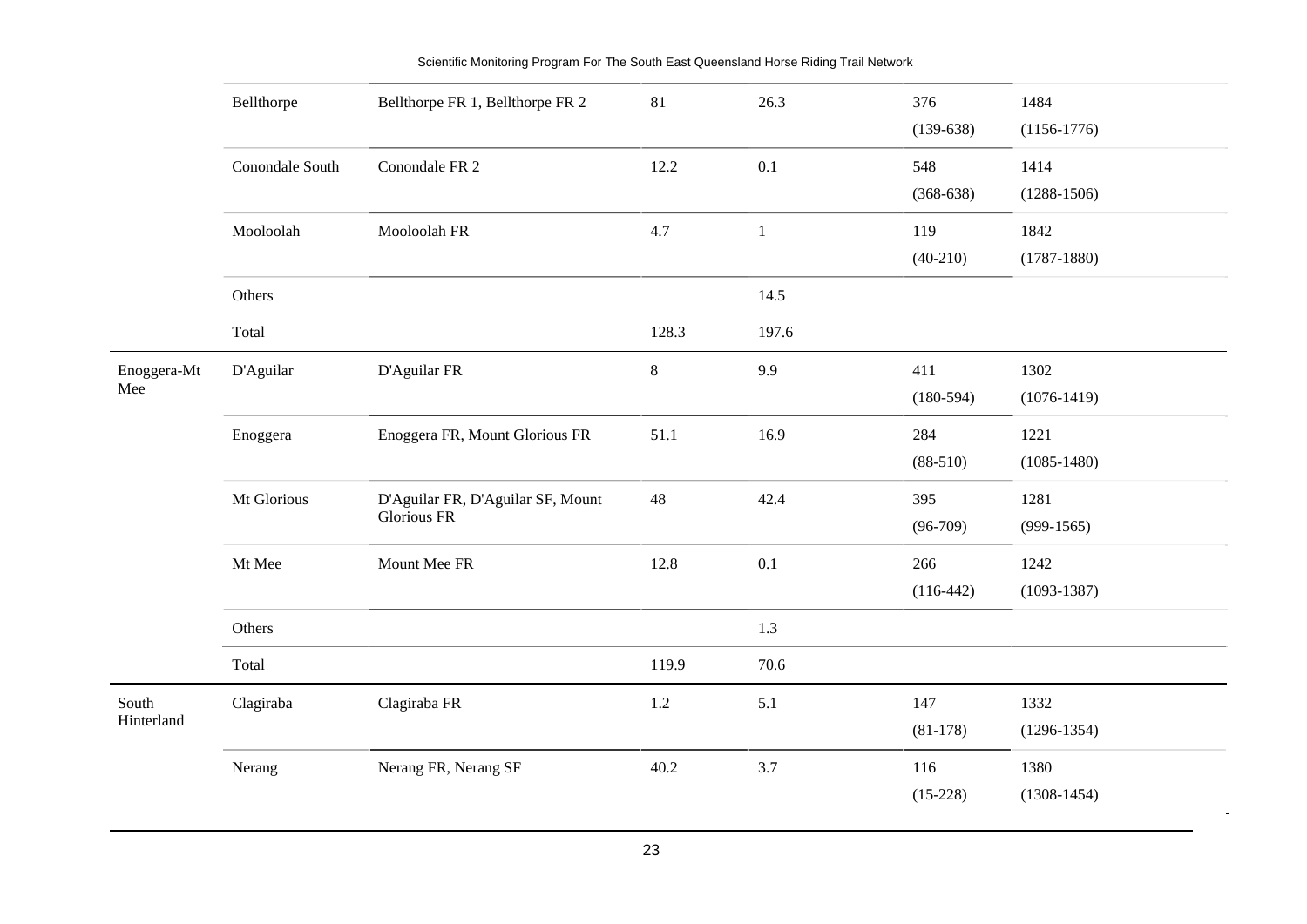| Numinbah-<br>Austinville | Austinville FR 2, Numinbah FR                                            | 21.6 | 29.2 | 211<br>$(89-391)$ | 1617<br>$(1354-1977)$ |  |
|--------------------------|--------------------------------------------------------------------------|------|------|-------------------|-----------------------|--|
| Tamborine                | Tamborine FR                                                             | 7.2  | 2.5  | 114<br>$(48-263)$ | 1152<br>$(1121-1238)$ |  |
| Wickham-Plunkett         | <b>Plunkett Conservation Park, Wickham</b><br>FR, Wickham Timber Reserve | 12.7 | 10.9 | 75<br>$(35-199)$  | 1141<br>$(1104-1192)$ |  |
| Total                    |                                                                          | 82.9 | 51.4 |                   |                       |  |

#### Scientific Monitoring Program For The South East Queensland Horse Riding Trail Network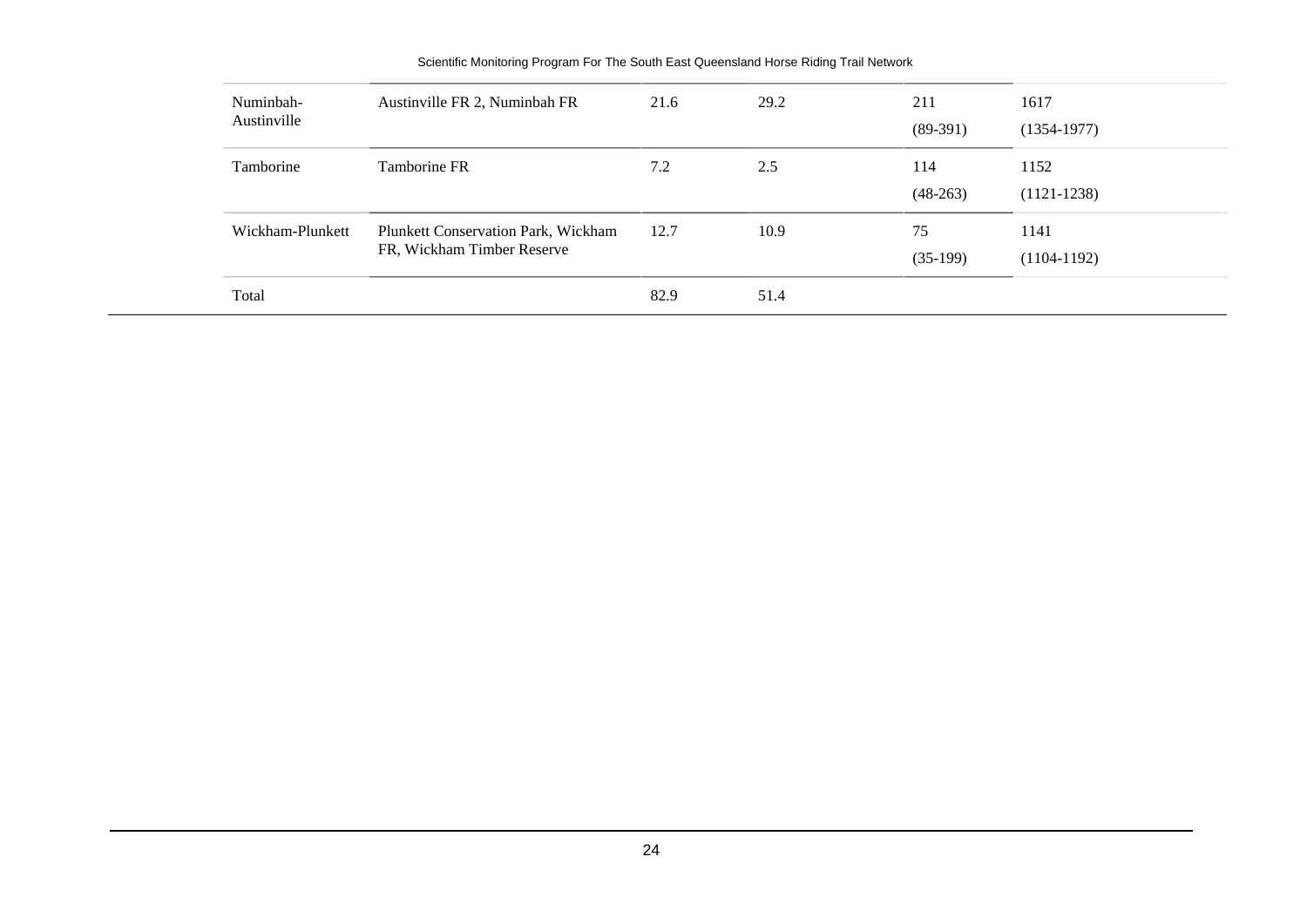| Table A2. Data on trail construction and surface characteristics across the HTN network. Figures are      |
|-----------------------------------------------------------------------------------------------------------|
| kilometres of trail, with percentage of such trails having slopes >10% indicated in parenthesis. Based on |
| QPWS data.                                                                                                |

| Trail group            | Trail cluster            | Formed sealed1 |                |               | Formed gravel Formed natural Unformed gravel | Unformed natural | Unclassified |
|------------------------|--------------------------|----------------|----------------|---------------|----------------------------------------------|------------------|--------------|
| Tewantin-              | Tewantin-<br>Yurol-      |                |                |               |                                              |                  |              |
| Woondum                | Ringtail                 | $8.3(5.2\%)$   | $0.1(0\%)$     | $0.1(0\%)$    |                                              | 55.5 (4.8%)      | $6.4(4.4\%)$ |
|                        | Woondum                  |                | $3.6(25.4\%)$  | $0(0\%)$      | $1.5(34.1\%)$                                | 38 (19.4%)       |              |
| Mapleton-<br>Jimna     | Imbil                    |                | 0.5(33.5%)     | 10.4 (37%)    |                                              | 8.5 (30.9%)      |              |
|                        | Jimna                    |                | 1.2(11.5%)     | $1.5(22.1\%)$ |                                              | $10.5(19.1\%)$   |              |
|                        | Mapleton                 | $0.1(63.4\%)$  | $16.2(16.1\%)$ | $0.9(10\%)$   | 6.4(24.7%)                                   | 61.9(22.5%)      | 0.3(43.7%)   |
| Beerwah-<br>Bellthorpe | Beerburrum               |                | $0(0\%)$       | $15.7(0.5\%)$ |                                              | 13.3(7.5%)       | $1.9(0\%)$   |
|                        | Bellthorpe               | 0.6(56.5%)     | 15.8 (25%)     | 6.6(19.7%)    | 10.6 (36.5%)                                 | 49 (42.7%)       |              |
|                        | Conondale<br>South       |                | 2.5(34.5%)     | 10(26.7%)     |                                              | 0.1(17.9%)       |              |
|                        | Mooloolah                | 0.2(2.3%)      |                |               |                                              | 4.6(28%)         |              |
| Enoggera-<br>Mt Mee    | D'Aguilar                |                | 7.7(60.7%)     |               |                                              | $1.6(66.6\%)$    |              |
|                        | Enoggera                 | 0.5(33.5%)     | 41.3 (31.7%)   |               | 7.4 (35.4%)                                  | 2.9 (34%)        |              |
|                        | Mt<br>Glorious           | $0.2(39.6\%)$  | 38 (42.2%)     |               | 0.1(48.6%)                                   | 10.5 (38.9%)     |              |
|                        | Mt Mee                   |                | 2(38.7%)       |               |                                              | 11 (53.4%)       |              |
| South<br>Hinterland    | Clagiraba                |                |                | 1.1(20%)      |                                              |                  | 0.2(82.7%)   |
|                        | Nerang                   | 0.4(17.3%)     |                | 10.1(24.5%)   |                                              | 34.1 (34%)       |              |
|                        | Numinbah-<br>Austinville | $0.4(0\%)$     |                | $0.2(28.8\%)$ |                                              | 22.4 (43.3%)     |              |
|                        | Tamborine                |                | $4.2(39.1\%)$  |               | $0.1(44.2\%)$                                | 3.1(9%)          |              |
|                        | Wickham-<br>Plunkett     |                |                |               |                                              | 13 (22.3%)       |              |

1trail sections on sealed roads are generally beside rather than on the road and typically are unformed with natural surfaces.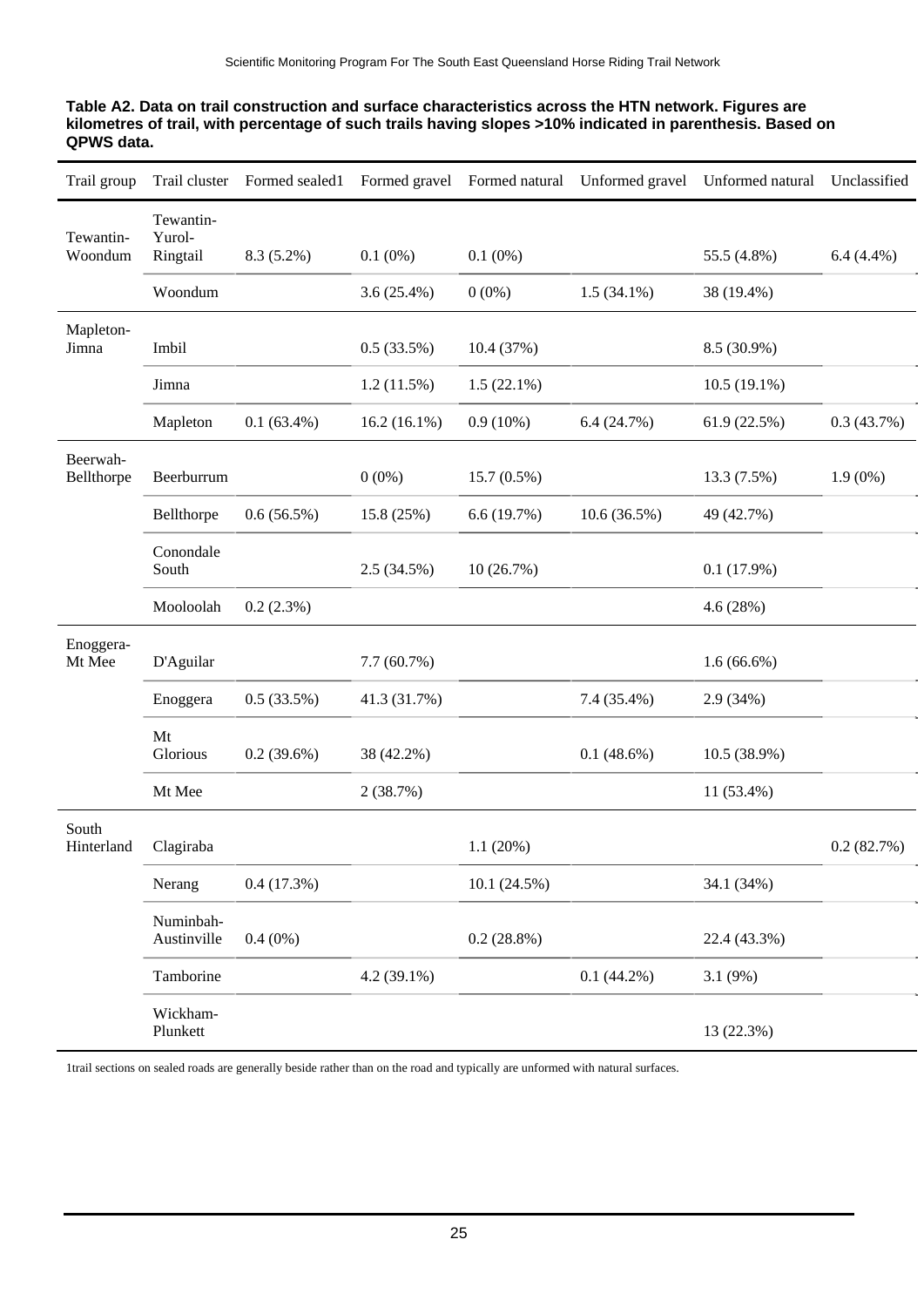#### **Table A3. Biodiversity status of Regional Ecosystems traversed by the South East Queensland Horse Riding Trail Network. All figures are kilometres of trial length. For biodiversity status, figures in parenthesis indicate the length of trail along which a higher status is 'subdominant'.**

|                        |                             |             | Vegetation formation |                  |                  |                  | Land zone      |         |                  |                |        |                  |      |            | <b>Biodiversity Status</b> |                |
|------------------------|-----------------------------|-------------|----------------------|------------------|------------------|------------------|----------------|---------|------------------|----------------|--------|------------------|------|------------|----------------------------|----------------|
| Trail group            | Trail cluster               | Non remnant | Dry eucalypt         | Wet eucalypt     | Rainforest       | Swamp            | $\overline{2}$ | 3       | 5                | 8              | $9-10$ | 11               | 12   | Endangered | Of-concern                 | Not of concern |
| Tewantin-<br>Woondum   | Tewantin-<br>Yurol-Ringtail | 12.9        | 20.6                 | 36.5             | 0.1              | 0.3              | 0.4            | 4.7     | 14               | 2.8            | 37.6   | 7.6              | 3.3  | 14.7       | 22.6(3.2)                  | 20.4(7)        |
|                        | Woondum                     | 1.4         | $7.2\,$              | 31.1             | 3.3              | $\boldsymbol{0}$ |                | 0.6     | $\boldsymbol{0}$ | 1.8            |        | $6.5\,$          | 34.1 | 0.1        | 2.8(0.6)                   | 38.7(4.7)      |
| Mapleton-              | Imbil                       | 0.7         | 15.9                 | 0.5              | $\overline{2}$   | $0.2\,$          |                | $0.3\,$ |                  |                |        | 17.7             | 1.5  |            | 3.2(0.2)                   | 15.6(0.1)      |
| Jimna                  | Jimna                       | 0.1         | 13.1                 | $\mathbf{0}$     | $\boldsymbol{0}$ | $\boldsymbol{0}$ |                |         |                  |                |        | 13.2             |      |            |                            | 13.1           |
|                        | Mapleton                    | 3.5         | $7.2\,$              | 72.5             | 2.7              | $\mathbf{0}$     |                | 1.9     |                  |                |        | $\boldsymbol{0}$ | 84   | $0.2\,$    | 10.3(0.4)                  | 71.9           |
| Beerwah-<br>Bellthorpe | Beerburrum                  | 7.9         | 6                    | 17               | $\mathbf{0}$     | $\overline{0}$   |                | 0.4     | 8.8              |                | 3.5    |                  | 18.2 | 1.3        | $1.2\,$                    | 20.5           |
|                        | Bellthorpe                  | 0.9         | 25                   | 46.1             | 7.6              | 3.1              |                | 9.2     |                  |                |        | 31.6             | 41.8 |            | 15.9                       | 65.8(8.9)      |
|                        | Conondale<br>South          | 0.9         | $\boldsymbol{0}$     | 10.9             | $0.8\,$          | $\boldsymbol{0}$ |                |         |                  | $\mathfrak{Z}$ |        | 5.4              | 4.1  |            | 3.2                        | 8.4            |
|                        | Mooloolah                   | 0.2         | $3.2\,$              | 0.7              | 0.7              | $\mathbf{0}$     |                |         |                  |                | 4.8    |                  |      | 0.7        | $\mathbf{0}$               | 3.9            |
| Enoggera-<br>Mt Mee    | D'Aguilar                   | $0.2\,$     | 5.3                  | $\mathbf{0}$     | 3.8              | $\boldsymbol{0}$ |                |         |                  |                |        | 9.3              |      |            |                            | 9.1            |
|                        | Enoggera                    | 0.1         | $50.6\,$             | $\boldsymbol{0}$ | 1.4              | $\boldsymbol{0}$ |                |         |                  |                |        | 52.1             |      |            |                            | 52(6.3)        |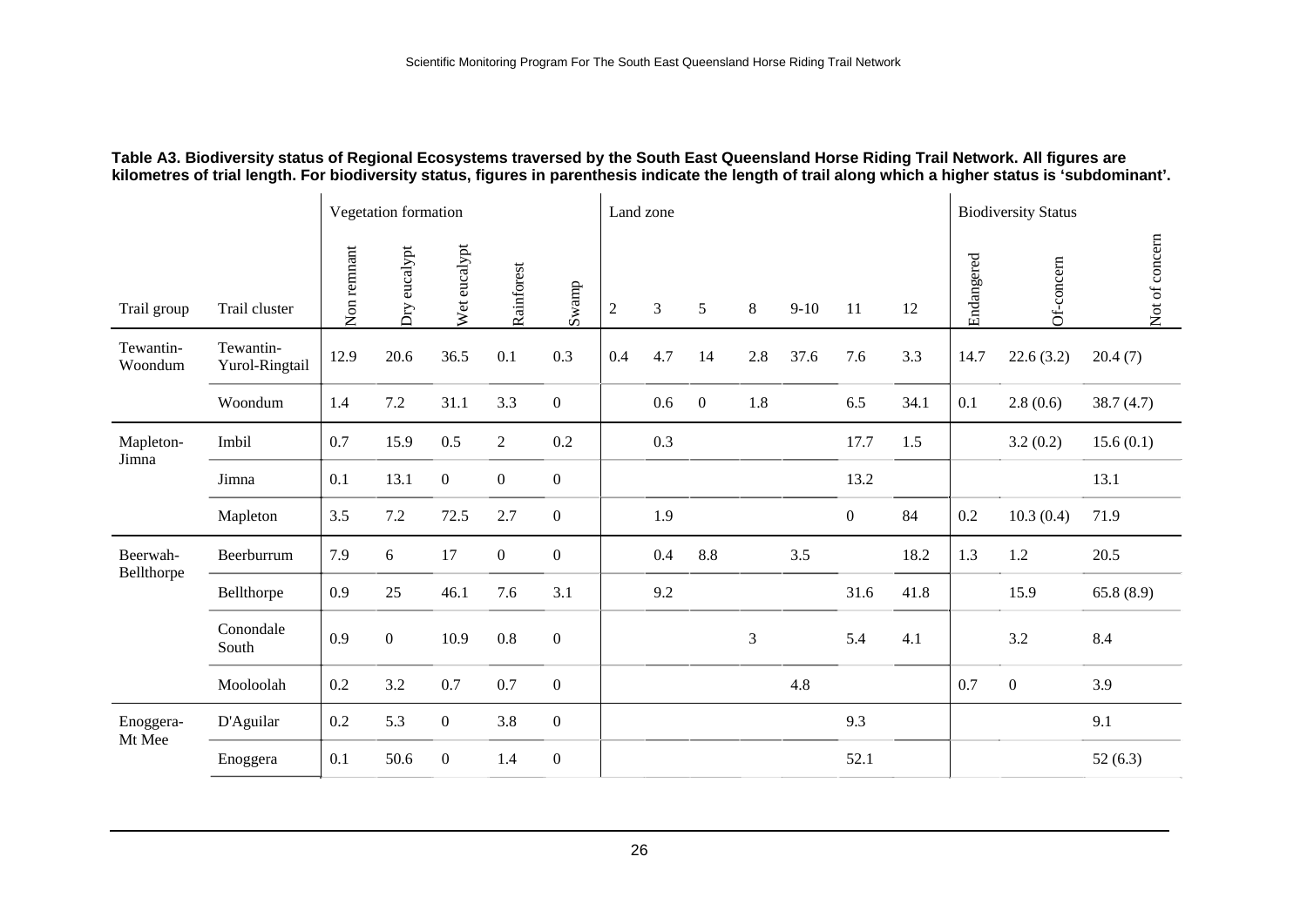|                     | Mt Glorious              | 1.8  | 45.4  | $\overline{0}$ | 1.6            | $\boldsymbol{0}$ |     |      |      |     |      | 48.8  |       |    |      | 47(11.4)       |
|---------------------|--------------------------|------|-------|----------------|----------------|------------------|-----|------|------|-----|------|-------|-------|----|------|----------------|
|                     | Mt Mee                   | 0.1  | 12.9  | $\overline{0}$ | $\overline{0}$ | $\boldsymbol{0}$ |     |      |      |     |      | 13    |       |    |      | 12.9           |
| South<br>Hinterland | Clagiraba                | 0.5  | 0.8   | $\mathbf{0}$   | $\overline{0}$ | $\mathbf{0}$     |     |      |      |     |      | 1.3   |       |    |      | $0.8\,$        |
|                     | Nerang                   | 1.1  | 43.4  | $\overline{0}$ | $\overline{0}$ | 0.1              |     | 0.1  |      |     |      | 44.5  |       |    |      | 43.5           |
|                     | Numinbah-<br>Austinville | 0.6  | 16.7  | 5.4            | 0.1            | 0.1              |     | 0.4  |      | 0.4 |      | 16.9  | 5.2   |    | 1.1  | 21.2(2.5)      |
|                     | Tamborine                | 0.1  | 7.1   | $\overline{0}$ | $\overline{0}$ | 0.2              |     | 0.2  |      |     | 6.4  | 0.6   | 0.2   |    | 0.4  | $\overline{7}$ |
|                     | Wickham-<br>Plunkett     | 3.8  | 9.1   | $\overline{0}$ | $\overline{0}$ | 0.1              |     | 0.3  |      |     | 5.6  | 7.1   |       |    | 0.1  | 9.1            |
|                     | <b>TOTAL</b>             | 36.8 | 289.5 | 220.7          | 24.1           | 4.1              | 0.4 | 18.1 | 22.8 | 8.0 | 57.9 | 275.6 | 192.4 | 17 | 60.8 | 460.9          |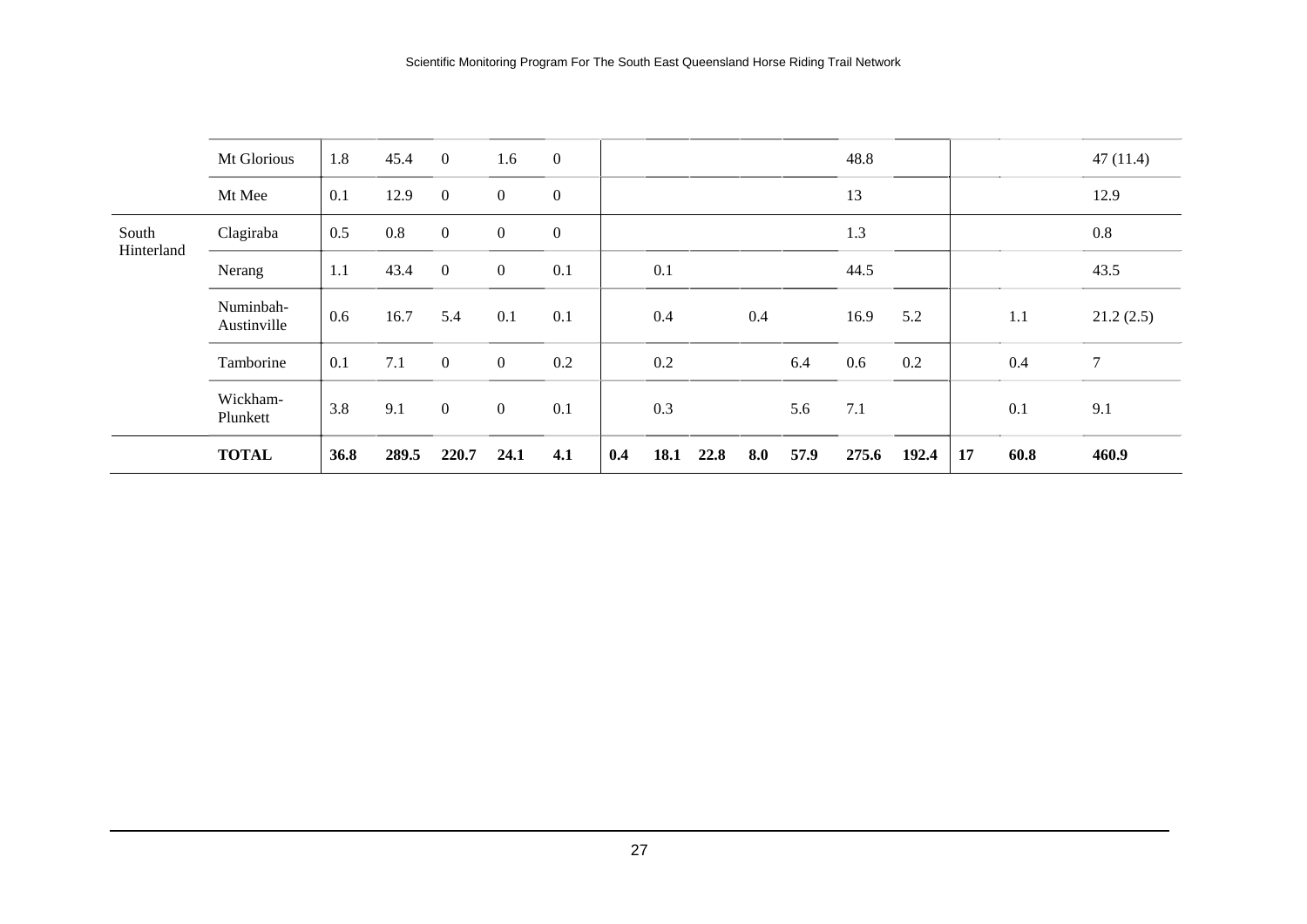|  |  | Table A4. Trail and surrounding terrain slope and relief data for HTN trails. Figures are percentages of trail length. |
|--|--|------------------------------------------------------------------------------------------------------------------------|
|  |  |                                                                                                                        |

|                        |                             | Path slope     |                       |                |                   |                |                      |                | Terrain slope                  |                |                   | Terrain relief (200m radius) |                      |                         |                |                    |                  |
|------------------------|-----------------------------|----------------|-----------------------|----------------|-------------------|----------------|----------------------|----------------|--------------------------------|----------------|-------------------|------------------------------|----------------------|-------------------------|----------------|--------------------|------------------|
| Trail group            | Trail cluster               | -evel $(<1\%)$ | gentle (1-3%)<br>Very | Gentle (3-10%) | Moderate (10-32%) | Steep (32-56%) | Very steep (56-100%) | -evel $(<1%$ ) | gentle (1-3%)<br>ery<br>$\geq$ | Gentle (3-10%) | Moderate (10-32%) | Steep (32-56%)               | Very steep (56-100%) | Plain $(< 9 \text{ m})$ | Rises (9-30 m) | ow hills (30-90 m) | Hills (90-300 m) |
| Tewantin-<br>Woondum   | Tewantin-Yurol-<br>Ringtail | 33.6           | 46.3                  | 15.2           | 4.8               |                |                      | 15.5           | 50.9                           | 20.8           | 12.6              | 0.3                          |                      | 44.1                    | 35.7           | 18.7               | 1.5              |
|                        | Woondum                     | 17.2           | 35.8                  | 27.2           | 18.7              | 1.1            |                      | 2.9            | 27.3                           | 28.3           | 31.6              | 9.4                          | 0.6                  | 4.9                     | 28.2           | 48.4               | 18.4             |
| Mapleton-<br>Jimna     | Imbil                       | 7.8            | 28.5                  | 29.2           | 32.5              | 1.9            |                      | 1.3            | 13.0                           | 28.5           | 50.6              | 5.4                          | 1.3                  |                         | 6.4            | 72.3               | 21.3             |
|                        | Jimna                       | 13.5           | 33.2                  | 34.9           | 18.4              |                |                      | 3.0            | 26.9                           | 36.1           | 33.9              |                              |                      |                         | 12.5           | 87.5               |                  |
|                        | Mapleton                    | 14.3           | 33.3                  | 30.6           | 21.2              | 0.6            |                      | 2.7            | 24.6                           | 32.4           | 36.6              | 3.6                          | $0.2\,$              | 1.1                     | 26.7           | 63.8               | 8.3              |
| Beerwah-<br>Bellthorpe | Beerburrum                  | 38.3           | 45.2                  | 13.0           | 3.4               |                |                      | 14.9           | 51.7                           | 20.9           | 10.9              | 1.6                          |                      | 43.9                    | 37.9           | 18.2               |                  |
|                        | Bellthorpe                  | 6.1            | 24.9                  | 32.0           | 34.0              | 3.0            |                      | 0.6            | 9.9                            | 25.0           | 47.9              | 15.4                         | 1.2                  | 0.8                     | 6.0            | 57.7               | 35.4             |
|                        | Conondale South             | 11.6           | 30.1                  | 29.9           | 27.1              | 1.3            |                      | 1.8            | 18.7                           | 26.5           | 45.1              | 7.4                          | 0.4                  |                         | 5.6            | 83.9               | 10.5             |
|                        | Mooloolah                   | 9.1            | 34.7                  | 28.9           | 27.3              |                |                      | 1.1            | 21.3                           | 27.7           | 47.1              | 2.9                          |                      |                         | 19.5           | 77.6               | 2.9              |
| Enoggera-              | D'Aguilar                   | 2.7            | 12.3                  | 22.4           | 52.1              | 10.3           | 0.3                  |                | 2.1                            | 4.1            | 41.3              | 47.2                         | 5.3                  |                         | 1.6            | 10.7               | 87.7             |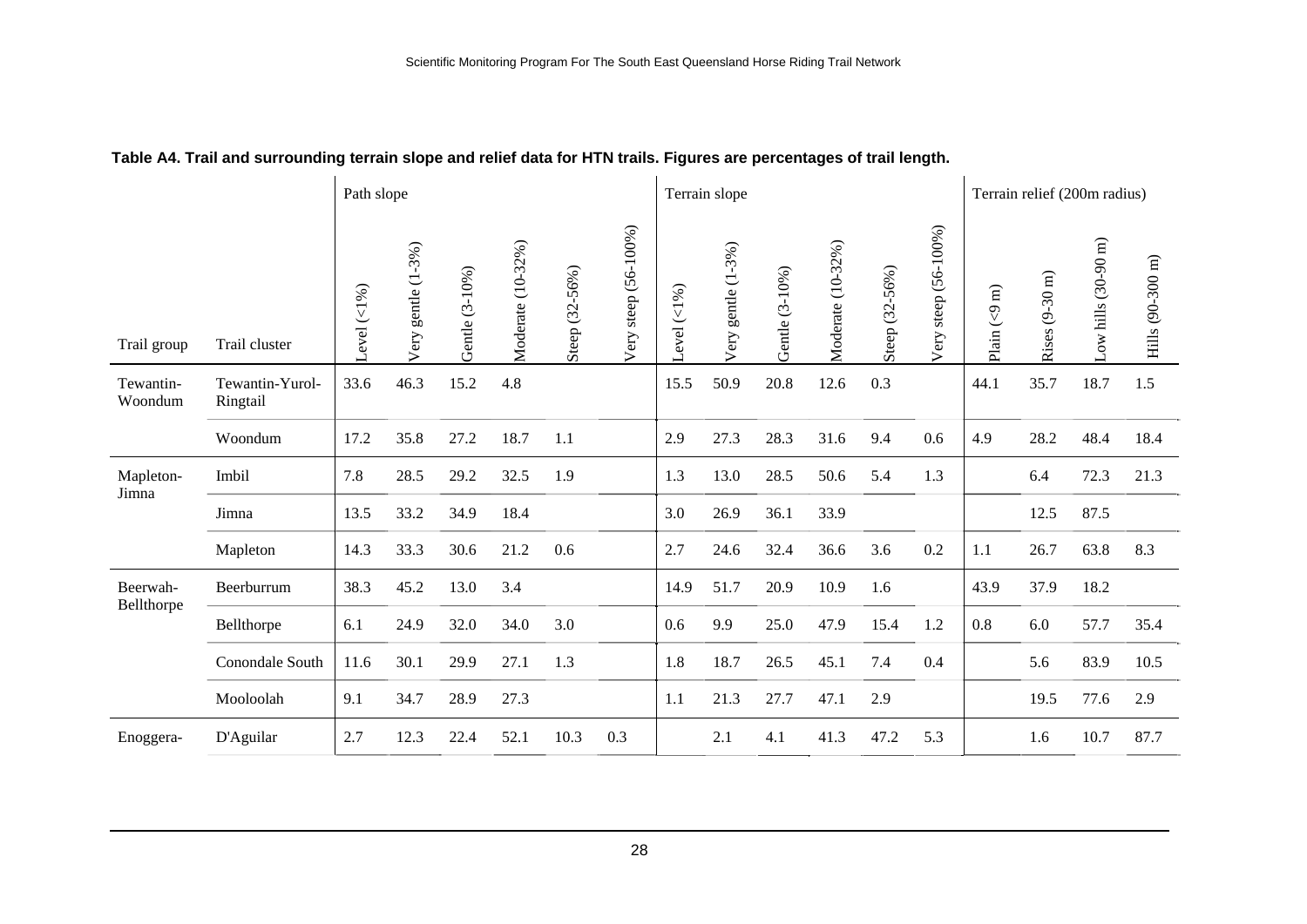| Mt Mee              | Enoggera                 | 9.9  | 29.2 | 28.5 | 31.5 | 0.9 |     | 1.5     | 13.7 | 26.7 | 48.1 | 9.8  | 0.3 |     | 0.9  | 75.7 | 23.4 |
|---------------------|--------------------------|------|------|------|------|-----|-----|---------|------|------|------|------|-----|-----|------|------|------|
|                     | Mt Glorious              | 6.9  | 21.5 | 29.7 | 37.7 | 4.0 | 0.1 | 0.1     | 5.6  | 18.3 | 49.7 | 24.0 | 2.3 |     | 0.6  | 41.8 | 57.6 |
|                     | Mt Mee                   | 4.8  | 20.4 | 23.4 | 45.3 | 6.1 |     | $0.0\,$ | 4.5  | 13.7 | 53.7 | 27.9 | 0.2 |     | 3.6  | 48.1 | 48.3 |
| South<br>Hinterland | Clagiraba                | 6.6  | 29.6 | 33.5 | 22.1 | 6.2 | 2.1 | 1.8     | 1.9  | 13.6 | 70.0 | 10.6 | 2.1 |     | 0.5  | 86.3 | 13.2 |
|                     | Nerang                   | 8.8  | 27.8 | 32.1 | 29.7 | 1.6 |     | 1.5     | 14.5 | 31.7 | 48.1 | 4.2  |     | 0.7 | 8.8  | 78.6 | 12.0 |
|                     | Numinbah-<br>Austinville | 9.1  | 26.6 | 22.8 | 37.8 | 3.8 |     | 0.6     | 9.9  | 22.7 | 52.3 | 14.2 | 0.3 |     | 8.1  | 56.2 | 35.7 |
|                     | Tamborine                | 11.1 | 34.3 | 27.4 | 26.9 | 0.2 |     | 0.3     | 16.9 | 21.5 | 58.5 | 2.9  |     | 0.6 | 25.6 | 73.8 |      |
|                     | Wickham-<br>Plunkett     | 13.2 | 32.9 | 31.9 | 19.0 | 3.0 |     | 1.5     | 17.6 | 37.9 | 35.6 | 7.4  |     | 0.1 | 36.7 | 52.2 | 11.0 |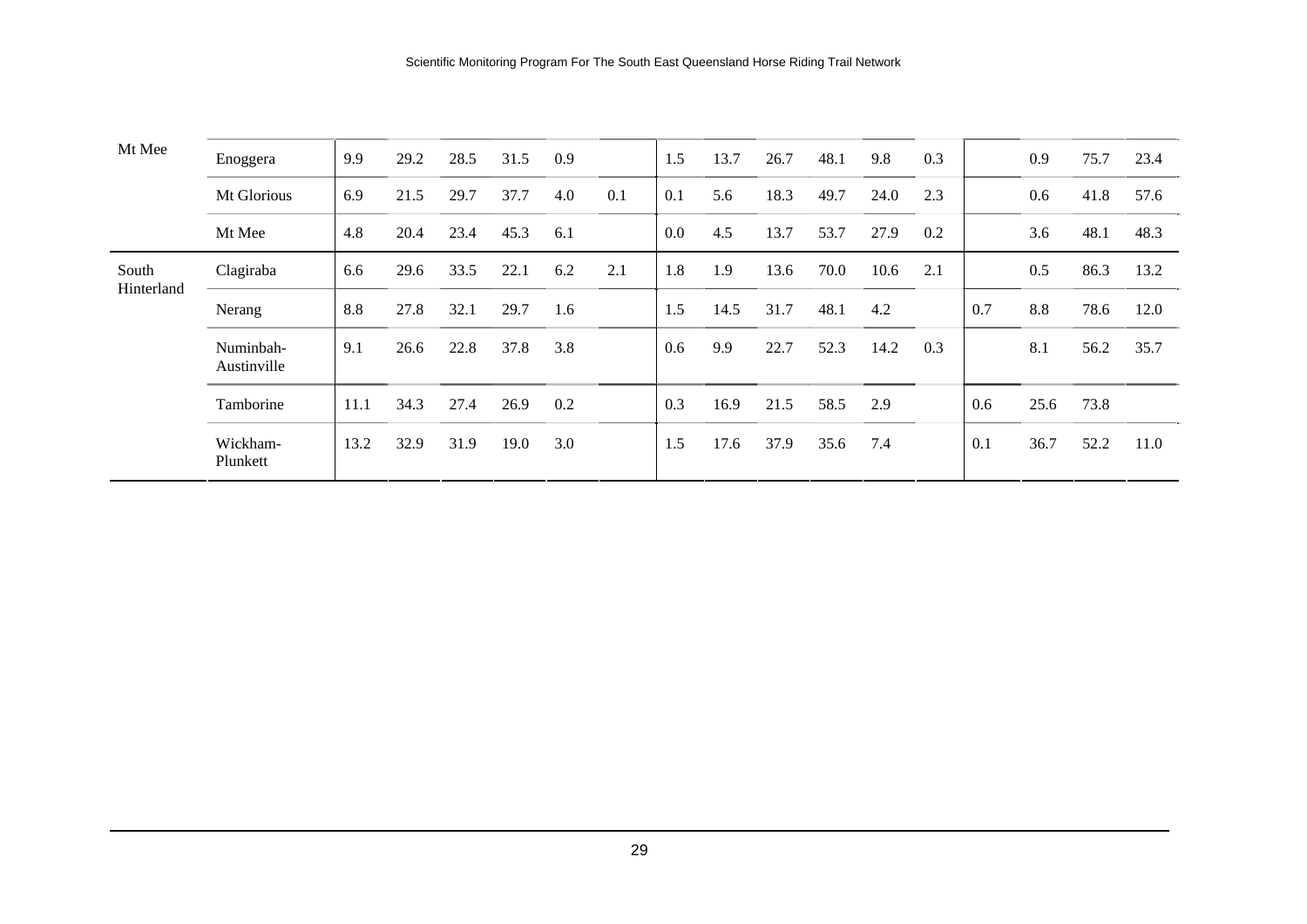#### **Table A5. Density of drainage across the horse-riding trail network and associated trails on other tenures. Estimates based on GIS analysis using 1:100k scale 'drainage' data.**

|                                  |                                 | drains in parenthesis) | Estimated average number of 'spots' per km<br>close to drainage (% trail length $<$ 5 m from |                             | Estimated number of<br>relatively substantial<br>waterways crossed per km. |
|----------------------------------|---------------------------------|------------------------|----------------------------------------------------------------------------------------------|-----------------------------|----------------------------------------------------------------------------|
| Trail<br>Group                   | Trail<br>Cluster                | <b>HTN</b> Trails      | Other trails (indicative only)                                                               | <b>HTN</b><br><b>Trails</b> | Other trails<br>(indicative only)                                          |
| Tewanti<br>$n-$<br>Woond<br>um   | Tewantin-<br>Yurol-<br>Ringtail | 1(1.3)                 | 1.2(1.7)                                                                                     |                             | 0.02                                                                       |
|                                  | Woondum                         | 0.3(0.4)               | 0(0)                                                                                         |                             |                                                                            |
|                                  | Woondum-<br>Tewantin<br>Connect | $\blacksquare$         | 0.9(1.4)                                                                                     |                             | 0.09                                                                       |
| Maplet                           |                                 |                        |                                                                                              |                             |                                                                            |
| on-<br>Jimna                     | Imbil                           | 0.7(1.4)               | 1.2(2.2)                                                                                     |                             | 0.02                                                                       |
|                                  | Jimna                           | 0.4(0.8)               | 1.6(3.2)                                                                                     | 0.2                         | 0.05                                                                       |
|                                  | Mapleton                        | 0.6(1)                 | 1(1.1)                                                                                       | 0.02                        | 0.06                                                                       |
|                                  | West<br>Cooroy                  | $\blacksquare$         | 1(1.7)                                                                                       |                             |                                                                            |
| Beerwa<br>$h-$<br>Bellthor<br>pe | Beerburru<br>m                  | 1.2(1.6)               | 0.9(1.1)                                                                                     | 0.03                        | 0.04                                                                       |
|                                  | Beerwah-<br>Mooloolah           | $\blacksquare$         | 0.8(1.1)                                                                                     |                             |                                                                            |
|                                  | Bellthorpe                      | 0.7(1.4)               | 1.2(1.6)                                                                                     | 0.02                        | 0.08                                                                       |
|                                  | Conondale<br>South              | 0.1(0.1)               | 0(0)                                                                                         |                             |                                                                            |
|                                  | Mooloolah                       | 0.2(0.3)               | 0(0)                                                                                         |                             |                                                                            |
|                                  | Others                          | $\blacksquare$         | 1.7(1.9)                                                                                     |                             | 0.3                                                                        |
| Enogge<br>ra-Mt<br>Mee           | D'Aguilar                       | 0.4(0.5)               | 1.7(4.2)                                                                                     | 0.25                        | 0.9                                                                        |
|                                  | Enoggera                        | 0.2(0.7)               | 0.2(0.4)                                                                                     | 0.02                        | 0.3                                                                        |
|                                  | Mt                              |                        |                                                                                              |                             |                                                                            |
|                                  | Glorious                        | 0.3(0.5)               | 1.2(2.2)                                                                                     | $0.2\,$                     | 0.4                                                                        |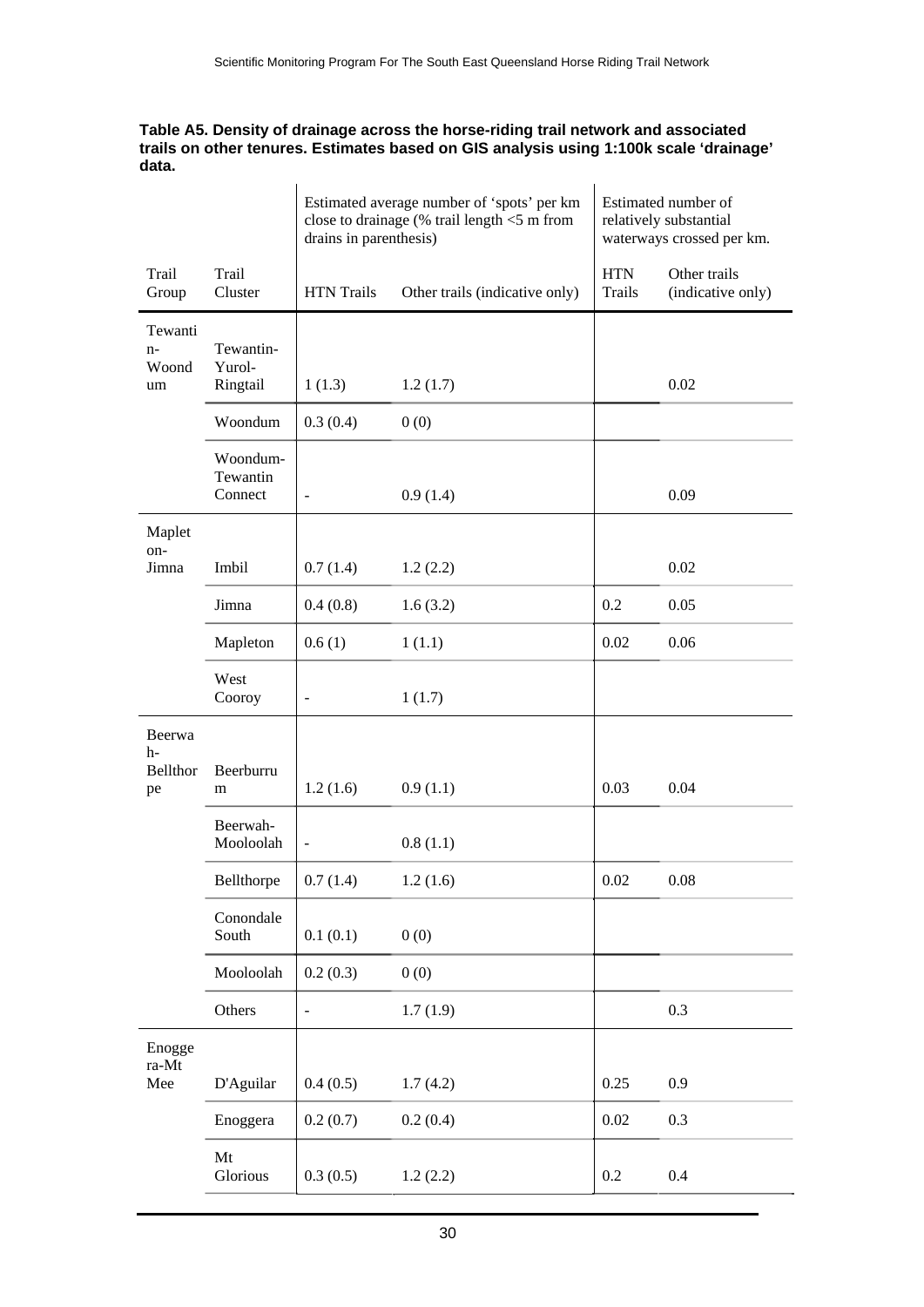|                   | Mt Mee                   | 0.7(1.9)                 | 0(0)     | 0.2  |     |
|-------------------|--------------------------|--------------------------|----------|------|-----|
|                   | Others                   | $\overline{\phantom{a}}$ | 0(0)     |      |     |
| South<br>Hinterla |                          |                          |          |      |     |
| nd                | Clagiraba                | 0.8(1.3)                 | 2.5(5.2) |      | 0.8 |
|                   | Nerang                   | 0.3(0.4)                 | 0.5(0.6) | 0.05 | 0.3 |
|                   | Numinbah-<br>Austinville | 1.1(2.6)                 | 1.4(1.7) | 0.6  | 0.1 |
|                   | Tamborine                | 1.1(2.2)                 | 0(0)     |      |     |
|                   | Wickham-<br>Plunkett     | 1.2(1.4)                 | 0.6(0.7) |      |     |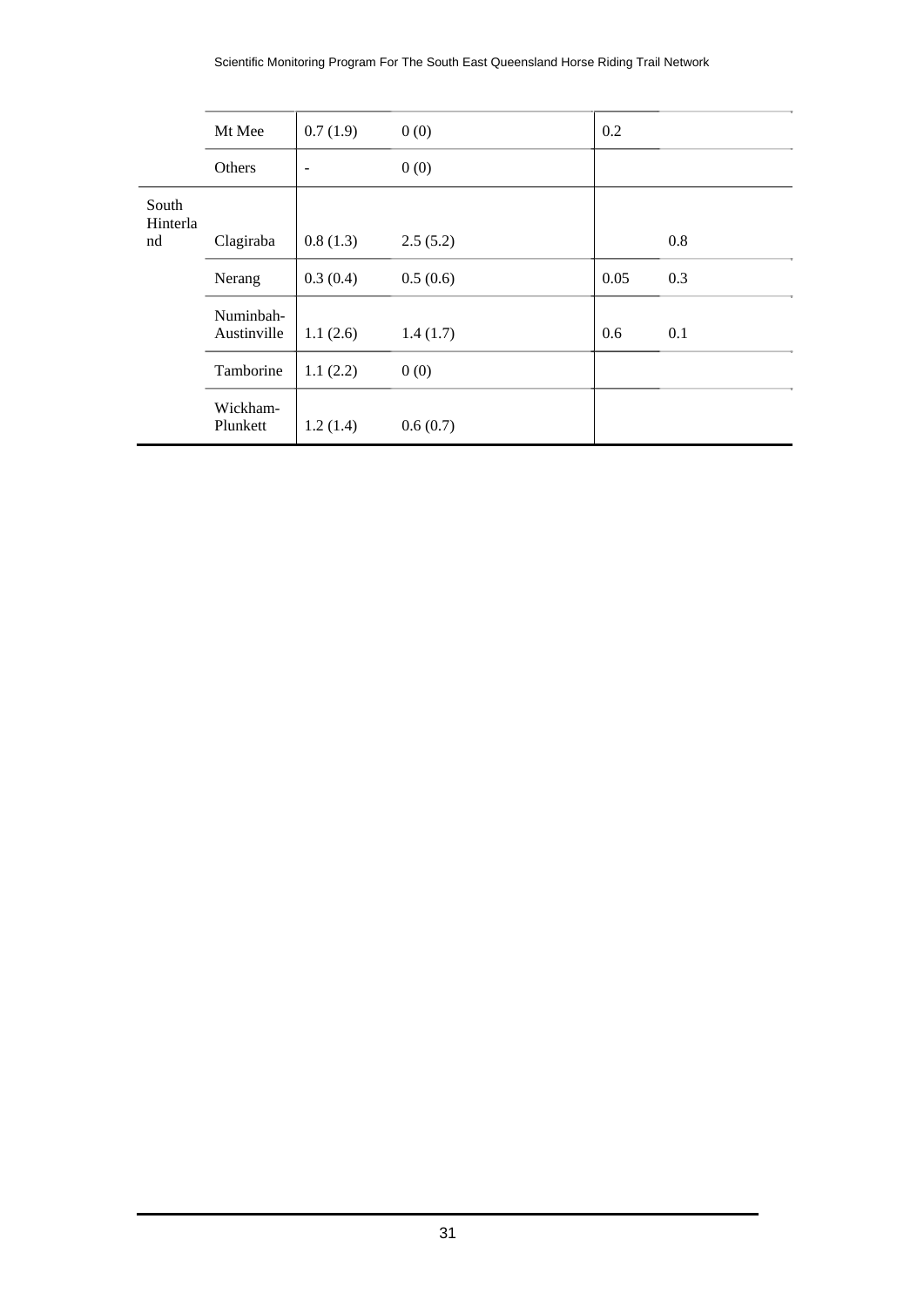

Map 2. HTN and other trails, and trail clusters in the Tewantin-Woondum trail group.



Map 3. Landsat map showing slope classes across the Tewantin-Woondum trail group.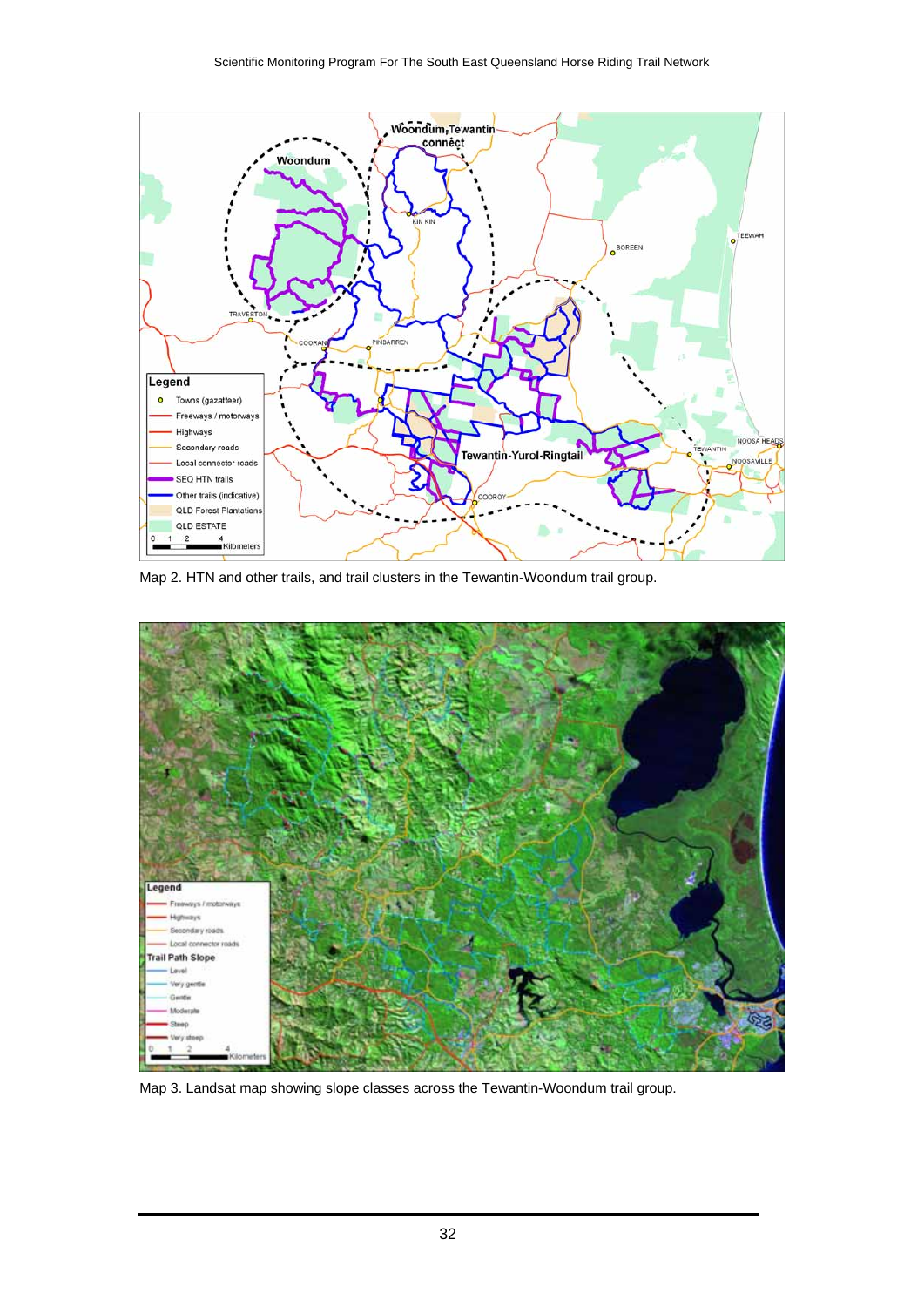

Map 4. HTN and other trails, and trail clusters, in the Mapleton trail group.



Map 5. Landsat map showing slope classes across the Mapleton trail group.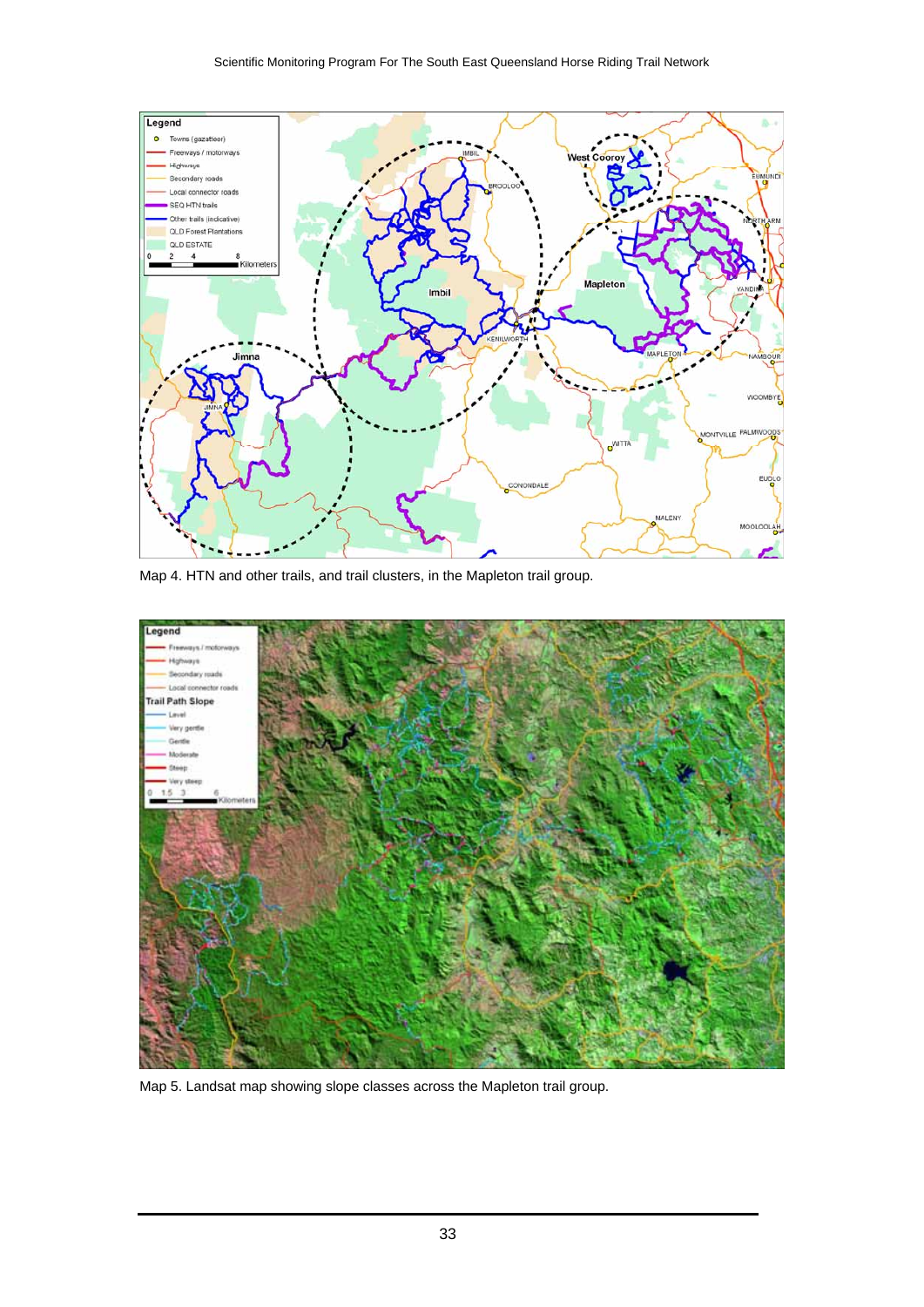

Map 6. HTN and other trails, and trail clusters in the Beerwah-Bellthorpe trail group.



Map 7. Landsat map showing slope classes across the Beerwah-Bellthorpe trail group.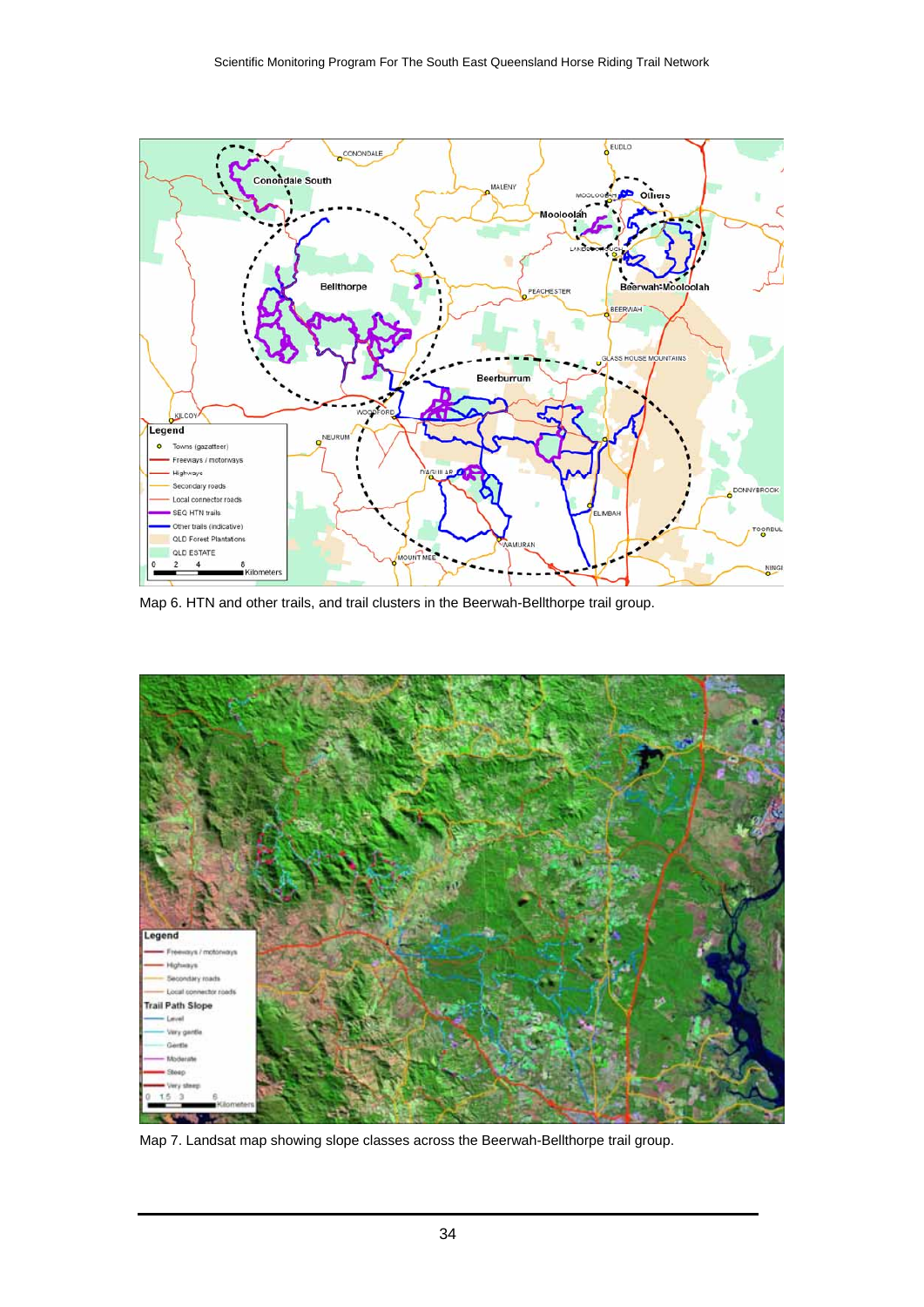



Map 8. HTN and other trails, and trail clusters in the Enoggera-Mt Mee trail group. Map 9. Landsat map showing slope classes across the Enoggera-Mt Mee trail group.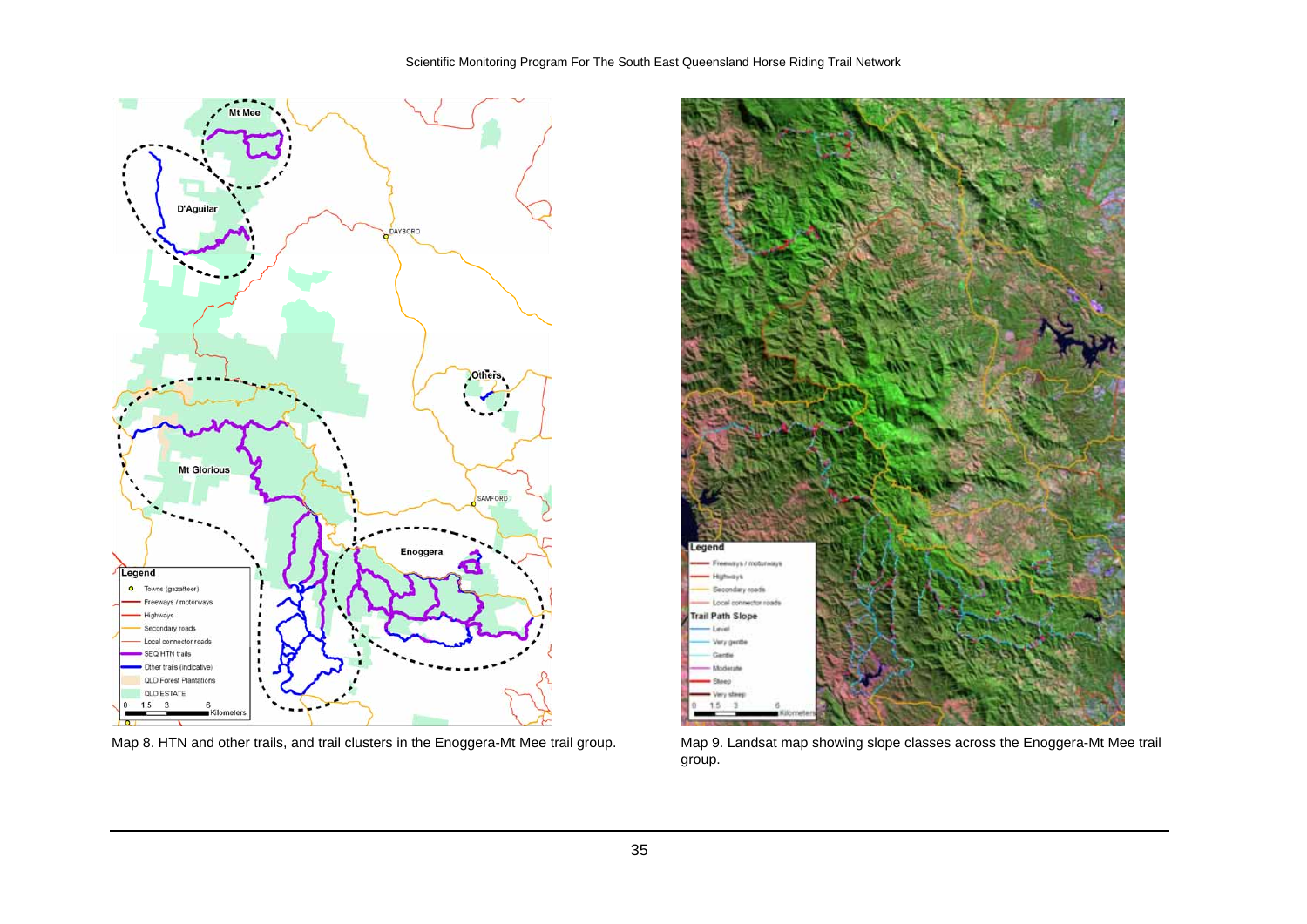



Map 8. HTN and other trails, and trail clusters in the South Hinterland trail group. Map 9. Landsat map showing slope classes across the South Hinterland trail group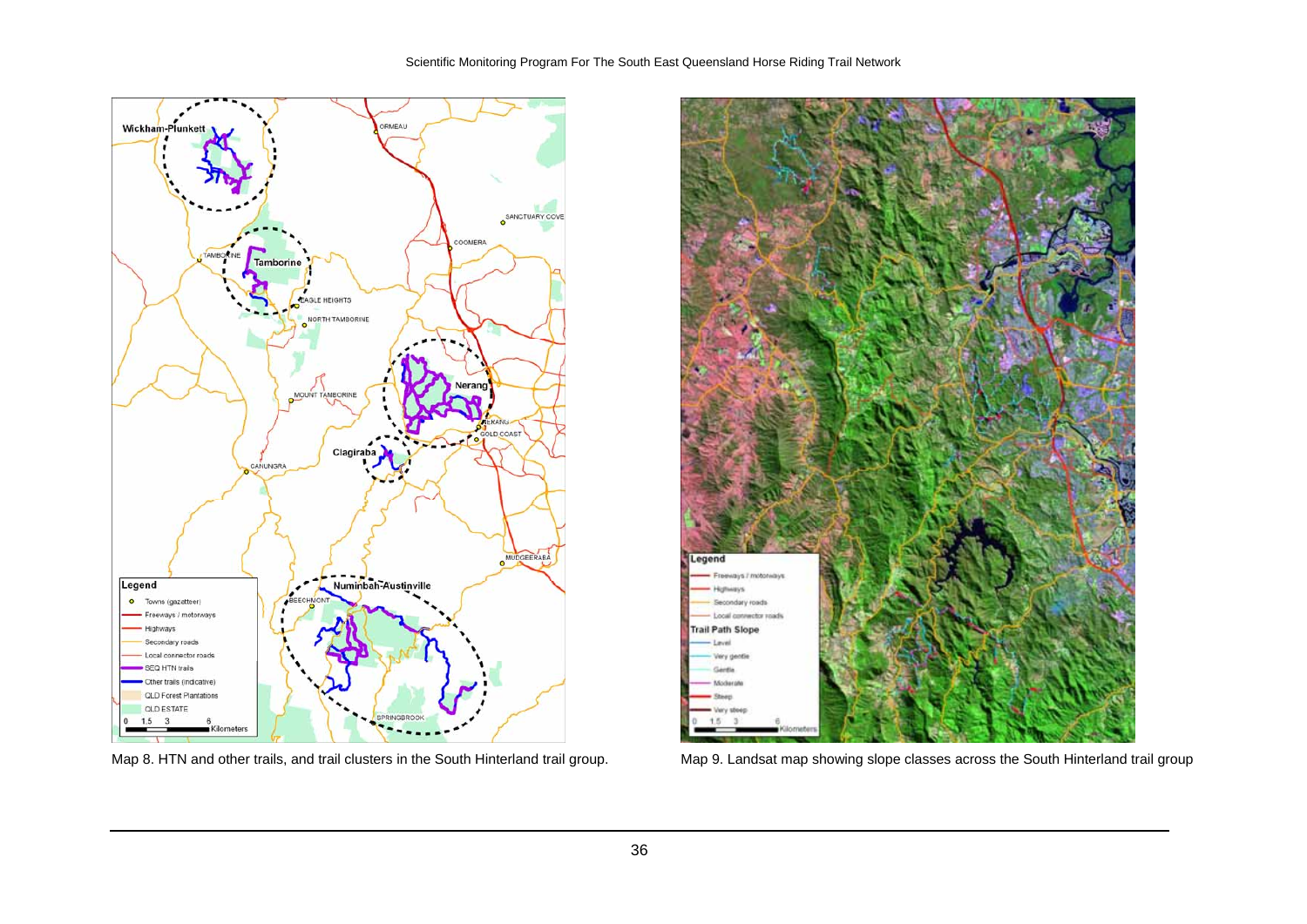### <span id="page-36-0"></span>**APPENDIX 3—Monitoring of impact of single high intensity use events**

This sampling would occur immediately before and after a high intensity horse riding events, e.g. the Lake Manchester or Murrumba Downs endurance rides. Observers would also be present during the running of the event.

The biophysical attributes recorded would include the track condition, water quality and presence of weeds before and after the event.

- Tracks would be measured for erosion of the surface of the track..
- Track width would be measured for evidence of expansion of the track width.
- The route would be surveyed for the development of informal trails.
- The amount of horse dung would also be quantified.
- A weed survey would be conducted prior to the event, and three months after the event (provided adequate rain was received) to sample for changed weed diversity or cover.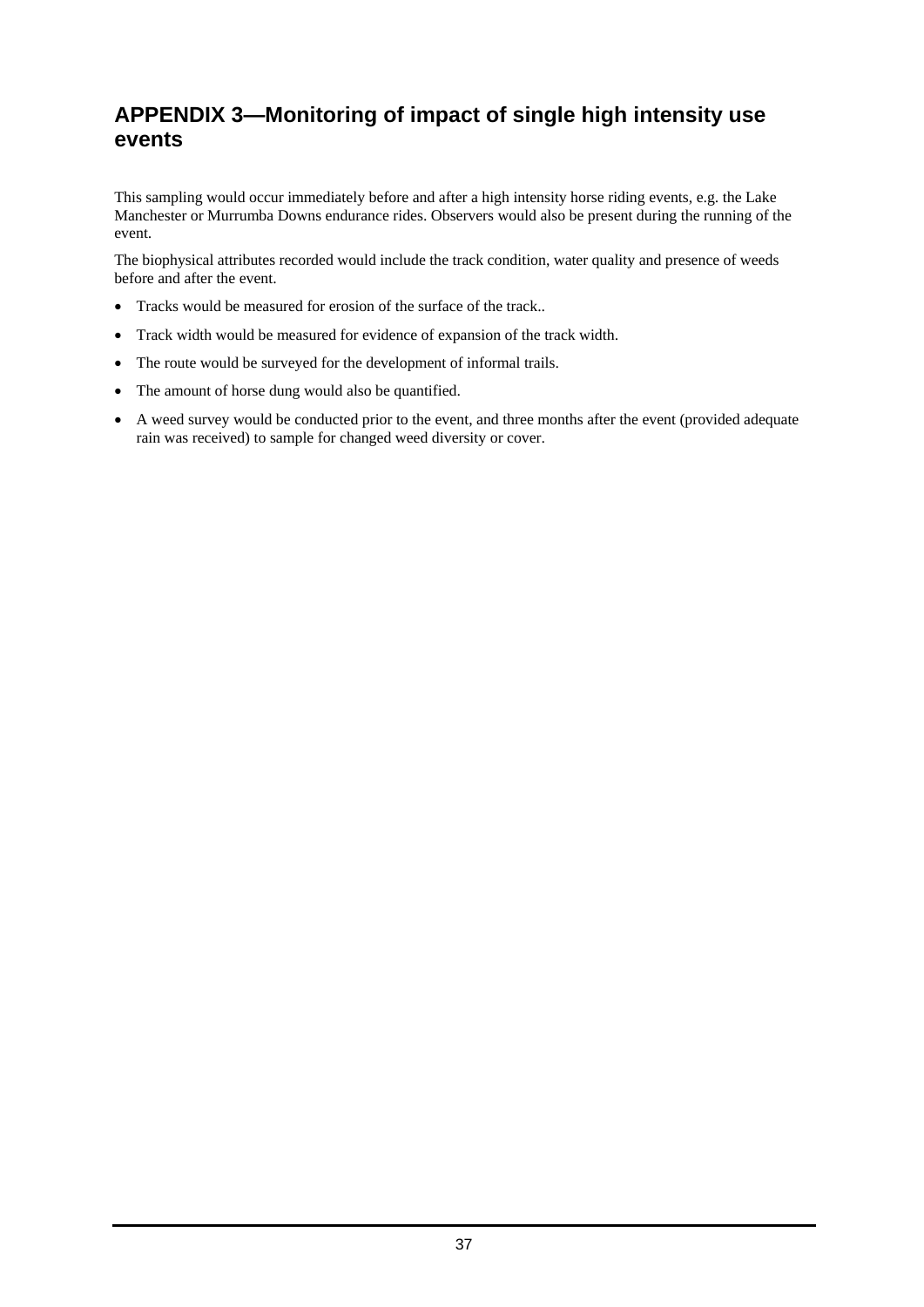### <span id="page-37-0"></span>**APPENDIX 4—Detailed sampling protocol for measuring erosion on tracks**

The sampling protocol at each location is:

- 1. Locate position of site. Go to GPS coordinates predetermined in the laboratory to sample a combination of layers (slope, substrate, RE, etc).
- 2. Consider safety (visibility on the track, etc) before locating permanent star pickets.
- 3. A permanent star picket is hammed in between 2 m and 5 m from the edge of the track on either side of the road.
- 4. Date, recorders, site number, location, slope of track and GPS position of star pickets are recorded.
- 5. A measuring tape is run across the track between the two star pickets.
- 6. The distance from the star picket to the edge of the track is measured.
- 7. The first 1m² quadrat is placed along the edge of track with a perpendicular side running along the tape and the quadrat placed on the downside of the tape.
- 8. Within each quadrat the following data are recorded, based on visual estimates;
- % of quadrat covered with litter
- % of quadrat covered with coarse woody debris (CWD) including living roots
- % of quadrat covered with rocks or stones
- % of quadrat covered with living vegetation
- % of quadrat covered with manure (specify if native or horse)
- % of quadrat covered with bare earth (sum of the these six categories is 100%)
- number of complete horse prints in quadrat
- erosion area as a percentage of quadrat
- depth of erosion in centimetres
- evidence and type of wheeled tread marks Motor vehicle, motor bike, bicycle
- 9. Photographs are taken of each quadrat.
- 10. The second quadrat is placed contiguously with the first moving along the measuring tape, and the same recordings within quadrat are recorded. A third quadrat may then placed contiguously with the second, and recordings make. The final quadrat is to be located with one side along the edge of the track on the far side. In many cases that may mean a gap in the quadrats as the track width is frequently not a multiple of whole metres. The size of the gap is noted, but it is important that complete 1m² quadrats are recorded and that the last quadrat is aligned along the edge of the track.
- 11. The distance from the edge of track to the other star picket is also recorded.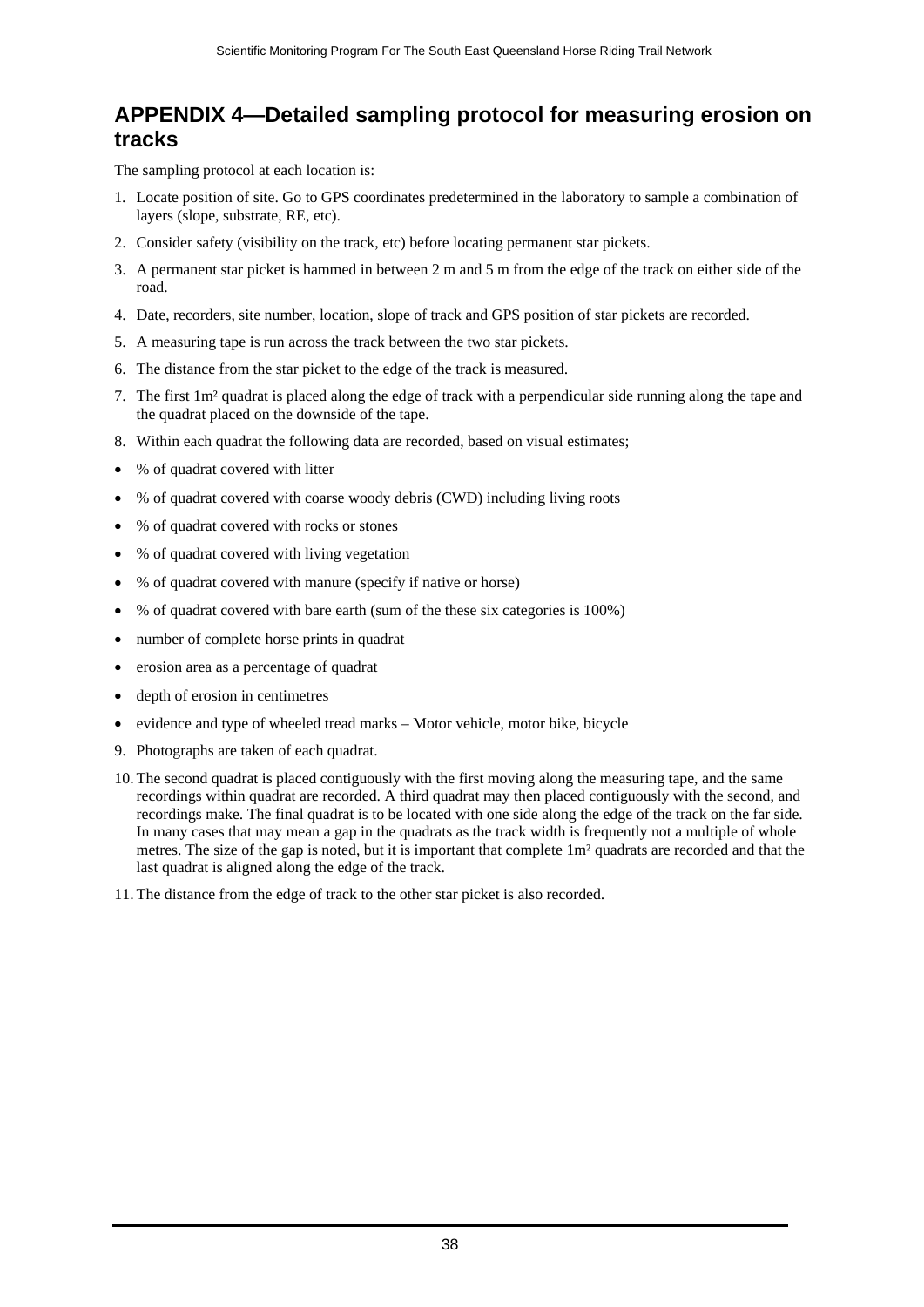

### <span id="page-38-0"></span>**Definitions**

**Edge of track** *=* defined as the interface where some living vegetation meets bare road surface. Frequently there is a marked change in slope, either a drop or a ridge, and the edge is a linear feature running the length of the track.

**Coarse Woody Debris (CWD***)=* coarse woody debris or dead timber on the ground >10 cm diameter. For this study includes expose living roots >10 cm diameter.

**Erosion area** = % of quadrat area that is below the level of an assumed flat 1 m<sup>2</sup> quadrat.

**Erosion depth** = is measured as the depth below an assumed level surface at the downslope part of the quadrat.

**Count** = number of complete horse hoof prints in quadrat. Fractions of complete hoof prints can be added. If cattle prints are present they are counted as separate horse hoofs.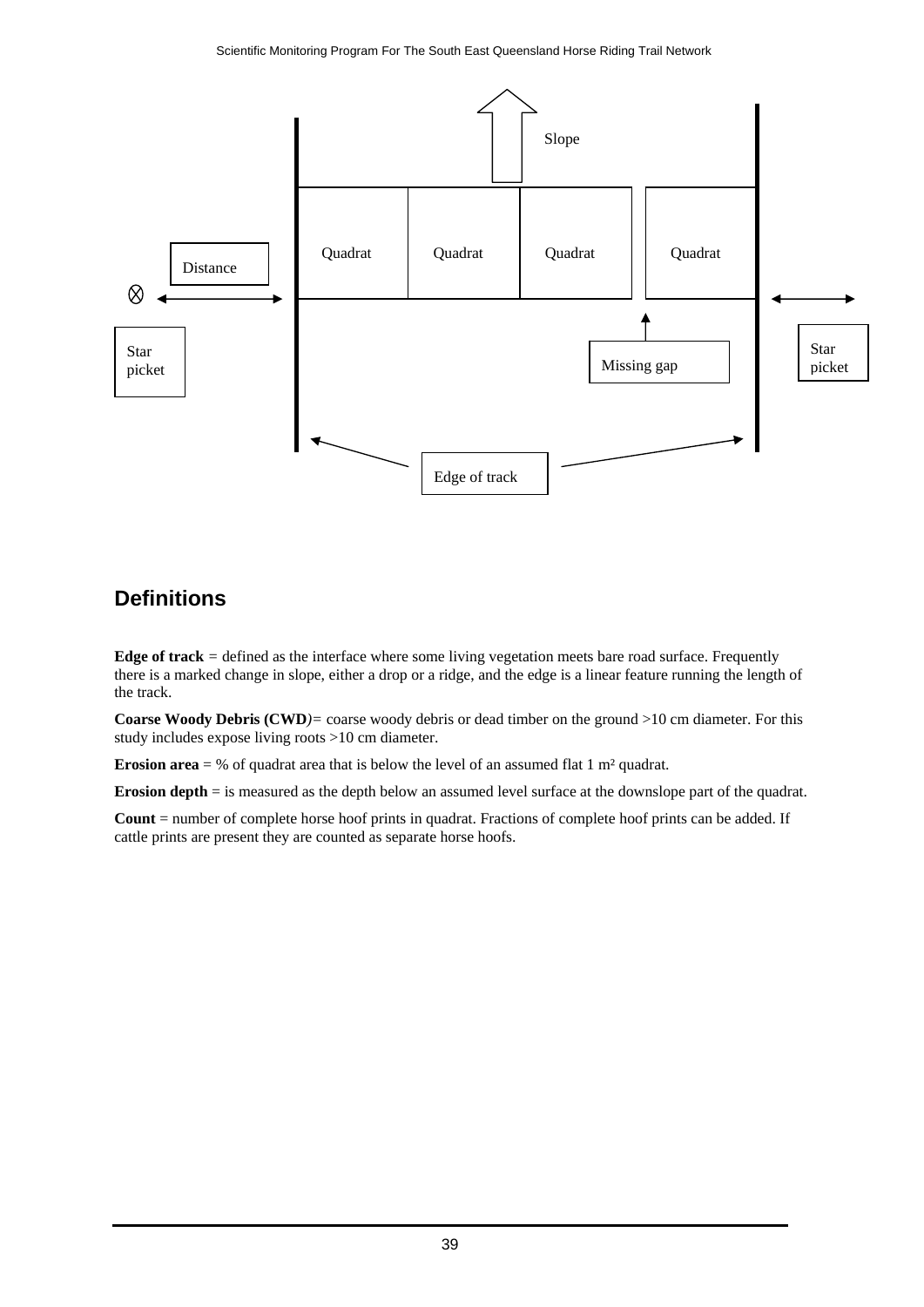### <span id="page-39-0"></span>**APPENDIX 5—Detailed sampling protocol for measuring ground vegetation beside tracks**

The sampling protocol at each location is:

- 1. The same star pickets from the erosion measurements are used to define the vegetation transects.
- 2. A measuring tape is run at a tangent from the edge of the road, touching the star picket and runs out for 25 m..
- 3. The terrain that the transect follows is sketched out on the proforma.
- 4. Five contiguous 1 m² quadrats are sampled from the edge of the track out to 5 m, a quadrat is then placed at 10 m, 15 m and 20 m. Quadrats are always located downslope of the measuring tape.
- 5. Within each quadrat, the projective foliage cover (PFC) of living biomass, litter, rocks, coarse woody debris and bare soil are recorded. These percentages will total 100%.
- 6. The living plants are assigned an individual PFC based on species. Shrubs and regenerating trees present are given PFC for the quadrat and their height.
- 7. At the 25 m mark the dominant tree species and structural formation is recorded to enable the vegetation to assigned to a regional ecosystem.
- 8. The procedure is repeated on the other side of the road.

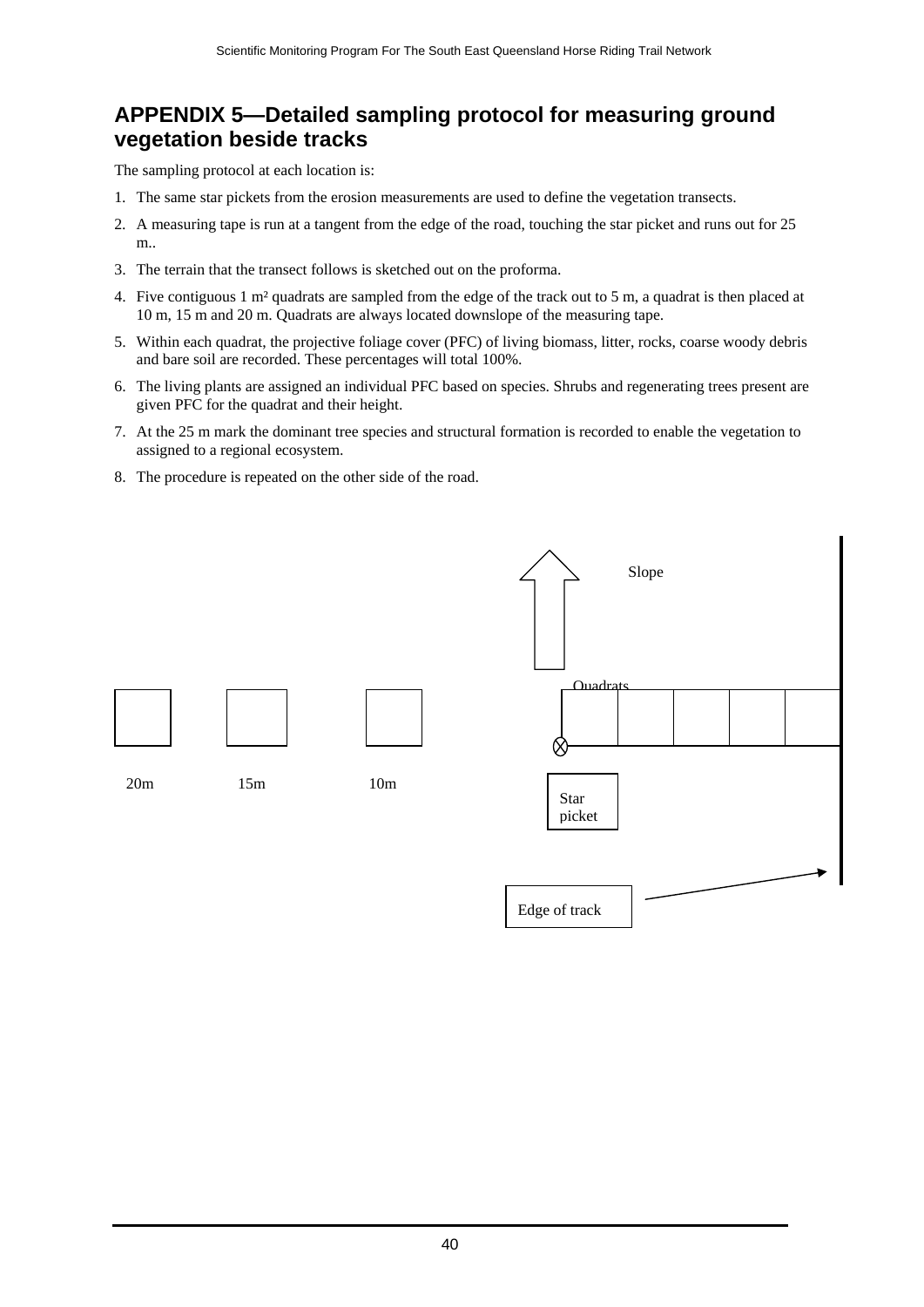#### **Sampling protocol for measuring forest structure and species composition**

This sampling protocol records a number of structural attributes (height, foliage cover and stem density) for each of the woody strata present in the forest. The basal area of the trees present in the 500 m² plot is also recorded using callipers or girthing tapes. For the ground layer the height and projective foliage cover of the species present is recorded from five quadrats and averaged for the plot. The methodology is provided in detail in Neldner et al. (2006).

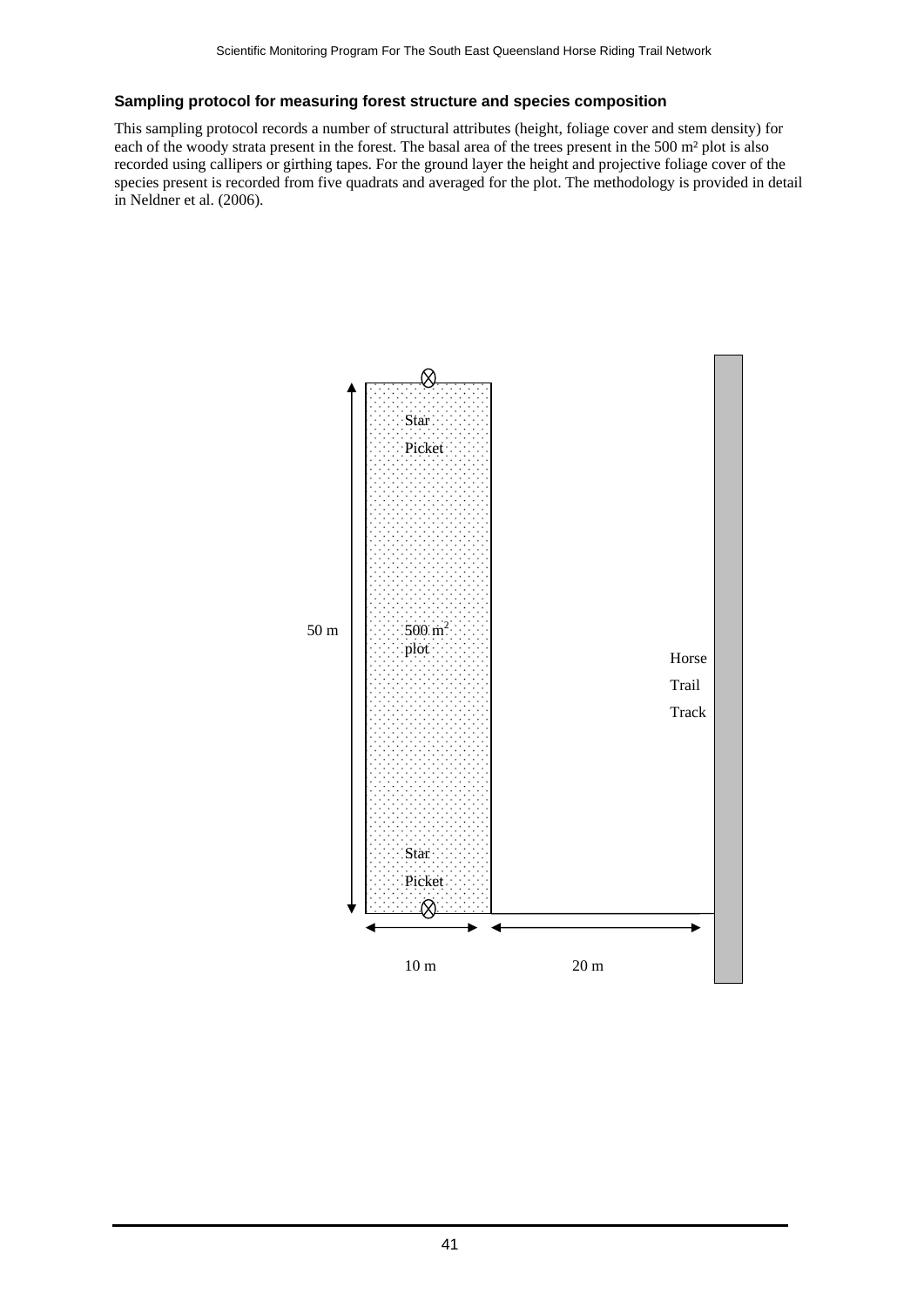### <span id="page-41-0"></span>**APPENDIX 6—Evidence of vectors of weed dispersal in SEQ Horse Trail Network**

#### **Introduction**

The South East Queensland Horse Riding Trail Network consists of 547 km of trails that provide a range of outstanding horse riding opportunities in Noosa, Mapleton-Kenilworth, Caboolture-Bellthorpe, Western Brisbane and the Gold Coast. This trail network has strategic connections to about 340 km of other trails in forest plantations managed by Forestry Plantations Queensland (FPQ) and over 470 km of trails on other lands mainly managed by local governments. The trail network in State lands is mainly located in Forest Reserves, with few in State Forests and Timber Reserves that are managed by the Queensland Parks and Wildlife Service (QPWS) division of the Department of Environment and Resource Management (DERM). The reserves that host the trail network are being converted to national parks following the South East Queensland Forests Agreement (SEQFA) signed in 1999. However horse riding is not permitted on national parks under the Nature Conservation Act 1992. Hence the major challenge to finalising the transfer of SEQFA lands has been to balance horse riding access with the management principles of protected areas.

Recent amendments to the *Nature Conservation Act 1992* (NCA) specify that the horse trail network must be reviewed by the Chief Executive and that the review should start as soon as possible and finish before 2026. The NCA also specifies that the review will be informed by an assessment undertaken by an independent Scientific Advisory Committee (SAC). The SAC's assessment of impact of horse riding on the trail network and adjacent areas must be based on monitoring and evaluation conducted over a period long enough to assess the likely impacts of horse riding use, and must take account of the cumulative impacts of horse riding and other activities conducted in the horse trail network.

#### **The problem**

Weeds are a major management issue for protected areas in Australia (See references by Pickering 2008). Over 192 significant weeds occur or have the potential to occur in South East Queensland (Thorp and Wilson 2008). Hence users of horse trail network are potential vectors of weed dispersal. These include vehicles, bicycles, motorbikes, walkers, horses and horse riders. Horse riding therefore poses a risk for the introduction of weed species along the horse trails in South East Queensland.

For example of the 14 significant grass weeds for south eastern Queensland (Thorp and Wilson 2008), all can be dispersed by seed, all can be found in pastures and many also occur on road verges. Hence they have the potential to appear in horse feed and dung. Several of them could also be spread on the fur of horses, on riders or on riding equipment. For example, Mossman River grass (Cenchrus echinatus) has burrs that attach to fur, African lovegrass (Eragrostis curvula) has seed that can be dispersed on the mud of cars and in animal fur, olive hymenachne (Hymenachne amplexicaulis), a weed of national significance, can be dispersed in stock feed, fountain grass (Pennisetum setaceum) can be dispersed on clothing, giant Parramatta grass (Sporobolus fertilis) and giant rat's tail grass (Sporobolus pyramidalis) have seed that can become attached to machinery, and seed that can attach to fur and hair, while grader grass (Themeda quadrivalvis) can be dispersed by animals, mud and on graders (hence the common name) (Thorp and Wilson 2008 and references there in).

Current practices designed to minimise the impacts of horse riding on multi-use trails in designated State forests, forest reserves and protected areas in Queensland are contained in a Code of conduct for recreational horse riding that is implemented by Queensland Parks and Wildlife Service. To avoid spreading of weeds, the Code requires the riders to:

Provide weed-free, good quality, processed feed to horses at least 48 hours prior to entering a forest reserve or protected area; and

Ensure that horses' coats, hooves, equipment and floats are clean and free of seeds before park visits.

Adherence to the horse riding code should reduce the risk of introducing seeds and reduce damage to vegetation that may favour the establishment of weeds.

#### **Objective**

The purpose of this project is to establish the extent to which horse riding within the Southeast Queensland horse trail network poses a risk for the introduction of weed species. An assessment on the extent of weed introduction by vehicle and bike wheels as well as on walker's shoes could also be conducted to establish relative risk from different users.

#### **Methodology**

To assess the relative risk of weed spread by horses, assessment of the seed load on horses (hooves, hair, coat, equipment), in feed, and in manure would help quantify the risk of long and short term dispersal of weeds from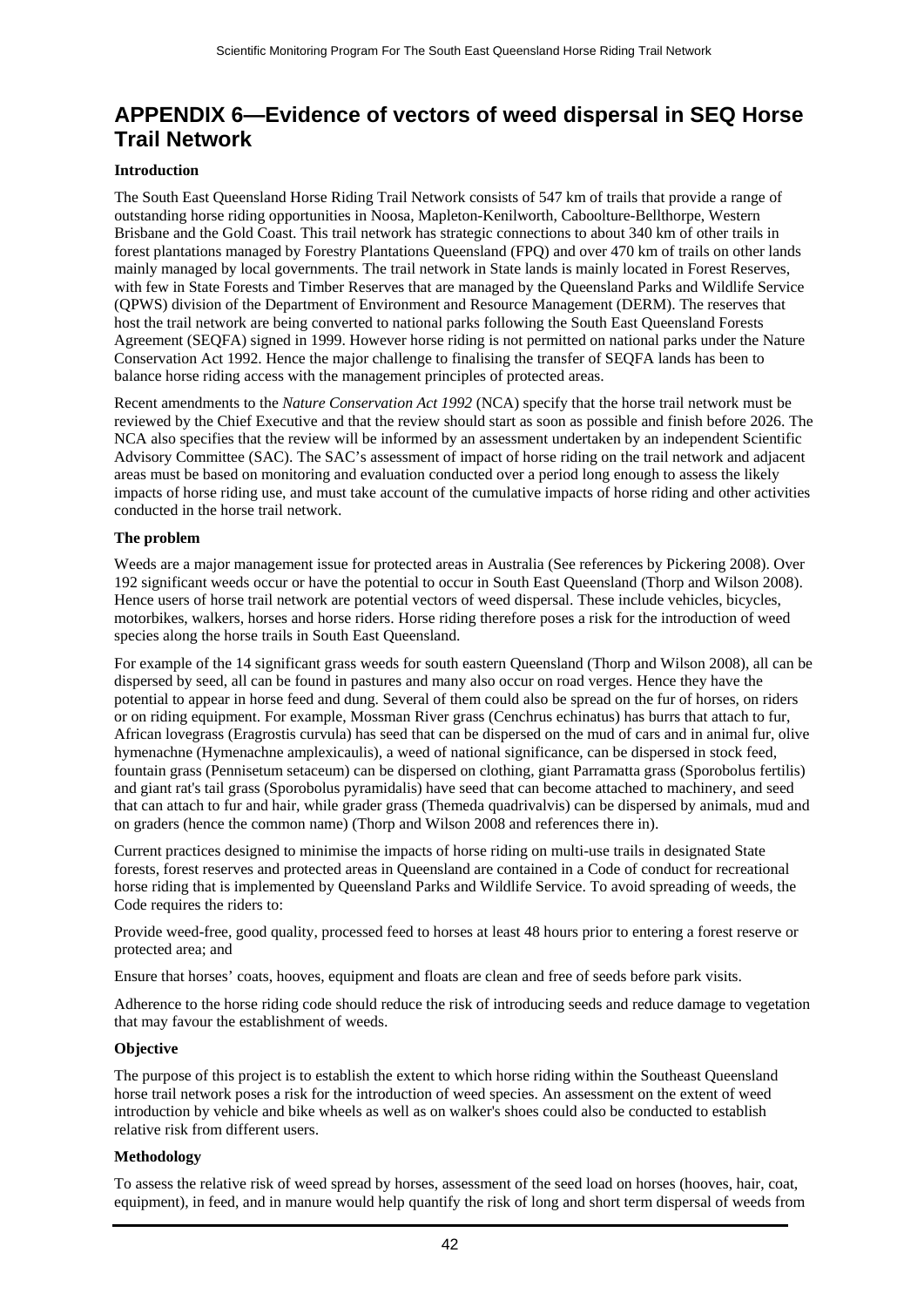riding in parks. Horses could be examined for weed seeds on their body using techniques referenced in Pickering (2008), and glasshouse germination trials could be conducted on the dung that horses leave on the trail. Seeds from vehicle and bike wheels and walker's shoes and clothing could be determined using glasshouse germination trials as well.

The devised methodology should attempt to address contingency issues. For example, the presence of a seed on the animal or in its dung does not necessarily mean that the weed species will survive and establish, particularly if horses are constrained to the trail network as specified in the Code of Conduct. The relationship between weed seeds detected on vectors coming into the National Park and weeds detected along horsetrails needs to be investigated. It would be beneficial if the potential vectors of seeds that may establish on the trail network or adjacent areas can be identified.

#### **Deliverables**

Key milestones:

- 1. Detailed methodology for the study
- 2. Draft results
- 3. Final report

#### **References**

Pickering, C.M. (2008). Literature Review of Horse Riding Impacts on Protected Areas and a Guide to the Development of an Assessment Program. Environmental Protection Agency: Brisbane. http://www.epa.qld.gov.au/publications?id=2813

Thorp, J.R., Wilson, M (2008). Weeds Australia. Online document at URL: www.weeds.org.au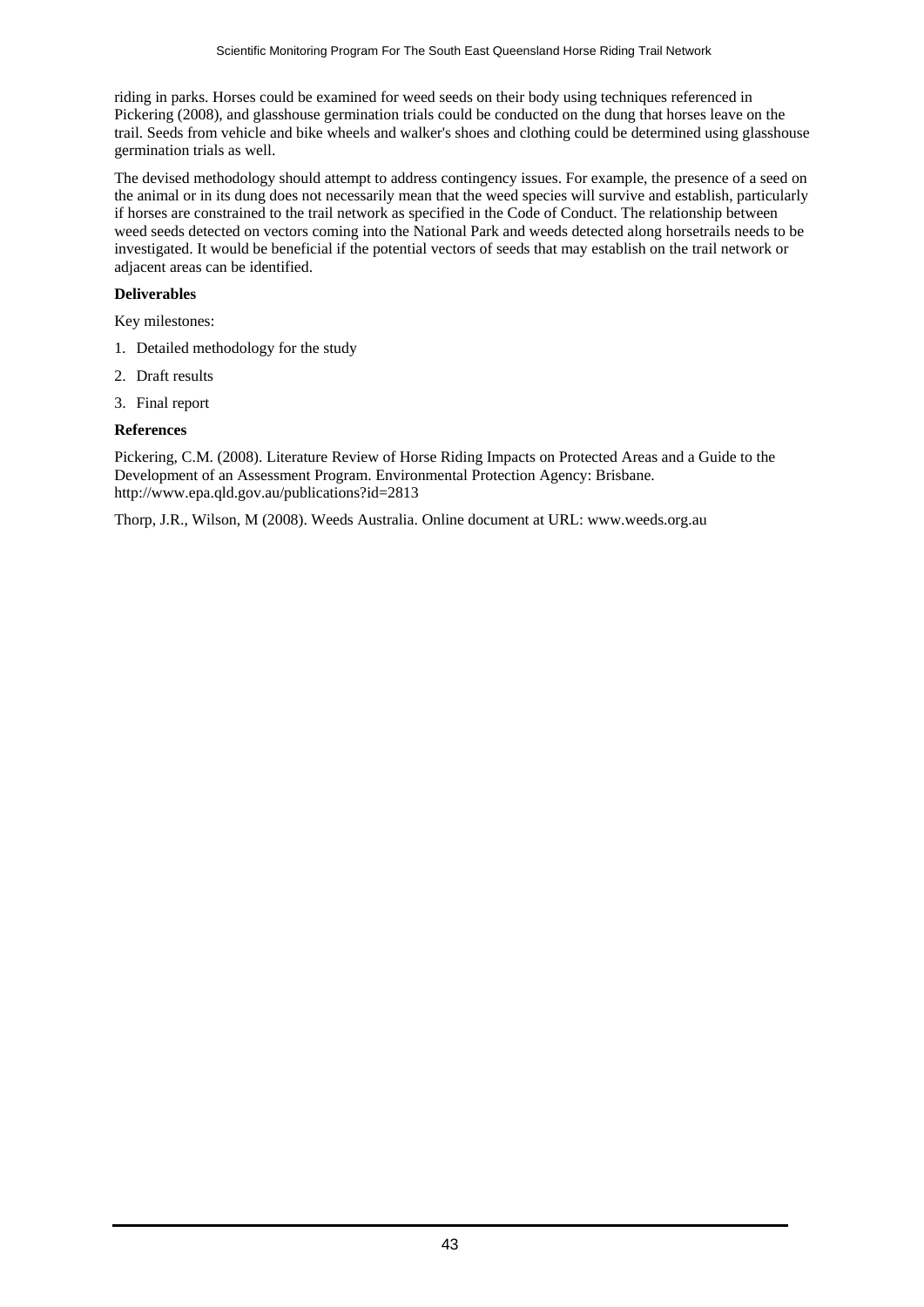### <span id="page-43-0"></span>**APPENDIX 7—Assessing stream health impacts from horse riding and 4WD vehicles in South East Queensland**

#### **Introduction**

The South East Queensland Horse Riding Trail Network was developed to facilitate horse riding access to a number of former State forests in South East Queensland that have or will be transferred to National Parks under the South East Queensland Forests Agreement (SEQFA). The trail network consists of 547 kilometres of trails and is located on lands that are managed by the Queensland Parks and Wildlife Service (QPWS) division of the Department of Environment and Resource Management (DERM).

Biophysical targets considered to be most likely to show discernable response to horse riding use on the trail include: stream health; elements of track condition; and weeds. Other users of these trails include 4WD vehicles. This proposal focuses on horse riding impacts on stream health, and their relative impact compared with 4WD vehicles. The P-S-R framework was used to conceptualise and design the monitoring of this proposal as outlined by the whole-of-government Integrated Waterways Management Framework. Primary focus of the initial assessment is at the Stressor level, although we may also collect Ecological Response data for later consideration. A Griffith University honours student will be working with us on the development and implementation of this project.

It was decided that initial monitoring should employ a BACI type design, focusing on a worst case scenario of horse trail impacts. If impacts are detected the significance of these impacts can be assessed and monitored in following years. Risk to stream health is considered greatest when riding tracks pass through unculverted, flowing streams so the worst case scenario is considered as an intensive event, i.e. many horses in an area over a short period of time passing through unculverted flowing streams. This trial will simulate a horse event by coordinating a number of horses to pass through test stream crossings. 4WD impact will be from vehicles driving through stream crossings. If impact to stream health cannot be detected from a controlled experimental design simulating a single intensive horse even then it is unlikely that low intensity events or usage will be detectable. A comparison will be made between horse and 4WD impact on the stream health. If nothing is detected future investigation to these impacts will be deemed unnecessary, however if an impact is detected future investigations will be focused on the distance of impact downstream.

The design proposed is therefore a BACI design comparing change in upstream-downstream site differences at two unculverted crossings with intense horse impact, against two control crossings without significant horse impact. Control sites should have comparable ecological attributes to that of the impact sites including substrate type, flow, and local weather patterns. A minimum of two test and two control sites will be assessed. Each site comprises samples both upstream and downstream of a stream crossing.

Stressors of horse impact were assessed for their viability at an expert qualitative risk assessment which ranked stream health stressors with their relative risk (see table 1).

Indicators of these stressors were assessed for their applicability to the study (see table 2).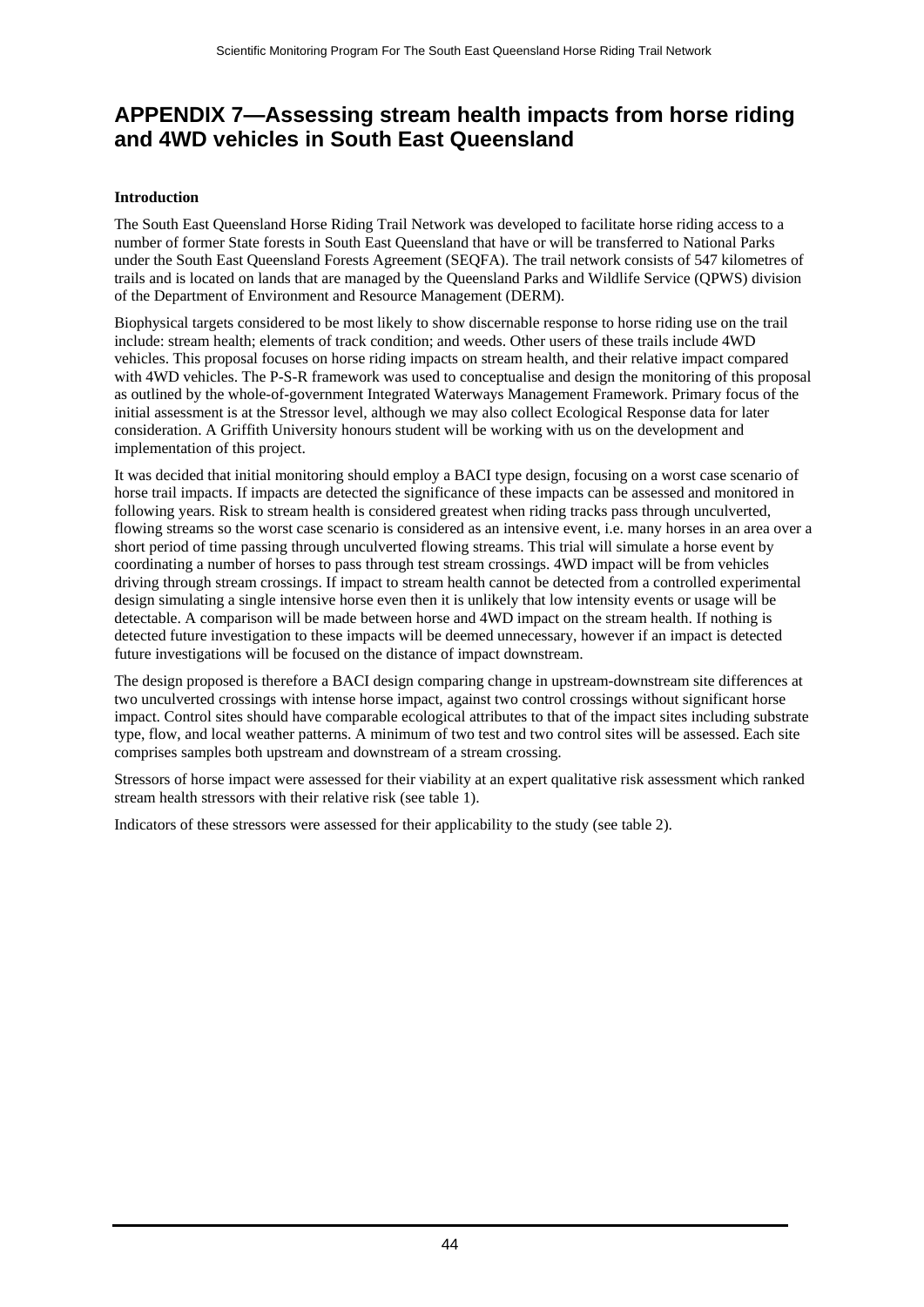| <b>Stressor</b>                                    | Likelihood     | L conf         | Consequence    | C conf         | <b>Risk</b>    | <b>Risk</b><br>conf | worst case<br>circumstance |  |
|----------------------------------------------------|----------------|----------------|----------------|----------------|----------------|---------------------|----------------------------|--|
| <b>Nutrients Direct</b>                            | 5              | $\overline{2}$ | $\overline{4}$ | 3              | 20             | 6                   | non-flowing                |  |
| Deposited sediment                                 | 5              | 3              | $\overline{4}$ | $\overline{2}$ | 20             | 6                   | non-flowing                |  |
| Physical dist<br>rip/banks                         | 5              | 3              | $\overline{4}$ | $\overline{2}$ | 20             | 6                   | wet ground                 |  |
| Physical dist bed                                  | 5              | 3              | $\overline{4}$ | $\overline{2}$ | 20             | 6                   | none                       |  |
| Changed light<br>regime                            | $\sqrt{5}$     | $\overline{2}$ | $\overline{3}$ | $\mathbf 2$    | 15             | $\overline{4}$      | non-flowing                |  |
| <b>Bacteria</b>                                    | 5              | 3              | $\overline{3}$ | $\mathbf{1}$   | 15             | $\overline{3}$      | non-flowing                |  |
| <b>Nutrients</b><br>resuspension                   | 5              | 3              | $\overline{2}$ | $\overline{2}$ | 10             | 6                   | non-flowing                |  |
| Nutrients via<br>transferred<br>sediments          | $\overline{4}$ | 3              | $\overline{2}$ | $\mathfrak{Z}$ | 8              | 9                   | non-flowing                |  |
| Weeds aquatic                                      | $\overline{2}$ | $\overline{2}$ | $\overline{4}$ | 3              | 8              | 6                   |                            |  |
| Physical dist waves                                | $\overline{4}$ | $\overline{2}$ | $\overline{2}$ | $\overline{c}$ | 8              | $\overline{4}$      |                            |  |
| Weeds riparian                                     | 3              | $\mathbf{1}$   | $\overline{2}$ | $\overline{2}$ | 6              | $\overline{2}$      |                            |  |
| Horse drugs                                        | 3              | $\mathbf{1}$   | $\overline{2}$ | $\mathbf{1}$   | 6              | $\mathbf{1}$        |                            |  |
| Litter                                             | $\overline{2}$ | 3              | $\mathbf{1}$   | $\overline{c}$ | $\overline{2}$ | 6                   |                            |  |
|                                                    |                |                |                |                |                |                     |                            |  |
| Consequence is worst case (e.g. not flowing water) |                |                |                |                |                |                     |                            |  |
| Scales are local and short-term                    |                |                |                |                |                |                     |                            |  |

**Table 1: Workshop qualitative risk assessment for horse impact stressors on stream health**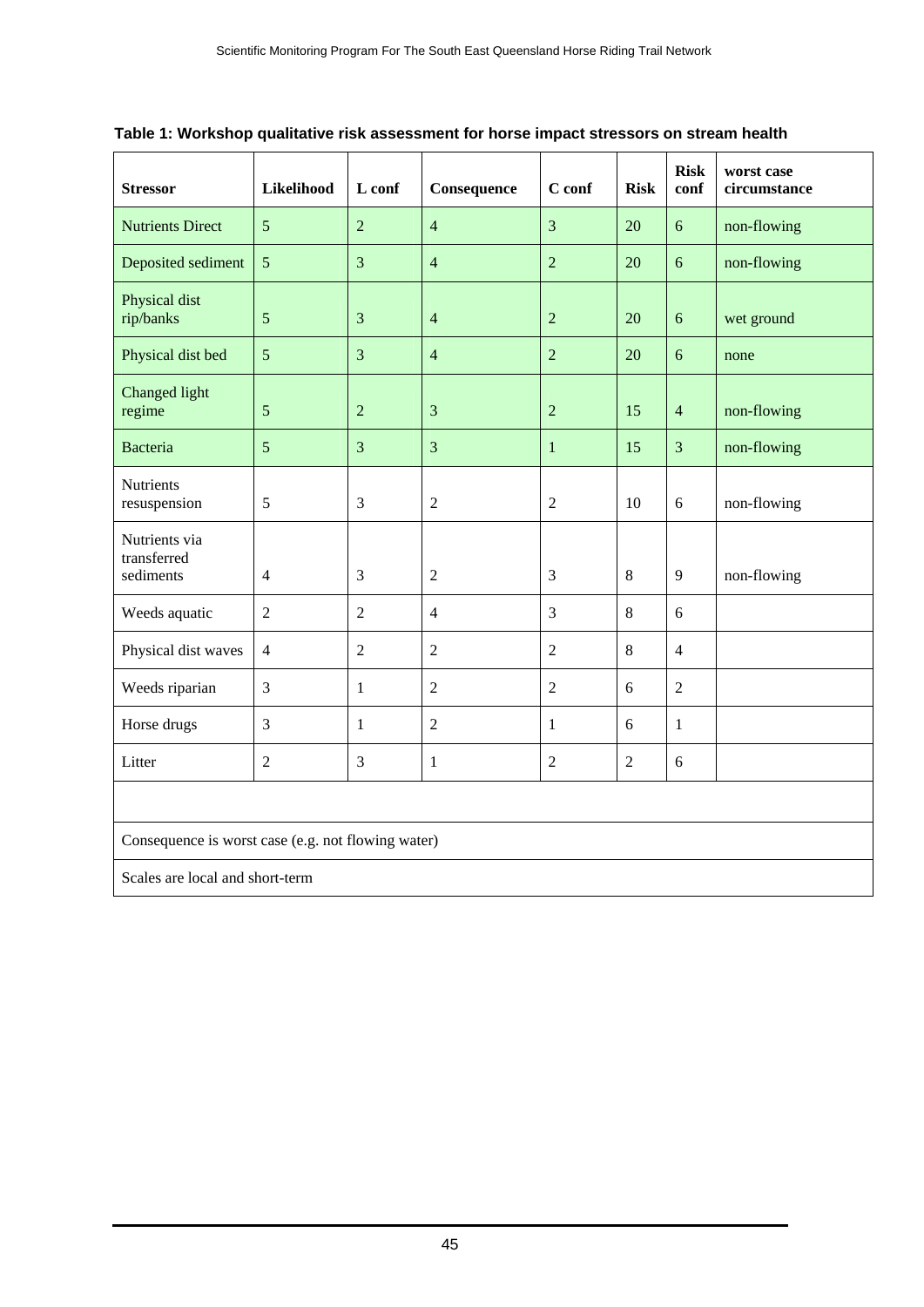| Table 2: Potential Indicators to be measured include: |
|-------------------------------------------------------|
|-------------------------------------------------------|

| Indicator                                                                 | Sensitivity | Specificity | Practicality                   | \$          | Relevance | Collection |
|---------------------------------------------------------------------------|-------------|-------------|--------------------------------|-------------|-----------|------------|
| Scats counting (in or<br>near stream, solid or<br>not)                    | Y           | Y           | H                              | Low         | H         | field      |
| Littoral veg (ref                                                         |             |             |                                |             |           |            |
| Erosion study): cover,<br>change.                                         | Y           | Y           | H                              | Low         | H         | field      |
| Pugging.                                                                  | $\mathbf Y$ | $\mathbf Y$ | H                              | Low         | H         | field      |
| Light penetration.                                                        | Y           | Y           | L                              | Low         | H         | field      |
| Turbidity.                                                                | Y           | Y           | H                              | Low         | H         | field      |
| Algal biomass, Chl-a:<br>substrate &/or water<br>column.                  | Y           | Y           | H                              | M           | H         | lab        |
|                                                                           |             |             |                                | M(2)        |           |            |
| Sediment traps.                                                           | Y           | Y           | M                              | visits)     | H         | lab        |
| Ash-free dry weight<br>of biofilms (dirt).                                | Y           | Y           | M                              | $M-$        | H         | lab        |
| Ratio of carbon to<br>ash-free dry weight of<br>biofilms (C/dirt).        | Y           | Y           | M                              | $M-$        | H         | lab        |
| Algal biomass on<br>cobbles/other<br>substrate.                           | Y           | Y           | H                              | M           | H         | lab        |
| Pootering (suck up<br>insects): coarse<br>taxonomy,<br>abundance/biomass. | Y           | Y           | $H_{\rm}$                      | $\mathbf M$ | $H_{\rm}$ | lab        |
| Macroinvertebrates -<br>sensitive spp loss.                               | Y           | Y           | $\mathbf{M}$<br>(destructive?) | M           | H         | lab        |
| Macroinvertebrate<br>composition.                                         | Y           | Y           | M<br>(destructive?)            | M           | H         | lab        |
| Macroinvertebrate<br>functional groups /<br>composition.                  | Y           | Y           | M<br>(destructive?)            | M           | H         | lab        |
| Fcol/sterols<br>(QHealth).                                                | Y           | Y           | H                              | M           | H         | qhss       |